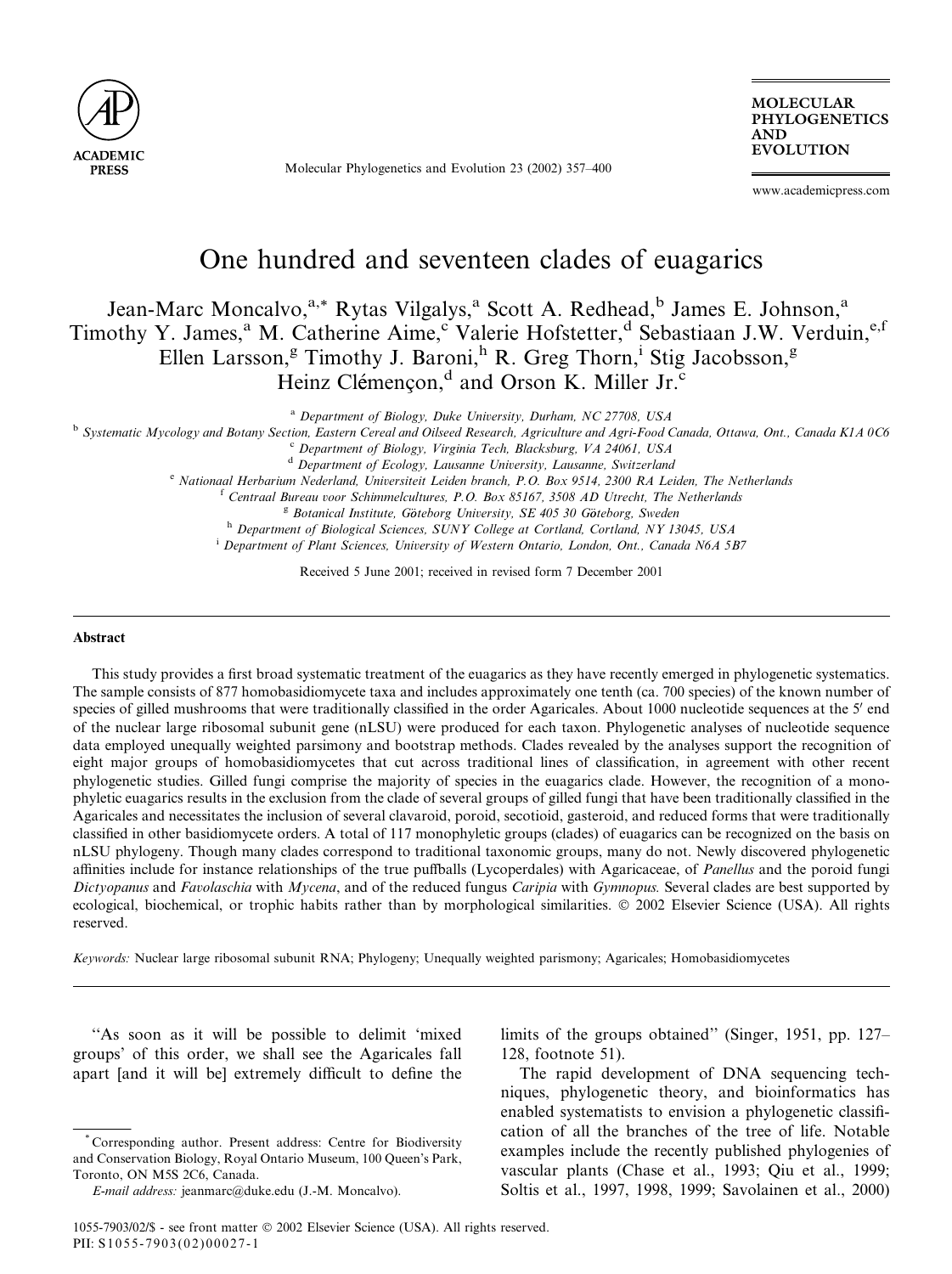and the ''Deep Green'' land plant phylogeny study (summarized in Brown, 1999). In fungi, the pace of discovery about natural relationships has also been greatly accelerated by new evidence from molecular systematics, mostly using ribosomal DNA sequence data. Based on molecular evidence, it is now believed that the Chytridiomycetes, Zygomycetes, Glomales, Ascomycetes, and Basidiomycetes form a monophyletic group sister to the Animals, whereas the myxomycetes and oomycetes, sometimes considered to be Fungi, should be classified outside the fungal kingdom (Bruns et al., 1992; Bowman et al., 1992; Wainright et al., 1993; Spiegel et al., 1995; Lipscomb et al., 1998; Tehler et al., 2000; James et al., 2000).

rDNA phylogenies support monophyly of many traditional basidiomycete taxa, but have also demonstrated the existence of several clades composed of members of disparate traditional groups (Swann and Taylor, 1993, 1995; Hibbett et al., 1997; Begerow et al., 1997; Bruns et al., 1998). In the homobasidiomycetes, gilled mushrooms appear to have evolved multiple times from morphologically diverse ancestors (Hibbett et al., 1997; Thorn et al., 2000; Hibbett and Thorn, 2000), making the Agaricales polyphyletic. It has also been demonstrated that gasteromycetes (e.g., puffballs and sequestrate or secotioid fungi) have evolved several times from gilled or poroid ancestors (Baura et al., 1992; Bruns et al., 1989; Kretzer and Bruns, 1997; Hibbett et al., 1997; Peintner et al., 2001). These and other findings open the way to deconstruct artificial taxa (e.g., the Gasteromycetes) and redefine others in a phylogenetic context. In a preliminary outline for a major revision of the classification of the homobasidiomycetes based on phylogenetic principles, Hibbett and Thorn (2000) recognized eight major clades. The largest of these (with ca. 8400 known species), the euagarics clade, is the focus of this study.

The core group of the euagarics clade is composed of gilled mushrooms. It corresponds largely to the Agaricineae of Singer (1986), but also includes taxa that were traditionally classified in the Aphyllophorales (e.g., Clavaria, Typhula, Fistulina, Schizophyllum, etc.) and several orders of Gasteromycetes (e.g., Hymenogastrales, Lycoperdales, Nidulariales). Phylogenetic relationships within the euagarics are still poorly known. However, an earlier molecular phylogenetic study that sampled rDNA sequences from 152 diverse agaricoid taxa showed that many families and genera of the Agaricales (e.g., Kühner, 1980; Singer, 1986) do not correspond to natural groups (Moncalvo et al., 2000).

In this study we expand our previous sampling (Moncalvo et al., 2000) for the nuclear large ribosomal subunit gene (nLSU; or 25-28S rDNA) to include about one tenth of the total number of known species of euagarics. The nLSU region has been shown to be most useful to infer phylogenetic relationships in basidiomycetous fungi and allies at genus and family levels (Moncalvo et al., 2000; Fell et al., 2000; Weiss and Oberwinkler, 2001). Representatives of each of the eight major clades of homobasidiomycetes (as defined by Hibbett and Thorn, 2000) were also included in the analyses. The purpose of this large-scale analysis is to identify monophyletic groups (clades) of euagarics.

#### 1. Materials and methods

#### 1.1. Sampling of nucleotide sequences

We sampled molecular data for 877 taxa representing 126 of the 192 Agaricineae genera recognized in Singer (1986) and members of each clade of homobasidiomycetes as defined in Hibbett and Thorn (2000). Nucleotide sequences produced in this study consist of about l000 bp located at the  $5'$  end of the nuclear large ribosomal subunit gene, which encompass divergent domains D1– D3 (Michot et al., 1984). Sequences were produced in different laboratories using a variety of standard molecular methods. A total of 491 new sequences were produced for this study and were combined into a single data set with previously published sequences (Vilgalys and Sun, 1994; Chapela et al., 1994; Lutzoni, 1997; Binder et al., 1997; Pegler et al., 1998; Johnson and Vilgalys, 1998; Drehmel et al., 1999; Hopple and Vilgalys, 1999; Larsson and Larsson, 1998; Mitchell and Bresinsky, 1999; Thorn et al., 2000; Hwang and Kim, 2000; Moncalvo et al., 2000). The data matrix employed in Moncalvo et al. (2000) was used as a template for manual alignment of the other sequences. A small number of sequences were recoded to fit the template alignment (these sequences are labeled with an asterisk in the data matrix, which is available at http://www.biology.duke.edu/fungi/mycolab/agaricphylogeny\_start.html). Recoding generally consisted in the removal of autapomorphic inserts located in otherwise highly conserved regions (these were phylogenetically uninformative, and some may also possibly be PCR-sequencing or editing errors). A sequence from the heterobasidiomycete  $Au$ ricularia polytricha was used to root the homobasidiomycete phylogeny, as suggested in Hibbett et al. (1997).

Collection data and GenBank accession numbers of the material used in this study are given in the Appendix. Authority names of the species used in this work can be found in the CABI Bioscience Database of Fungal Name (http://l94.131.255.3/cabipages/Names/ NAMES.ASP). Although a single sequence per species was used in the final analyses, taxonomic and sequence accuracy for several taxa were evaluated by sampling multiple collections from different sources. These taxa are identified in the Appendix A.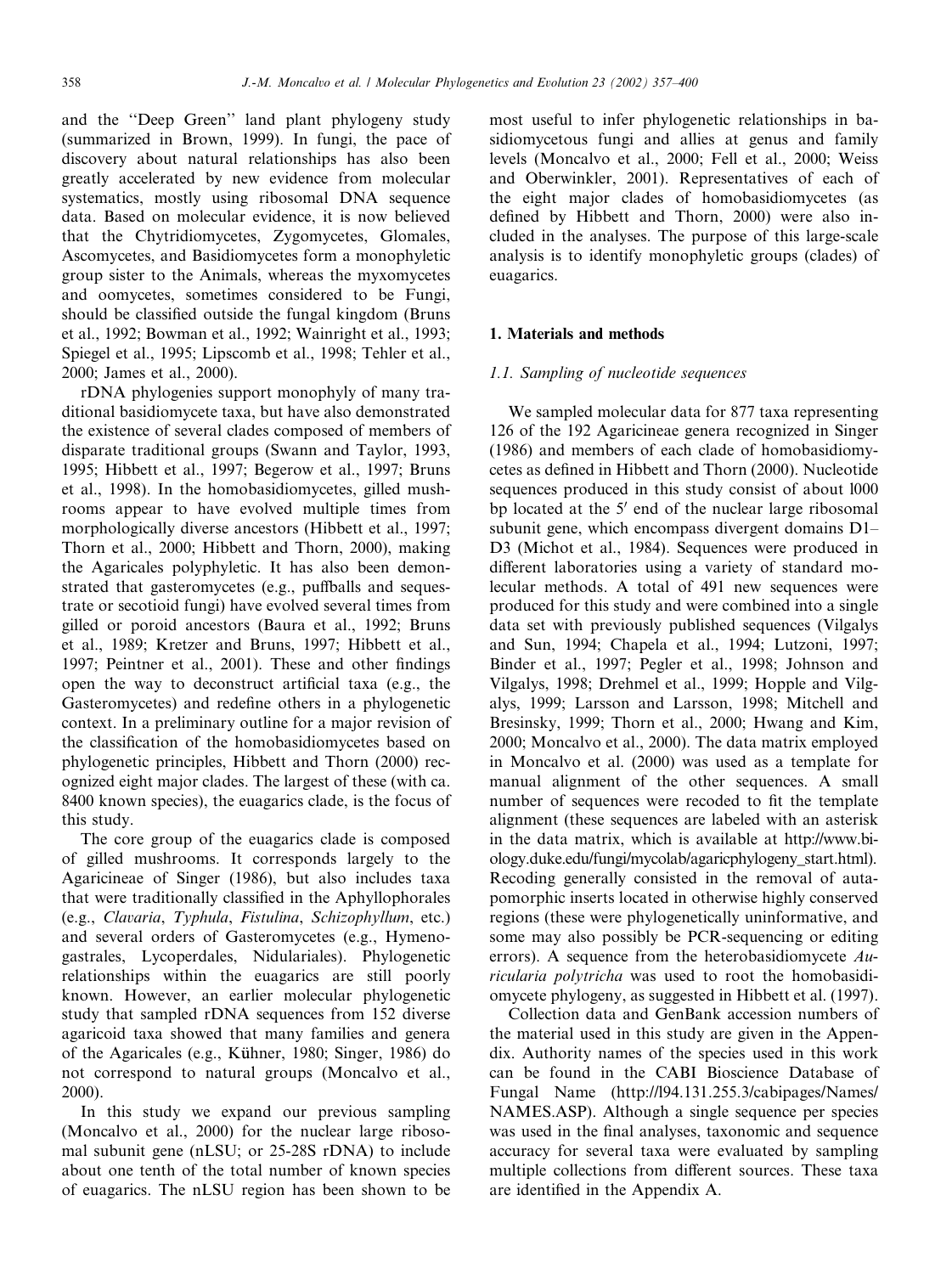#### 1.2. Phylogenetic analyses

The 877 sequences sampled in this study were aligned in approximately 1000 positions. Hypervariable, indelrich regions with problematic alignment were excluded from the analyses. Unambiguously aligned gaps were treated as missing data. Phylogenetic analyses were conducted in PAUP\* (Swofford, 1998) with Power Macintosh computers using maximum-parsimony as the optimality criterion. Unequally weighted parsimony was employed to account for biases in base composition and nucleotide substitution rates, using a stepmatrix estimated from a smaller, but similar data set (Moncalvo et al., 2000). It has been shown that unequally weighted parsimony can recover correct phylogenies with fewer characters than required by equally weighted parsimony (Hillis et al., 1994).

Parsimony analyses of large data sets with high taxa/ characters ratio are impractical, and most parsimonious trees are not likely to be found (Rice et al., 1997). Therefore, only suboptimal searches could be conducted in this study. We performed an initial analysis using 100 heuristic searches of random addition sequence with TBR branch-swapping, MULPARS on, and MAX-TREES set to 10, saving all trees in each replicate (the other settings in PAUP\* were as follows: multistate taxa were interpreted as uncertainty, the steepest descent option was not in effect, and branches were collapsed if minimum branch length was zero). The shortest trees found in the initial searches were used as starting trees for a recurrent search with TBR branch-swapping and MAXTREES set to 5000. The Templeton (1983) test was used to evaluate whether the trees found in the initial and final searches differed statistically. Branch robustness was evaluated using 100 bootstrap (BS) replicates (Felsenstein, 1985) with TBR branch-swapping and MULPARS off. Fast bootstrap searches have been shown to reveal robust branches in large-scale phylogenies within a reasonable amount of computation time (Moncalvo et al., 2000). Several other searches using smaller data sets were also conducted for empirical examination of the sensitivity of the tree topologies in relation to taxon sampling, to test the robustness of certain clades.

#### 2. Results

#### 2.1. Phylogenetic analyses

After removal of 123 redundant sequences (representing taxonomic duplicates) and regions with ambiguous nucleotide sequence alignment, the final data matrix was composed of 754 sequences and 781 characters: 211 characters were constant, 125 variable characters were parsimony uninformative, and 445 variable characters were parsimony informative. The initial search produced 1000 trees ranging in size from 43988.7 to 44185.9. These trees were not significantly different from each other  $(P > 0.05$ , Templeton test). When the shortest trees from the initial search were used as starting trees for TBR branch-swapping with MAX-TREES set to 5000, the analysis yielded 5000 equally parsimonious trees of score 43985.2 (consistency in $dex = 0.1064$ , retention index = 0.6611). To facilitate the discussion, we will refer to the strict consensus tree of the 5000 equally parsimonious trees found in the final analysis as the most parsimonious trees found (MPF tree). The MPF tree was carefully compared with the bootstrap tree and with slightly longer (but statistically not significantly different) trees produced in the initial searches to identify branches that were consistently recovered by maximum-parsimony and branches that were not.

#### 2.2. Phylogenetic relationships

Homobasidiomycetes clade. Both the MPF tree and the bootstrap tree support monophyly of six of the eight homobasidiomycetes clades recognized in Hibbett and Thorn (2000) and Binder and Hibbett (2002), i.e. (l) the euagarics clade, (2) the bolete clade, (3) the hymenochaetoid clade, (4) the thelephoroid clade, (5) the gomphoid–phalloid clade, and (6) the cantharelloid clade. The russuloid clade is recovered in the bootstrap tree (58% BS), but not in the MPF tree, whereas the polyporoid clade is recovered only in the MPF tree. A possible sister group relationship between the euagarics and the bolete clades  $(< 40\%$  BS) and a basal position of the cantharelloid clade  $(< 41\%$  BS) are also supported. Within the polyporoid clade, reciprocal monophyly of the polyporaceae and corticioid clades is supported in both the MPF and the bootstrap trees. These results are summarized in Figs. 1 and 2.

Euagarics clade. Basal relationships within the euagarics clade were poorly resolved and several taxa remained as "orphans" (incertae sedis). Many branches present in the MPF tree collapsed in the bootstrap trees (Fig. 1). These branches were also generally not supported in trees slightly longer than the MPF tree (data not shown). Conversely, some branches recovered in the bootstrap tree were absent from the MPF tree but these branches generally had low statistical support (<40%; data not shown). For instance, the placement of the *Amanita* clade was inconsistent between different analyses: it is nested in a derived position of the Agaricaceae clade in the MPF tree and as sister group to *Limacella* in both the bootstrap tree and most of the suboptimal trees examined. To best summarize the results of the diverse analyses, we have edited the tree depicted in Fig. 2, as follows: branches that were not present in both the MPF tree and the bootstrap tree were collapsed, with the exception of some branches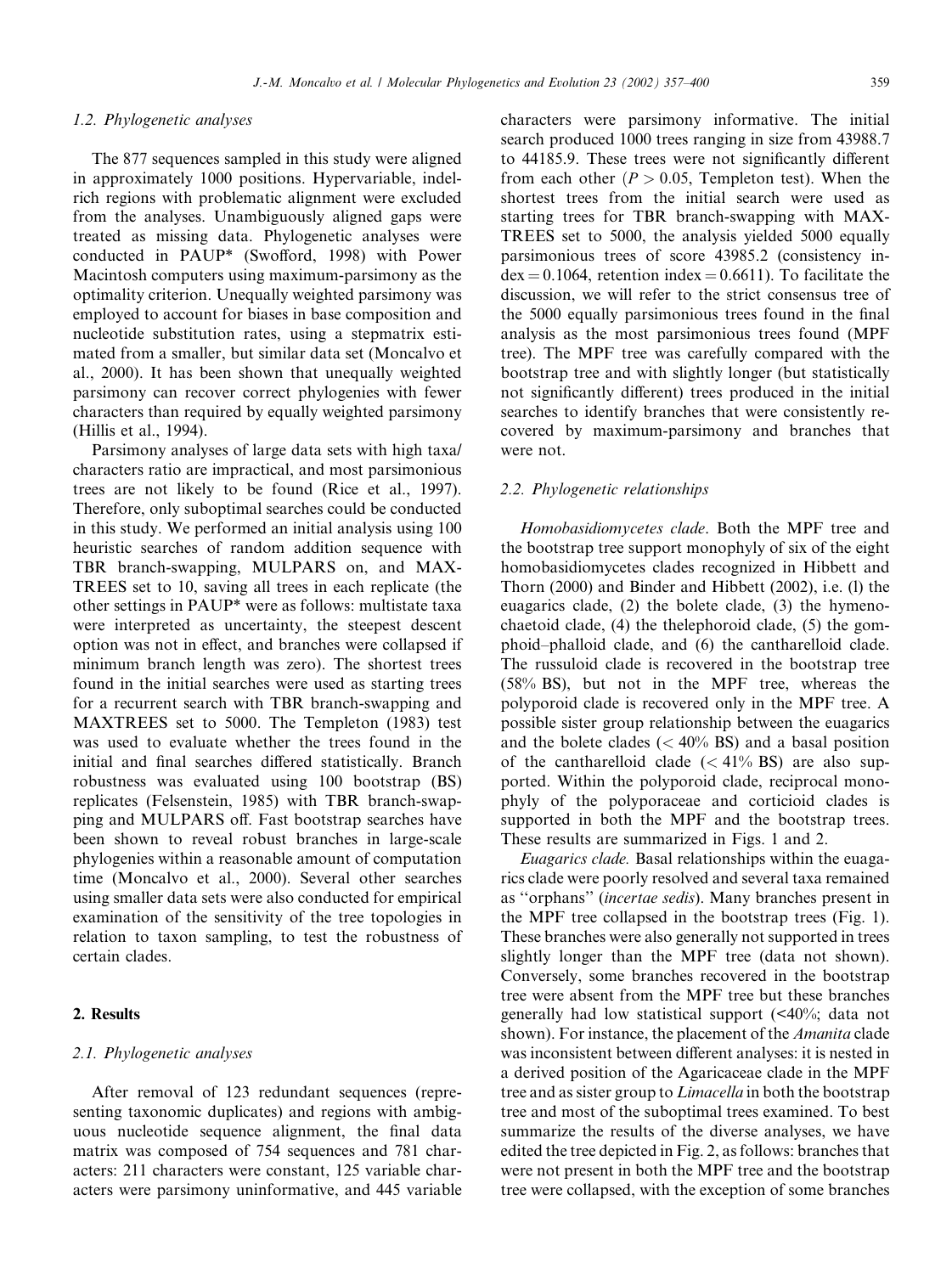

Fig. 1. Overall topologies of the strict consensus tree of 5000 equally most parsimonious trees found from heuristic searches (MPF tree) and the bootstrap 50% majority-rule consensus tree (BS tree). The placement in both trees of the eight major homobasidiomycetes groups (as defined in Hibbett and Thorn, 2000) is indicated by letters above corresponding branches. Trees are rooted with a sequence from the heterobasidiomycete Auricularia polytricha.

that were present in either tree (as indicated in Fig. 2) which are useful for discussion.

Within the euagarics, at least 117 clades revealed in the MPF tree (and generally also in slightly longer trees) have a bootstrap support >40% (Fig. 2) and/or are consistent with traditional groups based on morphology. Smaller clades often correspond to traditional genera (or part of them in cases of polyphyletic genera),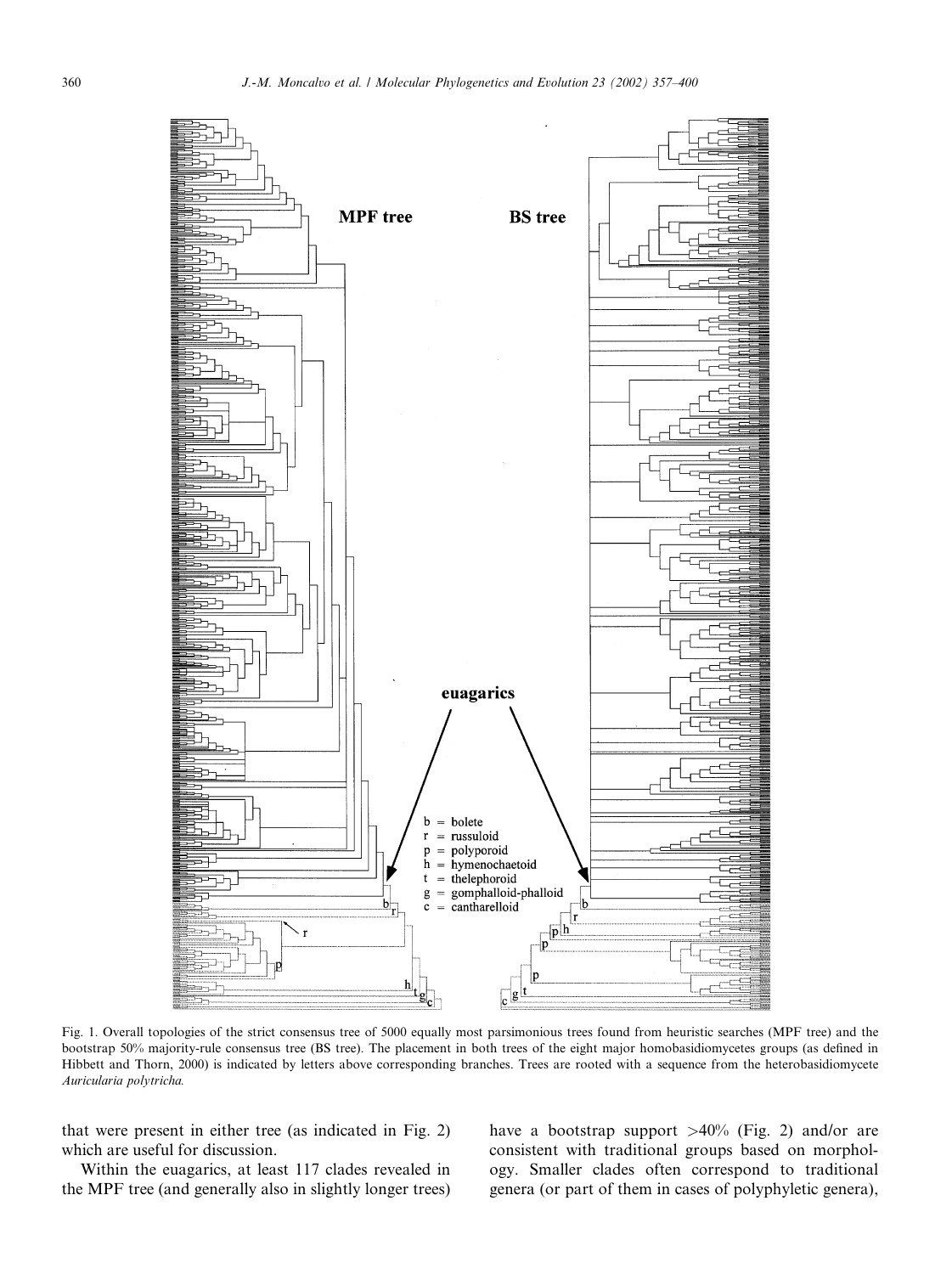

Fig. 2. Summary of the results of the phylogenetic analyses (see text). Branches in black lines were present in both the MPF tree and the bootstrap tree. Shaded branches were present in either the MPF (MP) or the BS tree, as indicated. Bootstrap values greater than 40% are shown above branches. In the tree depicted, Armillaria irazuensis should read A. affinis, Poromycena gracilis should read Fibboletus gracilis, and in /lichenomphalia Omphalia viridis should read O. hudsoniana.

whereas several larger clades correspond to the core genera of traditional families, tribes, or subfamilies. Therefore, it is sometimes possible to label clades with existing names. Other clades, however, are composed of taxa for which a natural relationship was never sus-

pected before or have no evident name associated with them. These clades are labeled with provisional names. To distinguish between clade names and traditional taxonomic names, clade names are written in lowercase, never italicized, and preceded with the symbol ''/.''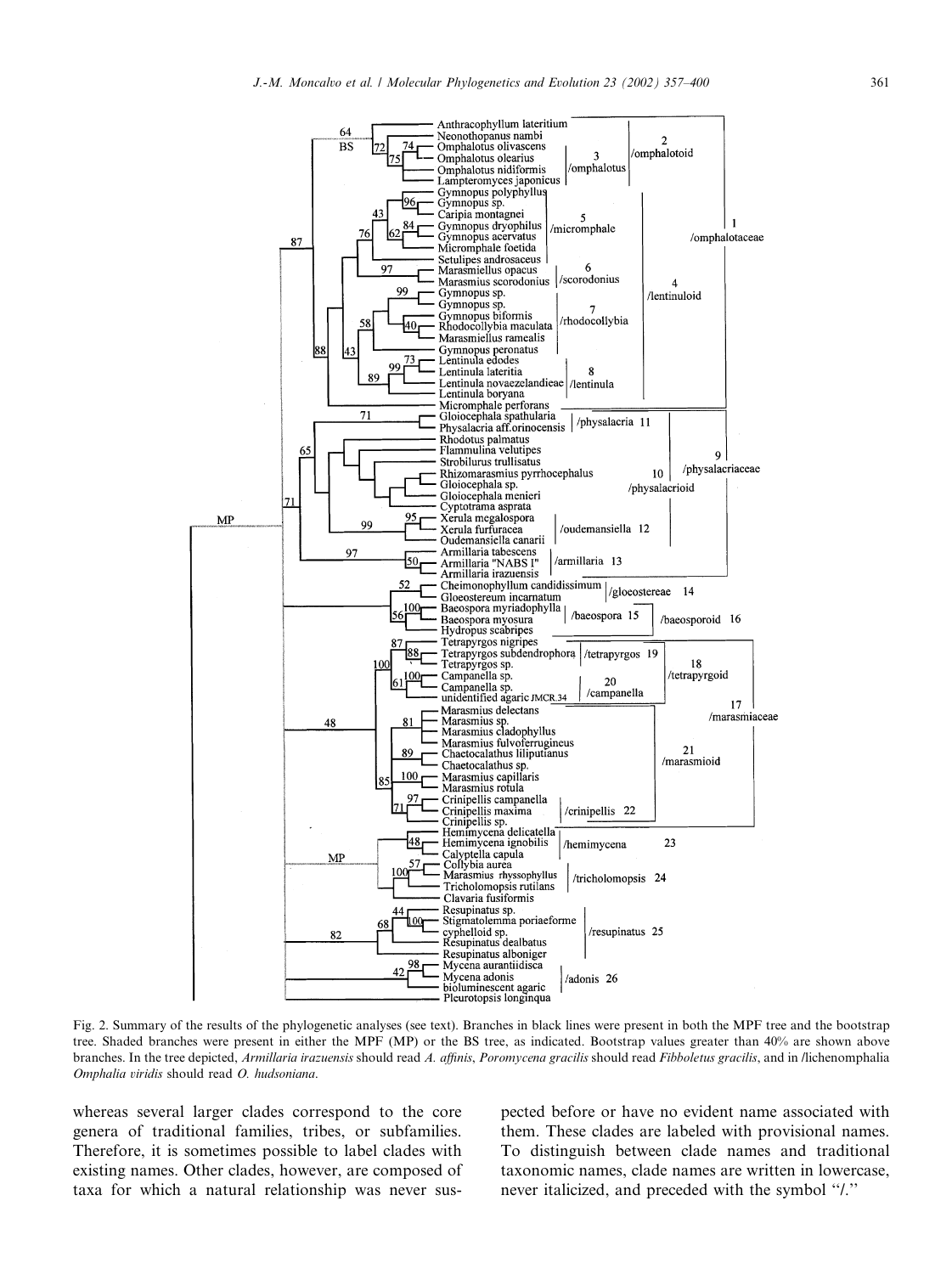

Fig. 2. (continued).

#### 3. Discussion

This study is the first broad systematic treatment of the ''euagarics'' as they have recently emerged in phylogenetic systematics (summarized in Hibbett and Thorn, 2000). For the first time, this work presents the unambiguous

systematic placement among the euagarics of many Gasteromycetes (Table 1) and reduced forms (Table 2) and reveals natural relationships of several taxa for which taxonomic position has been controversial in the past. Some clades revealed in this work correspond in full or in part with taxonomic groups recognized in the last century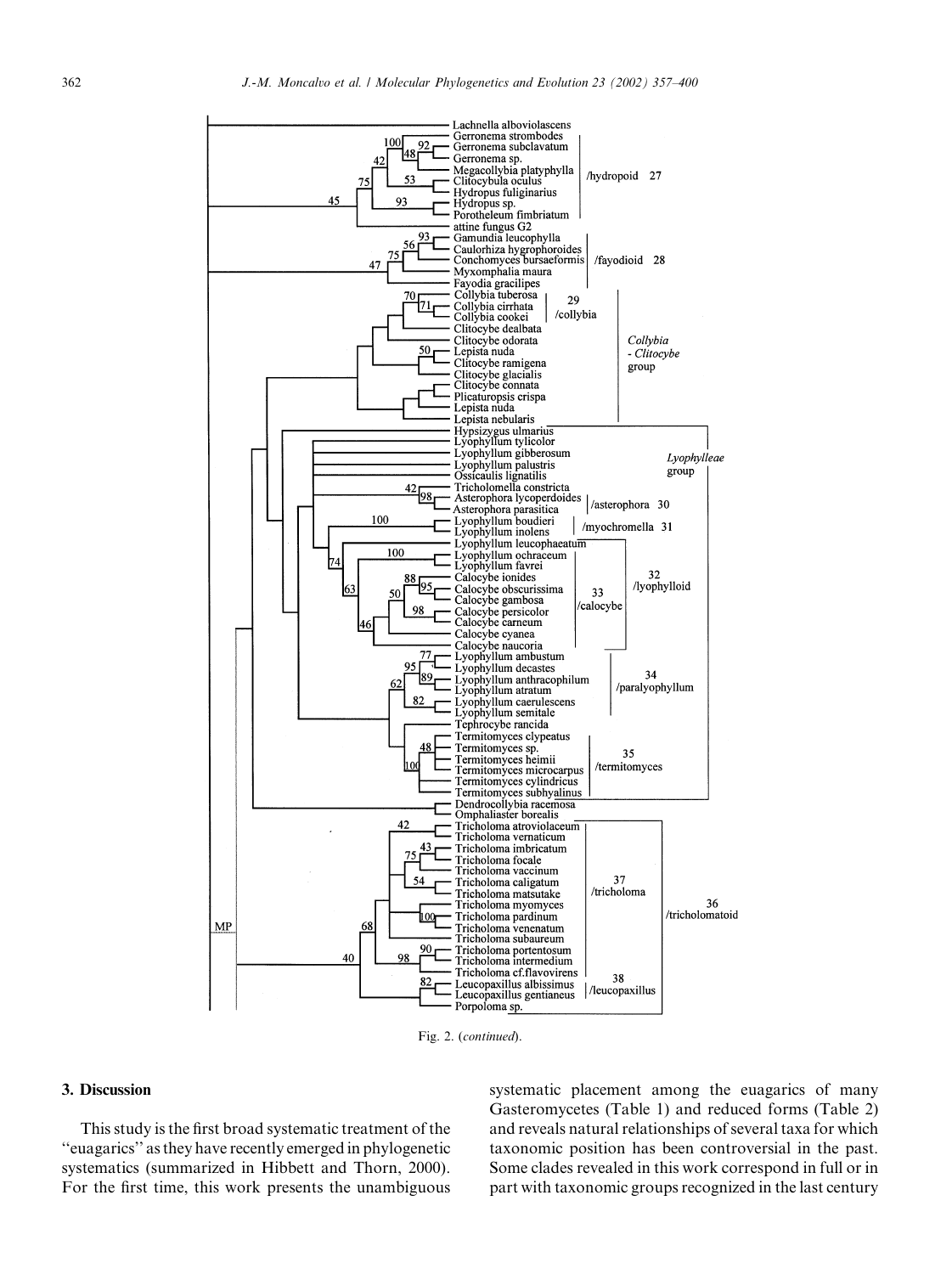

Fig. 2. (continued).

(e.g., in Kühner, 1980; Singer, 1986; Pegler, 1983; Bas et al., 1988; Jülich, 1981); however, many do not. The global taxonomic sampling of this study has allowed the identification of many distinct natural groups from which exemplar taxa could be selected to best represent both the euagarics and the homobasidiomycetes diversity in future phylogenetic studies. Data from other genes are still necessary both to examine to what extent the nLSU phylogeny shown in Figs. 1 and 2 does reflect organismal phylogeny (Doyle, 1992; Maddison, 1997) and to better resolve phylogenetic relationships both among and within clades. By sampling about one tenth of the total number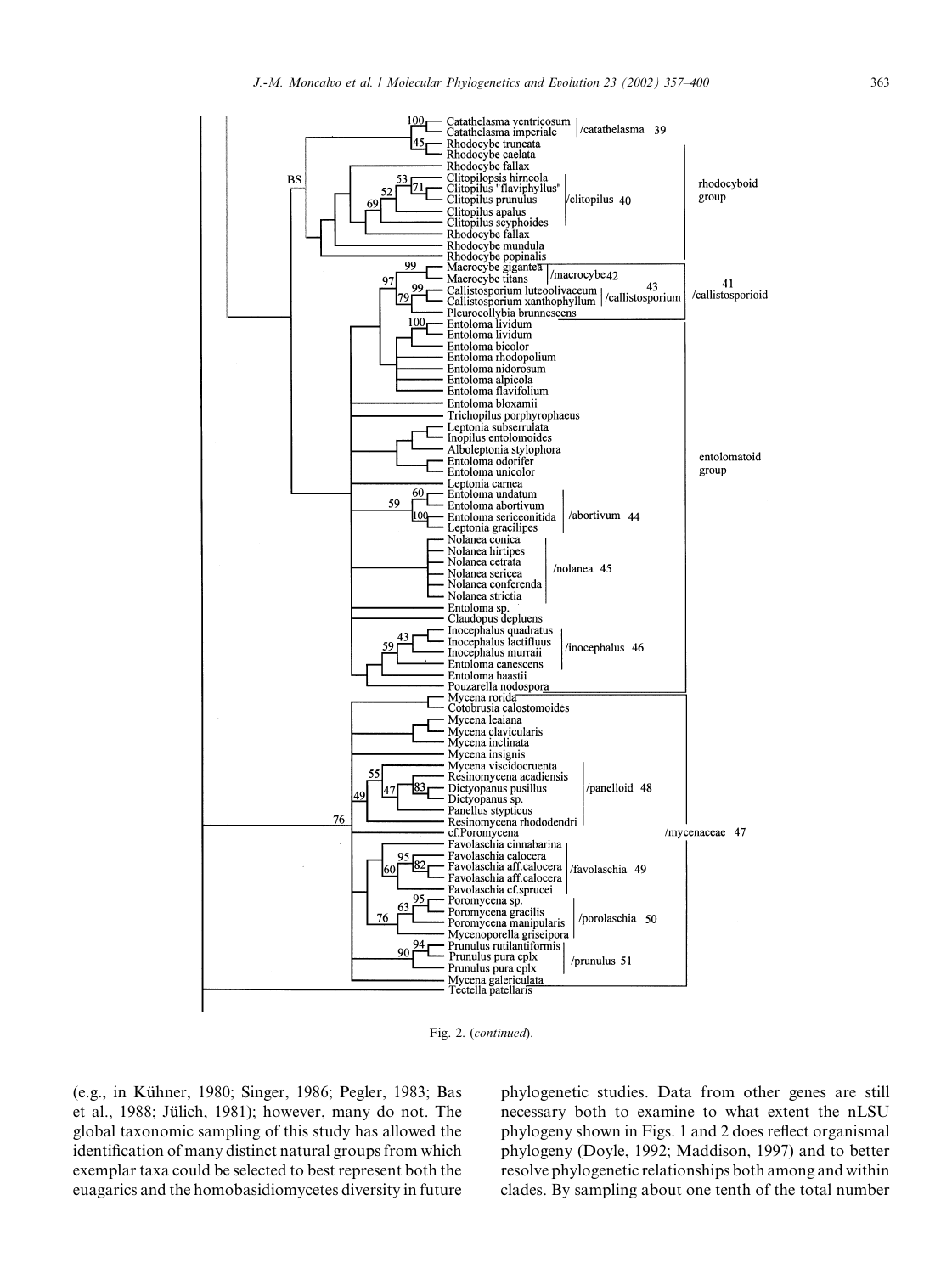

Fig. 2. (continued).

of known species of euagarics (Hawksworth et al., 1995; Hibbett and Thorn, 2000) and many other homobasidiomycetes taxa, this work should also significantly contribute to the development of a molecular database for the identification of new taxa and fungi from environmental samples (Bruns et al., 1998).

#### 3.1. Large-scale phylogenies and higher clades of homobasidiomycetes

A common question in molecular systematics concerns optimization of the sampling ratio between the number of taxa vs characters and the number of char-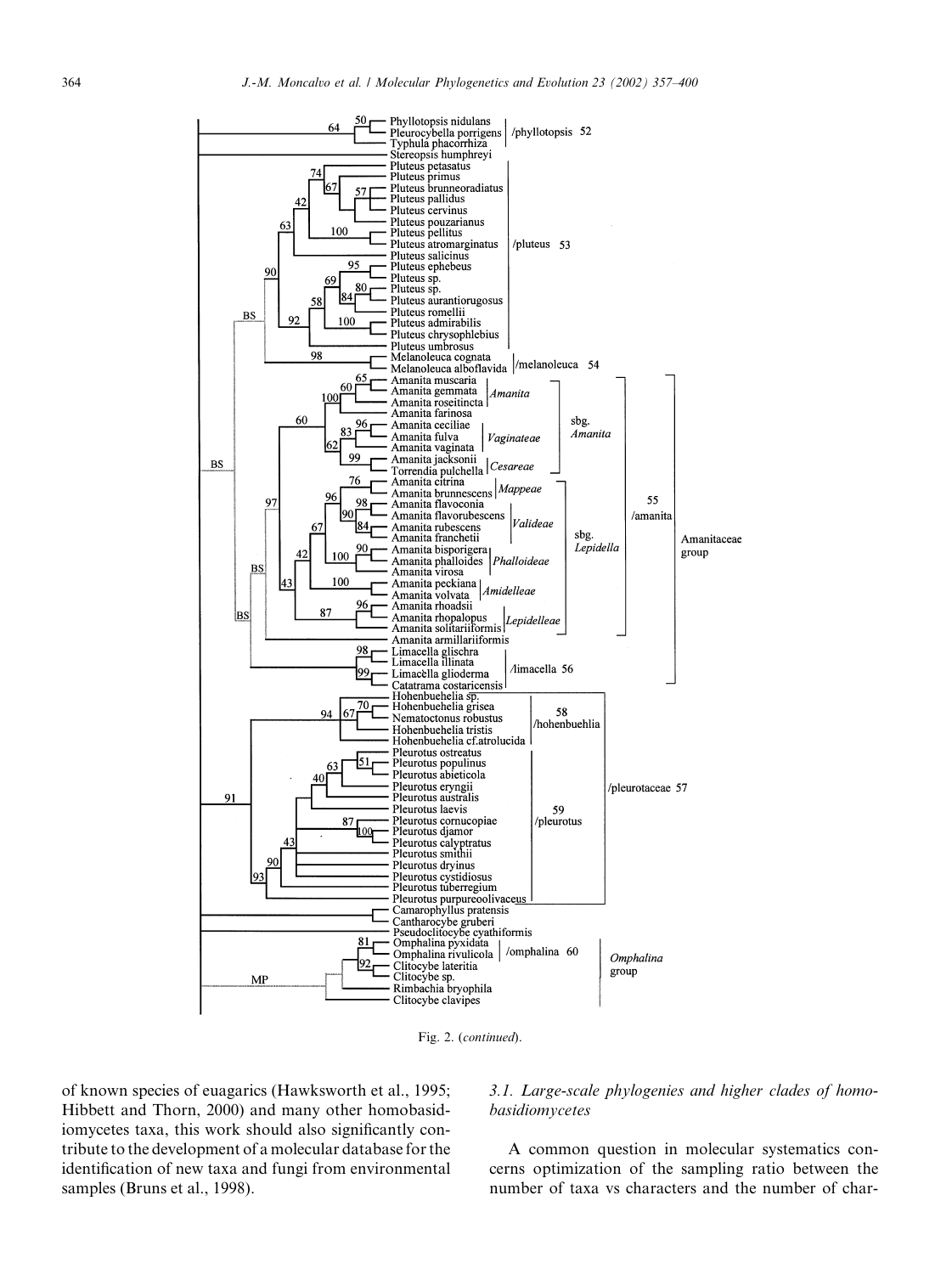

Fig. 2. (continued).

acters that are necessary to recover a correct phylogeny (Lecointre et al., 1994; Berbee et al., 2000). Both theoretical and empirical studies have demonstrated that increasing the taxa/characters ratio generally results in a decrease of statistical support in phylogenetic trees, especially at deeper nodes. However, it has also been shown that increasing taxon sampling increases accuracy of phylogenetic reconstruction (Hillis, 1996, 1998). In this study, the number of taxa sampled (877) was about twice higher than the number of parsimony-informative characters sampled (445). Therefore, high statistical support for deeper nodes was unlikely to be attainable. In contrast, the recent homobasidiomycetes phylogeny of Binder and Hibbett (2002) used a much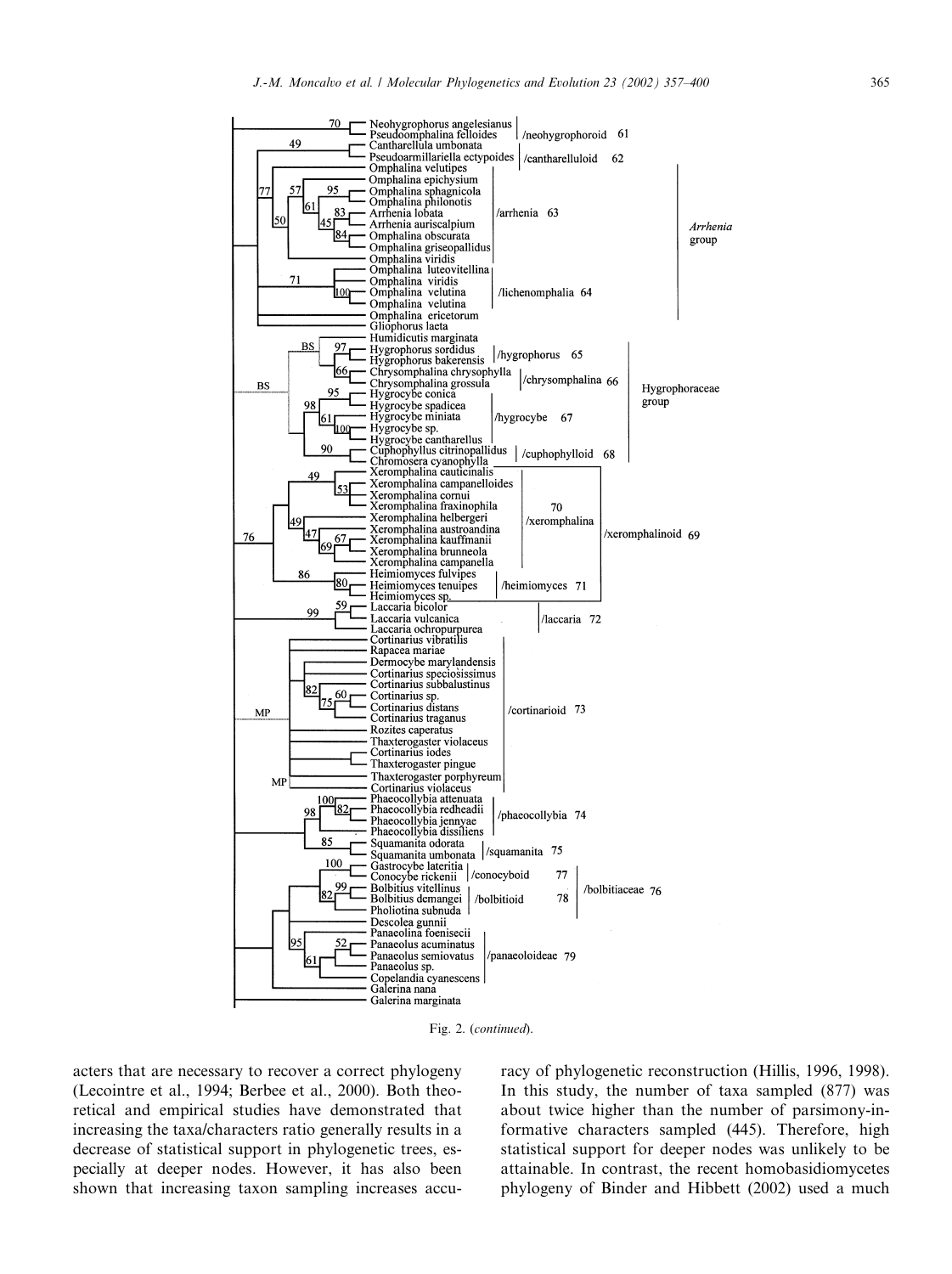

Fig. 2. (continued).

lower taxa/characters ratio, consisting of 83 taxa and 1114 parsimony-informative characters (produced from sequence data from four ribosomal genes). It is therefore helpful to compare results from these two studies.

Our analyses recover six of the eight homobasidiomycetes clades revealed in Binder and Hibbett (2002), but with lower bootstrap support. Both studies poorly resolve basal relationships between the homobasidiomycetes lineages, but both suggest a more basal position of the cantharelloid, gomphales–phallales, and thelephoroid clades. A major result in Binder and Hibbett (2002) was the strong bootstrap statistical support for a sister group relationship between the euagarics and the boletes (90% BS). This relationship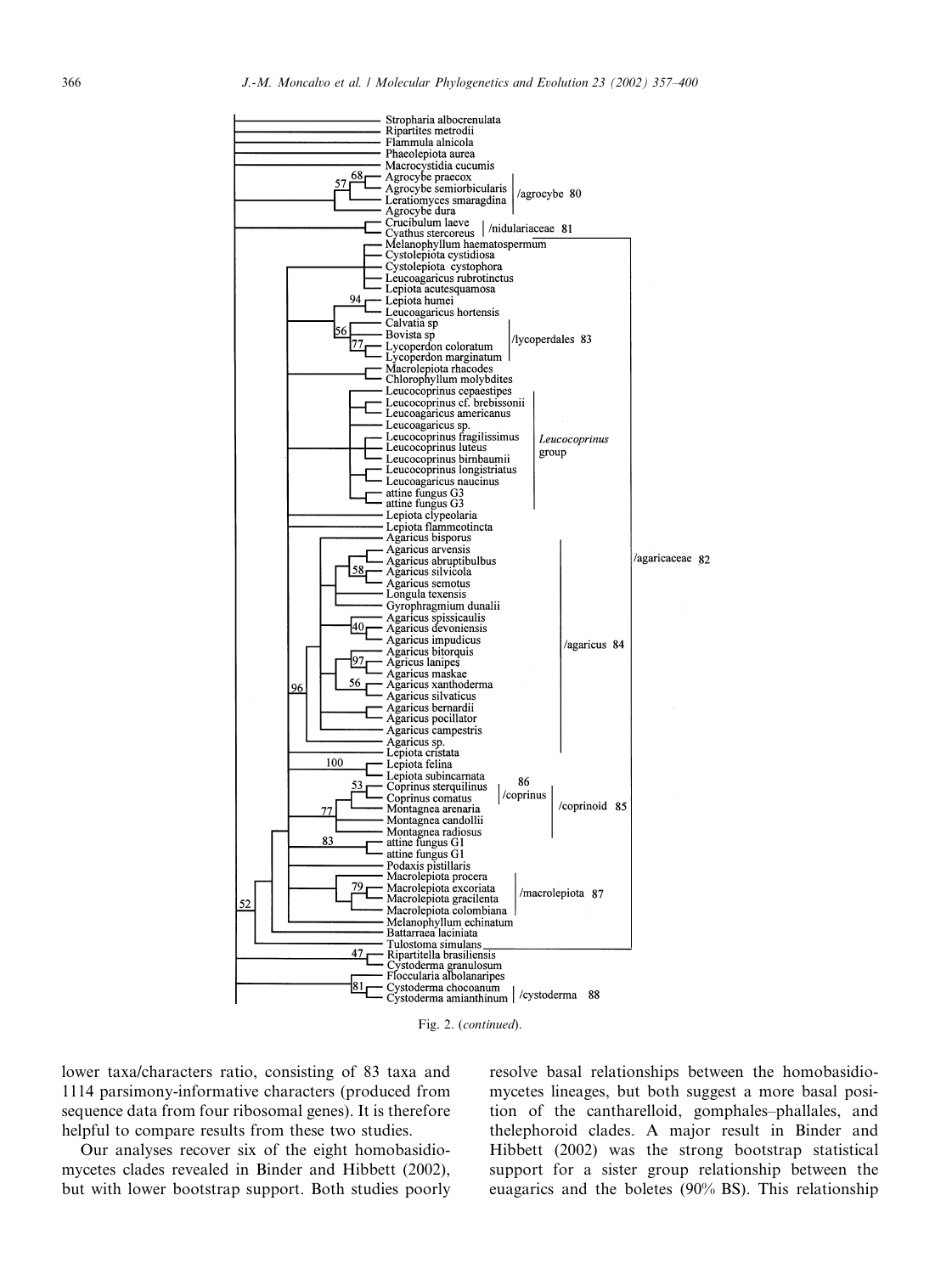

Fig. 2. (continued).

was only weakly suggested in earlier studies that sampled fewer characters (Hibbett et al., 1997; Fig. 5 in Moncalvo et al., 2000) and in the large-scale analysis presented here  $(< 40\%$  BS; Fig. 2). Another significant result in Binder and Hibbett (2002) was the well-supported placement of Hygrocybe and Humidicutis (Hygrophoraceae) at the base of the euagarics (85% BS),

which in other studies were found either inside (Moncalvo et al., 2000) or outside (Bruns et al., 1998) the euagarics in phylogenetic reconstructions. Based on nLSU evidence, support for a monophyletic Hygrophoraceae is still lacking, and there is no indication of a possible placement of Hygrophorus/Humidicutis at the base of the euagarics clade.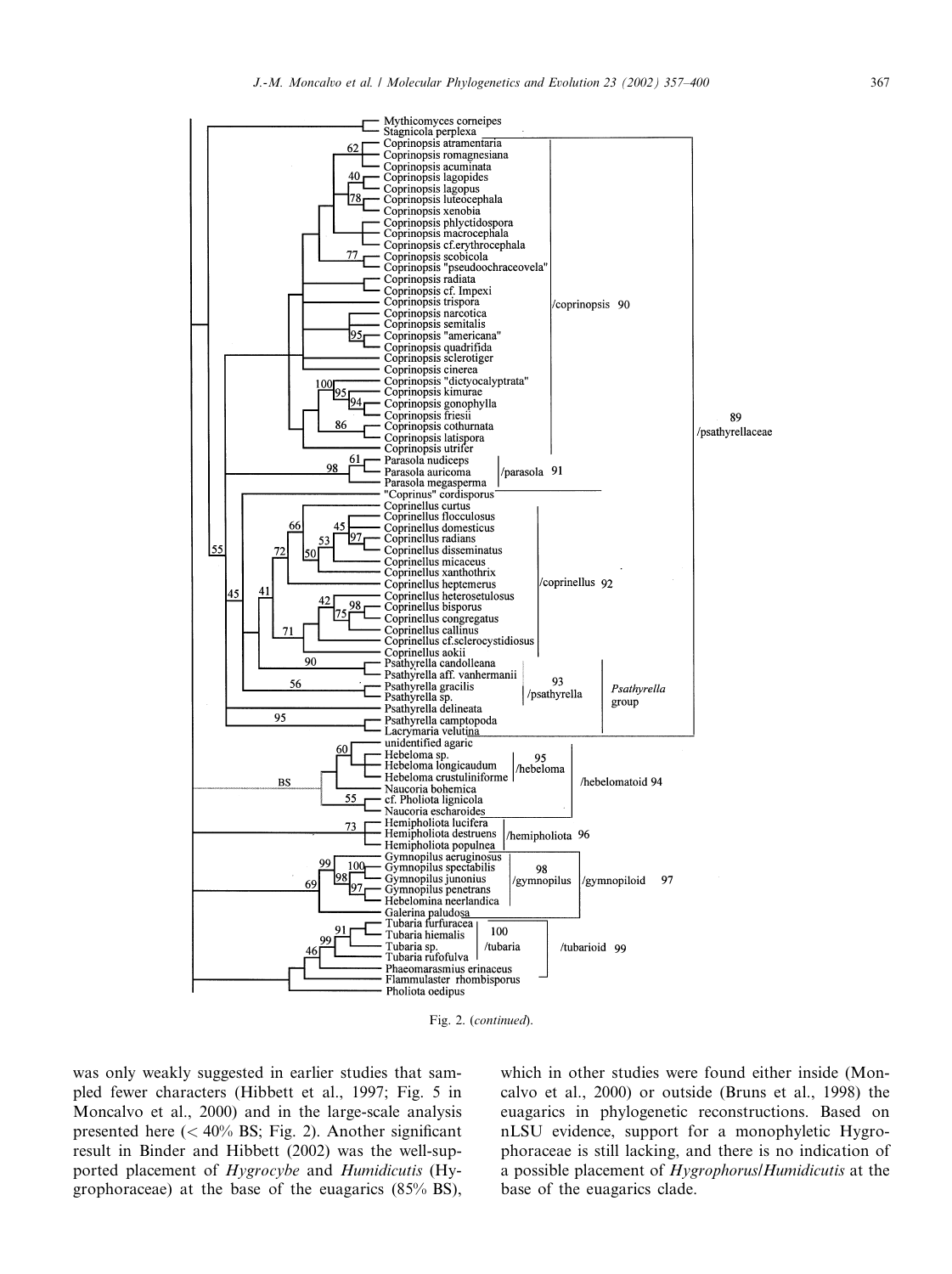

Fig. 2. (continued).

At least three conclusions with regard to homobasidiomycetes phylogeny can be drawn from these and earlier studies: (1) a dense taxon sampling using a limited number of phylogenetic characters—as conducted here—can still recover deeper nodes in the phylogeny and reveal many terminal clades with high bootstrap statistical support; (2) a higher character/taxa ratio—as conducted in Binder and Hibbett (2002)—can boost bootstrap statistical support at deeper nodes, but not always; and (3) ribosomal genes alone are not sufficient to fully resolve natural relationships among higher clades of homobasidiomycetes.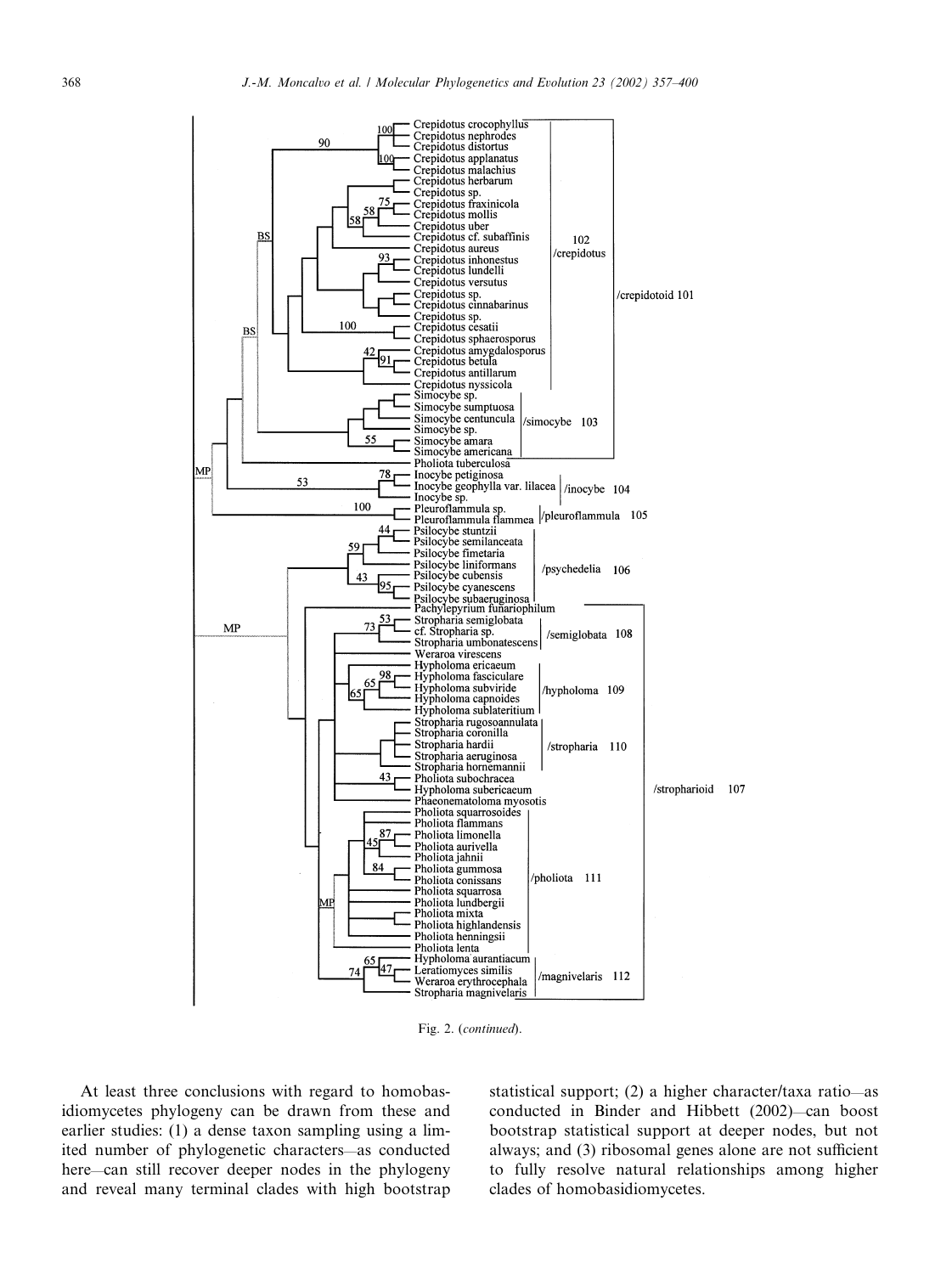

Fig. 2. (continued).

#### 3.2. Morphological and ecological insights derived from the euagarics phylogeny

Gasteromycetization. The nesting of gasteromycetes taxa (e.g., puffballs and allies) among various groups of homobasidiomycetes was already indicated in earlier works (e.g., Baura et al., 1992; Bruns et al., 1989; Kretzer and Bruns, 1997; Hibbett et al., 1997; Peintner et al., 2001). However, as summarized in Table 1, this study is the first to unambiguously place several orders, families, and genera of gasteromycetes within the euagarics. Some of these relationships were already suggested by morphotaxonomists, including affinities between Torrendia and Amanita, between Thaxterogaster and Cortinarius, and between Longula and Agaricus

(Malencon, 1931, 1955; Savile, 1955, 1968; Heim, 1971; Smith, 1973; Bas, 1975; Thiers, 1984; Miller and Walting, 1987; Reijnders, 2000), but others were not. For instance, the placement of the true puffballs (/lycoperdales; clade 83 in Fig. 2) and Tulostoma and Battarraea in /agaricaceae (clade 82) was not previously suspected by morphotaxonomists. However, it has already been shown that *Agaricus* mushrooms have many biochemical features in common with members of the Lycoperdales (see below). Gasteromycetization appears to have occurred more frequently in certain clades, in particular in /agaricaceae and brown-spored groups.

Cyphelloid and reduced forms. Another syndrome of agaricoid fungi is the reduction of form or cyphellization, which has also occurred multiple times (Fig. 2 and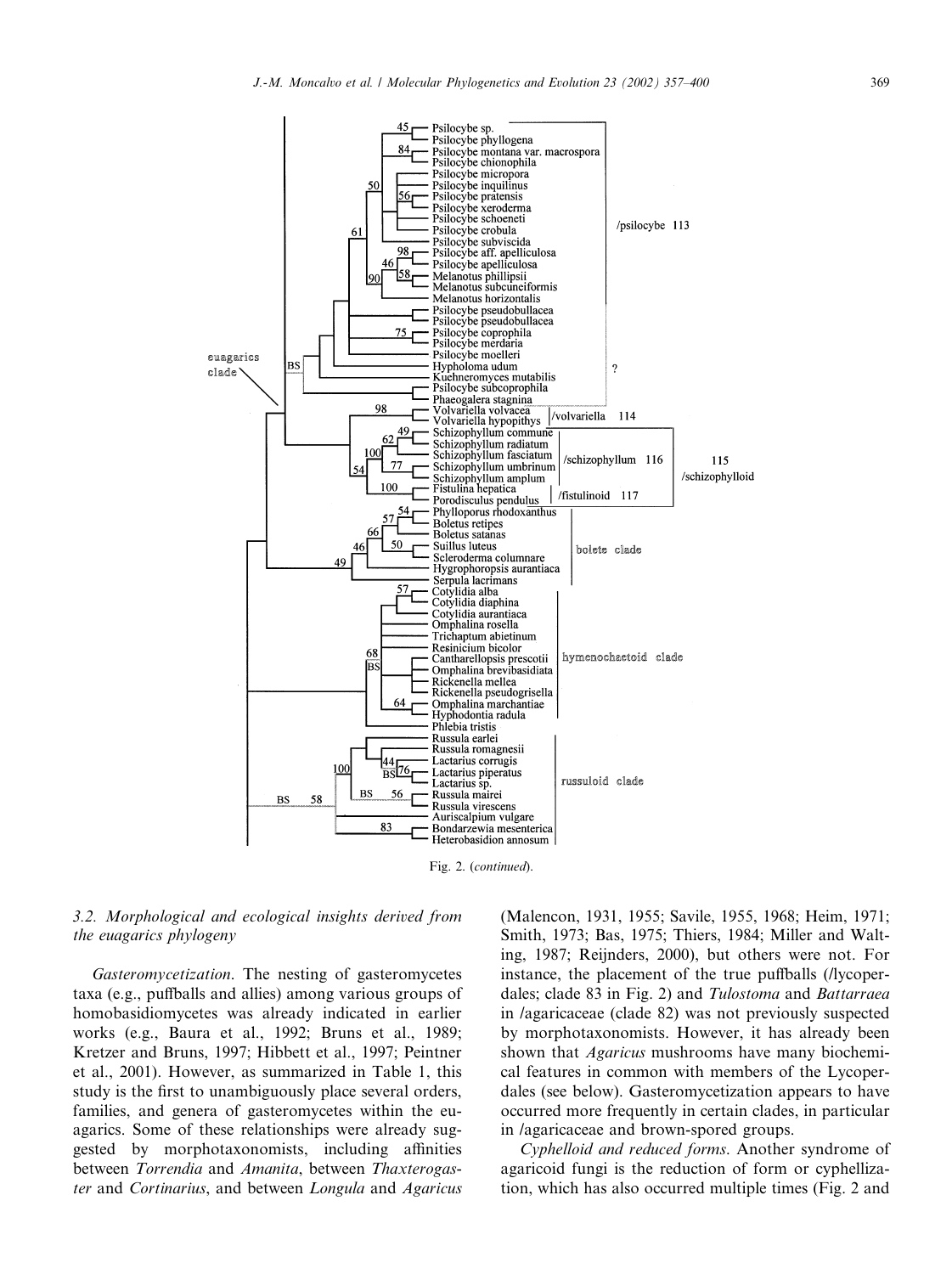

Fig. 2. (continued).

Table 2). For instance, we have identified Caripia as a reduced Gymnopus (in clade 5), Stigmatolemma as a cyphelloid Resupinatus (in clade 25), and Porotheleum as a cyphelloid member of /hydropoid (clade 27). Reduction and cyphellization are not unique to the euagarics, however, as shown by the placement of *Podoscypha* within the polyporoid clade and of Cotylidia within the hymenochaetoid clade.

Polyphyletic origin and instability of the lamellate hymenium. Results from this study support earlier findings that demonstrate the multiple origins of the lamellate hymenium within the basidiomycetes (Hibbett et al., 1997; Thorn et al., 2000; Moncalvo et al., 2000) and reveal for the first time that the hymenochaetoid clade might also include gilled fungi (Rickenella, Cantharellopsis, and Omphalina pro parte; Fig. 2). A lamellate hymenium is also known in the bolete clade (Phylloporus; Bruns et al., 1998, Fig. 2), the polyporoid clade (Lentinus, Neolentinus, Heliocybe, and Faerberia; Hibbett and Vilgalys, 1993; Hibbett et al., 1997; Thorn et al., 2000, Fig. 2), the russuloid clade (Russulaceae; Hibbett et al., 1997; Moncalvo et al., 2000, Fig. 1), and the cantharelloid clade (Hibbett et al., 1997). Fig. 2 also indicates that transition from a gilled ancestor to a poroid hymenophore architecture has occurred at least three times within the euagarics: /fistulinoid (clade 117) in clade 115 and two times within /mycenaceae (clade 47). In the latter clade, Dictyopanus is in a derived position in /panelloid (clade 48), and /favolaschia and /porolaschia (clades 49 and 50) have probably both been derived from a common gilled ancestor.

Ectomycorrhizal vs saprophyte habit. Most clades revealed in this study are only composed of either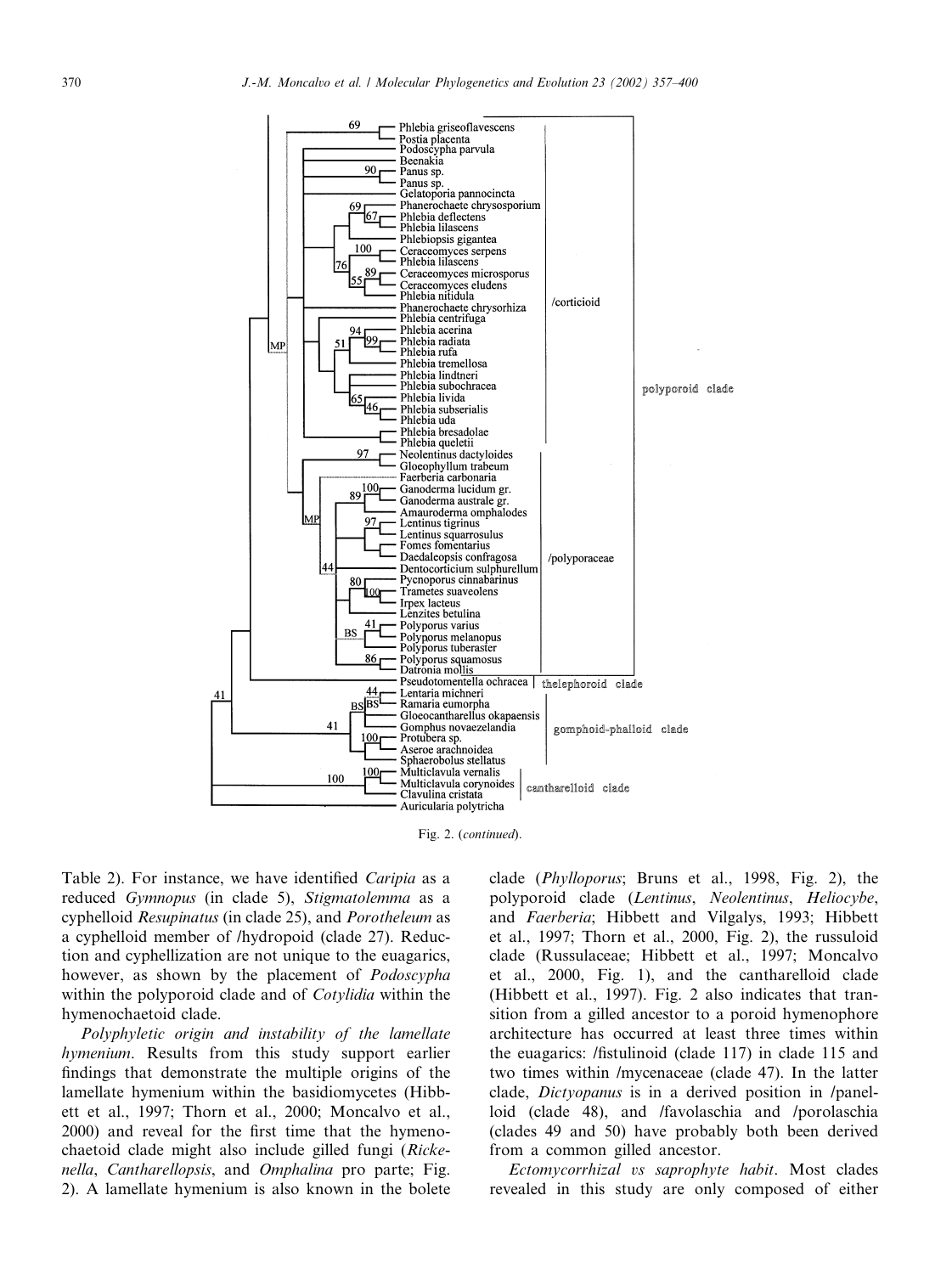Table 1 Classification of gasteromycetoid taxa among the euagarics clade as indicated by molecular data

| Gasteromycete taxa   | Euagarics clade       | References            |
|----------------------|-----------------------|-----------------------|
| Lycoperdales         | /agaricaceae          | This work             |
| <b>Tulostoma</b>     | /agaricaceae          | This work             |
| <b>Battarraea</b>    | /agaricaceae          | This work             |
| Podaxis              | /agaricaceae          | Hopple and            |
|                      |                       | Vilgalys, 1999        |
|                      |                       | This work             |
| Montagnea            | /agaricaceae/coprinus | This work             |
| Longula              | /agaricaceae/agaricus | This work             |
| Gyrophragmium        | /agaricaceae/agaricus | This work             |
| Torrendia            | /amanita/caesareae    | This work             |
| Thaxterogaster       | /cortinarioid         | This work; Peintner   |
|                      |                       | et al., 2001          |
| Protoglossum         | /cortinarioid         | Peintner et al., 2001 |
| Hymenogaster pro     | /cortinarioid         | Peintner et al., 2001 |
| parte                |                       |                       |
| Quadrispora          | /cortinarioid         | Peintner et al., 2001 |
| Setchelliogaster     | Descolea spp.         | Martin and Rac-       |
|                      |                       | cabruna, 1999         |
|                      |                       | Peintner et al., 2001 |
| Descomyces           | Descolea spp.         | Peintner et al., 2001 |
| Hymenogaster pro     | /hebelomatoid         | Peintner et al., 2001 |
| parte                |                       |                       |
| Gastrocybe           | /conocyboid           | Hallen and Adams,     |
|                      |                       | 2000; this work       |
| Leratiomyces         | /agrocybe             | This work             |
| smaragdina           |                       |                       |
| Leratiomyces similis | /stropharioid/        | Binder et al., 1997;  |
|                      | magnivelaris          | This work             |
| Weraroa              | /stropharioid         | Binder et al., 1997;  |
|                      |                       | this work             |
| Nia                  | /schizophylloid       | Binder et al., 2001   |
| Nidulariales         | unresolved position   | Hibbett et al., 1997; |
|                      |                       | this work             |

Table 2

Classification of reduced forms among the euagarics clade as indicated by molecular data

| Reduced taxa         | Euagarics clade                    | References |
|----------------------|------------------------------------|------------|
| Caripia              | /omphalotaceae/micromphale         | This work  |
| Physalacria          | /physalacriaceae/physalacria       | This work  |
| Lachnella            | euagarics                          | This work  |
| Gloeostereum         | /gloeostereae                      | This work  |
| Calyptella           | /hemimycena                        | This work  |
| Clavaria fusiformis  | ? /tricholomopsis                  | This work  |
| Stigmatolemma        | /resupinatus                       | This work  |
| Porotheleum          | /hydropoid                         | This work  |
| Typhula phacorrhiza  | /phyllotopsis                      | This work  |
| Stereopsis humphreyi | euagarics                          | This work  |
| Porodisculus         | /fistulinoid                       | This work  |
| Plicaturopsis        | euagarics: <i>Clitocybe</i> group? | This work  |

obligatory saprophytic or ectomycorrhizal taxa. For instance, all members of the larger /agaricaceae (clade 82), /mycenaceae (clade 47), /psathyrellaceae (clade 89), / stropharioid (clade 107), and the possibly monophyletic larger group that includes clades 1–26 are saprophytic. Clades composed only of putatively obligatorily ecto-

mycorrhizal taxa (Singer, 1986; Clémençon, 1997; Norvell, 1998) include /tricholoma (clade 37), /amanita (clade 55), /hygrophorus (clade 65), /cortinarioid (clade 73), /phaeocollybia (clade 74), /hebeloma (clade 95), and /inocybe (clade 104). The existence of numerous, relatively large clades composed of either saprophytic or ectomycorrhizal fungi indicates that these two ecological habits have been relatively stable at least during the more recent radiation of the euagarics. Because of a lack of resolution of basal relationships, our phylogeny can neither fully support nor contradict results from a recent study by Hibbett et al. (2000) suggesting that the ancestor of the euagarics was ectomycorrhizal and that there have been multiple reversals to the saprophytic habit within this clade. However, there are several cases in our phylogeny that suggest that a transition from a saprophyte to a mycorrhizal habit is also possible. For instance, the putatively obligatorily ectomycorrhizal genus Descolea (Horak, 1971) is nested among saprophyte genera of clades 76–79, and both /amanita (clade 55) and /tricholoma (clade 37) also appear to be in derived, rather than basal, positions. All taxa in the  $Lyc$ phylleae group are known to be saprophytes (Singer, 1986); therefore, the facultative mycorrhizal habit in Lyophyllum shimeji (Ohta, 1994; Agerer and Beenken, 1998), an ally to L. decastes (Moncalvo et al., 1993) in clade 34, is likely to be derived.

Relationships with other cryptogams. Transition from a free-living to an obligatory lichenized habit has occurred at least three times independently within the homobasidiomycetes, as indicated from both anatomical (Oberwinkler, 1984; Redhead and Kuyper, 1987) and molecular (Gargas et al., 1995) evidence. It occurred at least once in the euagarics, with the radiation of /lichenomphalia (clade 64) from within the *Arrhenia* group. A second group of lichenized basidiomycetes, *Dictyonema*, may also possibly belong to the euagarics (Gargas et al., 1995); however, this taxon has not been sampled here and its phylogenetic affinities still remain unclear. The third known lichenization event in the homobasidiomycetes has occurred in the cantharelloid clade (Multiclavula), as indicated in both Fig. 2 and Hibbett et al. (1997). A suspected lichen parasite, Gamundia leucophylla (Bigelow, 1979), belongs to the euagarics and nests in a derived position in /fayodioid (clade 28).

The biology of the association between agaric fungi and bryophytes is still not well known, but has been documented in several studies (e.g., Redhead, 1981, 1984). The phylogeny depicted in Fig. 2 reveals that transition to a facultative or an obligatory bryophilous habit has occurred several times independently, apparently always from a saprophyte ancestor. For instance, Lyophyllum palustris (parasite on Sphagnum; Redhead, 1981) is derived from within the Lyophylleae group (which encompasses clades 30–35). Galerina paludosa (also a parasite on Sphagnum; Redhead, 1981, 1984) is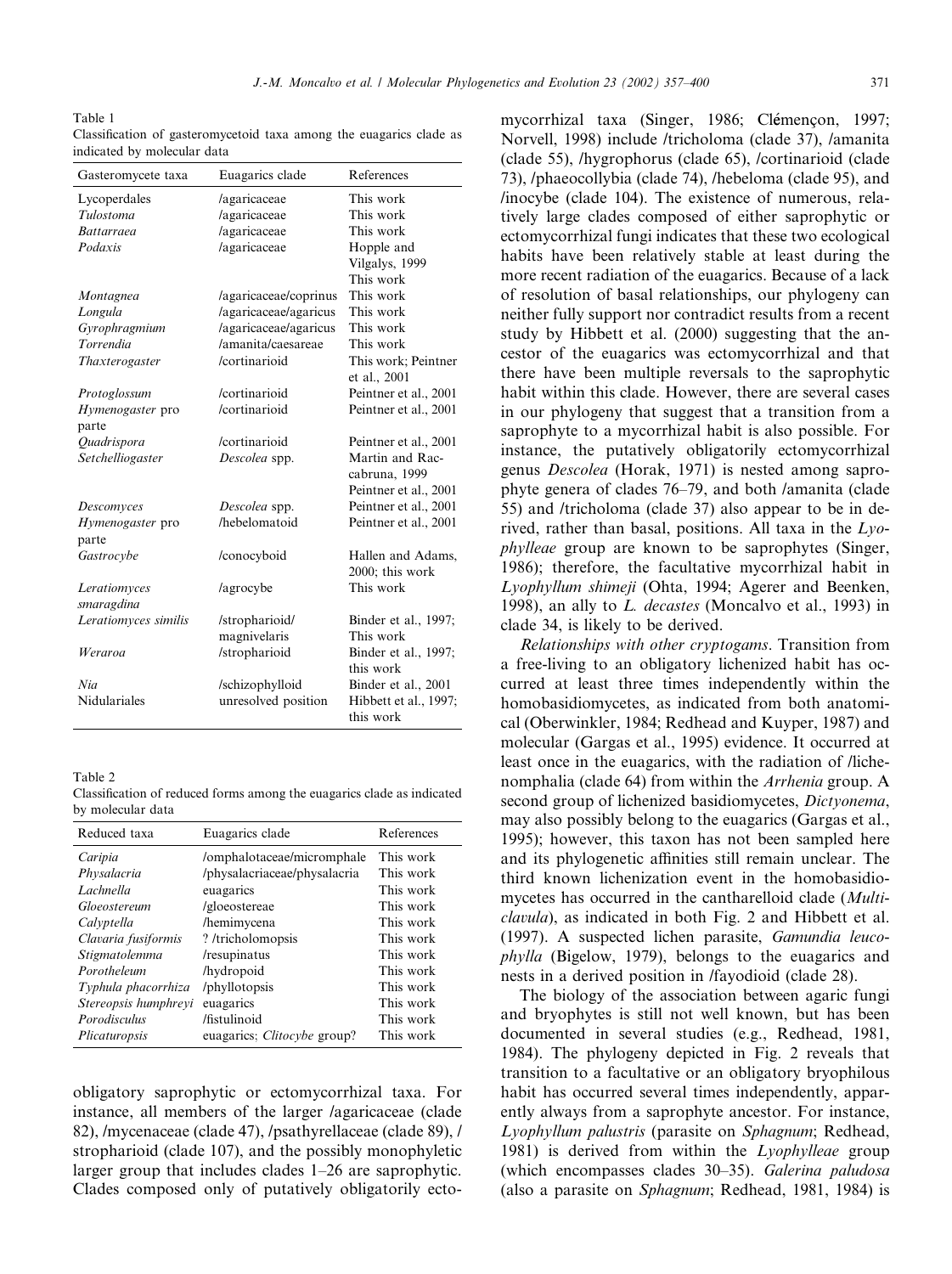possibly sister group to /gymnopilus (clade 98). The bryophilous or peat-inhabiting species Hypholoma ericaeum, Pholiota myosotis, and Pholiota henningsii (Noordeloos, 1999) are all independently derived from within /stropharioid (clade 107). Hypholoma uda and Phaeogalera stagnina (Redhead, 1979) are independently derived from psilocyboid taxa (at the base of clade 113 in Fig. 2). The fungus–bryophyte association does not appear to be evolutionarily very successful, judging from the limited radiation of bryophyte-associated clades. We observe only four instances of such radiations. (1) Psilocybe montana and P. chionophila are both often associated with mosses (Lamoure, 1977) and are uniquely derived from within /psilocybe (clade 113). (2) The / omphalina (clade 60) is composed of bryophilous species (Omphalina pyxidata and O. rivulicola; Lamoure, 1974) that are possibly a sister group of saprophytic species of Clitocybe and monophyletic with another bryophilous taxon, Rimbachia (Redhead, 1984) (Omphalina group in Fig. 2), hence representing one to two independent origins. (3) Nearly all members of /arrhenia (clade 63) are associated with bryophytes (Redhead, 1984). (4) All gilled taxa of /hymenochaete (Omphalina rosella, O. brevibasidita, O. marchantiae, Cantharellopsis prescottii, Rickenella mellea, and R. pseudogrisella) are bryophilous as are some Cotylidia species (S.A. Redhead et al., unpublished), and all may have a single origin (Fig. 2).

Relationships with insects. Chapela et al. (1994) identified three groups of ant-associated fungi (labeled G1–G3). The phylogeny depicted in Fig. 2 indicates that two groups, G1 and G3, are independently derived from within /agaricaceae (clade 82), G3 being possibly monophyletic with members of the Leucocoprinus group (Johnson and Vilgalys, 1998). Group G2 is weakly supported (45% BS) as a sister group of /hydropoid (clade 27). The relatively large, obligatory termite-associate genus Termitomyces (Heim, 1977) forms clade 35 within the *Lyophylleae* group. The association between euagarics and insects has therefore developed independently several times. These associations appear to be evolutionarily stable, as indicated in our phylogeny by taxonomic radiation of the fungal partner and lack of observed reversal to a free-living habit.

Overall, it appears that ecology supports many natural groups of euagarics better than morphology. It is therefore striking to observe that all earlier major treatments of the Agaricales focused primarily on morphology and microanatomy (e.g., Kühner, 1980; Singer, 1986; Pegler, 1983; Bas et al., 1988; Jülich, 1981; Clémencon, 1997), with limited attention being given to the taxonomic significance of physiological and ecological traits. This might explain why several taxonomic groups erected in the past are not natural. Redhead and Ginns (1985) were the first to introduce the idea of defining agaric genera based in part on their nutritional mode, but also supported by anatomical data, mating strategies, and nuclear status. Based upon wood rot capability, mycorrhizal formation, and nematophagy these authors refined several generic concepts (e.g., in Lentinula, Lentinus, Pleurotus, and Hypsizygus) and created new genera (e.g. Neolentinus and Ossicaulis) that are also supported by the molecular data presented here. For instance, our results support the distinction between Lentinula (in clade 8), Lentinus, and Neolentinus (the latter two being in /polyporaceae in the polyporoid clade; Fig. 2), in agreement with Thorn et al. (2000), and the segregation of Ossicaulis and Hypsizygus (both in the Lyophylleae group) from Pleurotus (in clade 59).

#### 3.3. Clades of euagarics

The reconstruction of a monophyletic euagarics results in the exclusion from that clade of several groups of gilled fungi traditionally classified in the Agaricales (e.g., the Russulaceae and Rickenella) and necessitates the inclusion in the clade of several clavaroid, poroid, secotioid, gasteroid, and reduced forms (Tables 1 and 2) that were traditionally classified in other orders of basidiomycetes or else controversially classified. Morphological, physiological, or ecological synapomorphies for the euagarics clade are unknown.

Below, we list and briefly discuss the 117 euagarics clades recognized in Fig. 2. Many clades are directly rooted to the euagarics node. When a clade is not directly rooted to the euagarics node, its containing clade(s) is (are) indicated. For instance, to indicate that clade 3 (/omphalotus) nests in clade 2 (/omphalotoid), which is contained in clade 1 (/omphalotaceae), the following notation is used: /omphalotaceae/omphalotoid/omphalotus. These notations are practical. In future studies, it might be possible to reconcile phylogenetic systematic and traditional taxonomy.

Clade 1 (87% BS): lomphalotaceae. Representative taxa: /lentinuloid and /omphalotoid. This clade includes several genera that were traditionally classified in various families or tribes of Agaricales (Singer, 1986) and one reduced form (Caripia montagnei) that was generally placed in the Stereales (Hawksworth et al., 1995). All / omphalotaceae are saprophytic or necrotrophic on wood or litter and have nonamyloid basidiospores that lack a germ pore.

Clade 2 (64% BS): /omphalotoid. Containing clade: / omphalotaceae. Representative taxa: Anthracophyllum, Omphalotus, Lampteromyces, and Neonothopanus. The MPF tree indicates that /omphalotoid is possibly paraphyletic, but monophyly is relatively well supported by bootstrapping (64% BS) and by equally weighted parsimony analysis (data not shown). All members of this clade are lignicolous and have basidiomata with decurrent lamellae or that lack a well-formed central stipe. In general, the context tissues of the basidiomata are poorly differentiated and cystidia are absent. Anthraco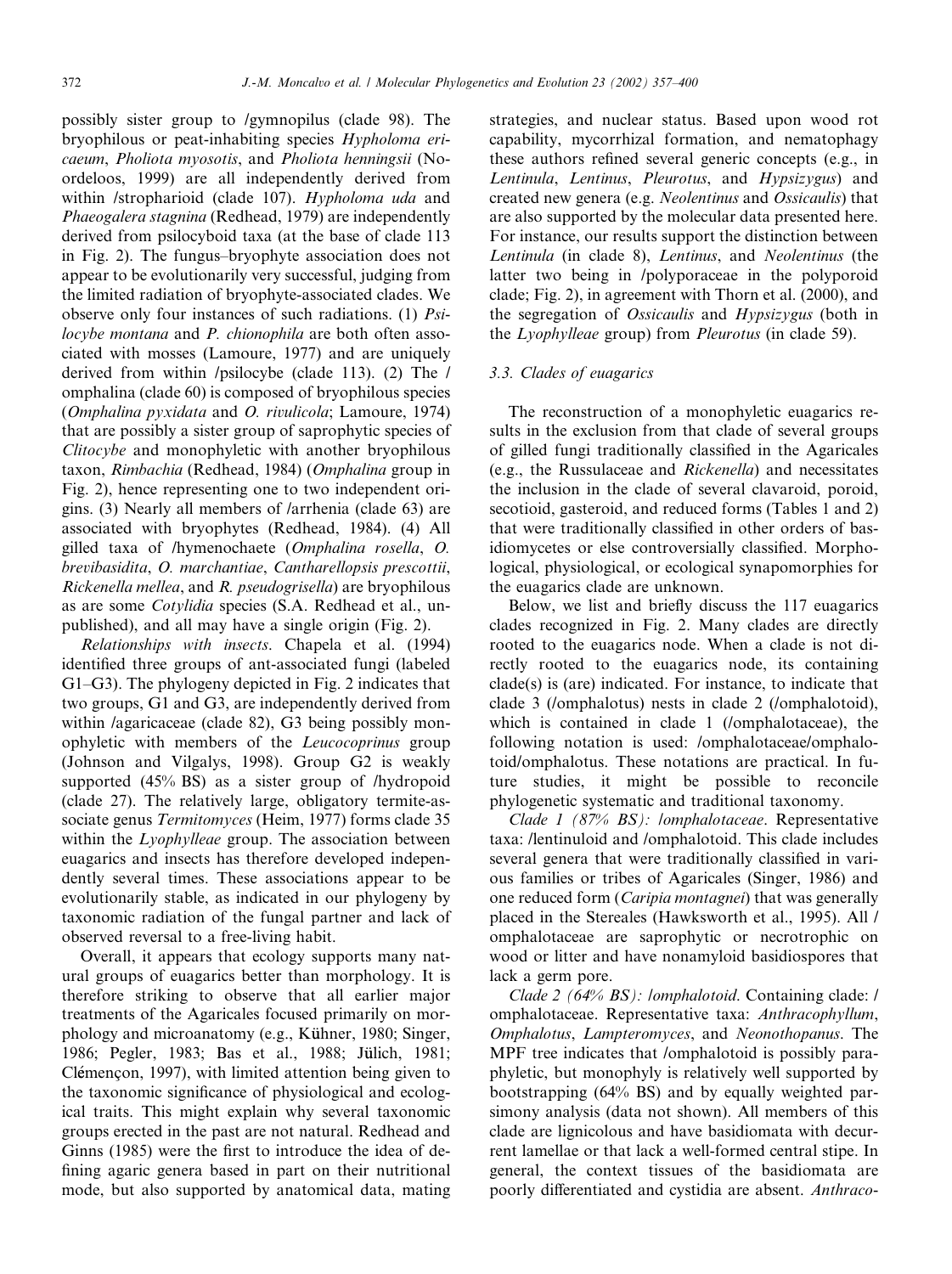phyllum, Lampteromyces, and Omphalotus species have all been shown to contain atromentin, as do other unrelated taxa (e.g., several boletes; Gill and Steglich, 1987). Lampteromyces and Omphalotus species also contain illudins and are luminescent and toxic (Singer, 1986). Neonothopanus nambi (reported as Pleurotus eugrammus; see Petersen and Krisai-Greilhuber, 1999) has also been reported to be luminescent (Corner, 1981), but this report needs confirmation.

Clade 3 (75% BS): /omphalotus. Containing clades: / omphalotaceae/omphalotoid. Representative taxa: Omphalotus spp. and Lampteromyces japonicus. The tree topology in Fig. 2 suggests that these two generic names are possibly synonymous.

Clade 4 (88% BS): /lentinuloid. Containing clade: / omphalotaceae. Representative taxa: Caripia, Gymnopus, Lentinula, Marasmiellus pro parte, Marasmius pro parte [excl. type], Micromphale, Rhodocollybia, and Setulipes. Close affinities between members of this clade have not been previously suggested. However, members of /lentinuloid share several characteristics. They all have pale, nonamyloid spores with a thin or secondarily thickened wall and no germ pore. Hyphae in the basidiomata often thicken and subsequently impart revivability to the carpophores. Several lentinuloideae taxa produce glutamyl–peptides which are precursors of compounds with a polysulfide smell (Gmelin et al., 1976).

Clade 5 (76% BS): /micromphale. Containing clades: /omphalotaceae/lentinuloid. Representative taxa: Gymnopus pro parte, Caripia, Setulipes, and Micromphale. The type species of both Setulipes (S. androsaceus) and Micromphale (M. foetida) nest in this clade. Our results support segregation of Setulipes from Marasmius (Antonin, 1987) since the type of the latter genus, M. rotula, is in Clade 21. Micromphale is polyphyletic since M. perforans, although also belonging to this clade, does not cluster with M. foetida. Gymnopus sensu Halling (1983) and Antonin et al. (1997) is also polyphyletic, with its members nesting in both this clade and clade 7. Caripia, which produces highly reduced basidiomata, is apparently derived from Gymnopus species, which has not been previously suspected.

Clade 6 (97% BS): /scorodonius. Containing clades: / omphalotaceae/lentinuloid. Representative taxa: Marasmius scorodonius and Marasmiellus opacus. A possible relationship between these two species has never been suspected before and is difficult to explain based on morphological or anatomical characters.

Clade 7 (58% BS): */rhodocollybia*. Containing clades: /omphalotaceae/lentinuloid. Representative taxa: Rhodocollybia maculata, Marasmiellus ramealis, and Gymnopus pro parte. Marasmiellus is polyphyletic, with M. ramealis clustering in /rhodocollybia and M. opacus in / scorodonius. It still remains unknown where its type species, *M. juniperinus*, belongs.

Clade 8 (89% BS): llentinula. Containing clades: l omphalotaceae/lentinuloid. This clade corresponds to the genus Lentinula Earle.

Clade 9 (71% BS): /physalacriaceae. Representative taxa: /physalacrioid and *Armillaria*. Although Physalacriaceae was originally conceived for clavaroid fungi (Corner, 1970), inclusion of Physalacria in the Agaricales in the vicinity of Gloiocephala by Singer (1951, 1986) is congruent with nLSU phylogeny. Physalacriaceae is apparently the oldest available family name for clade 9; however, it still remains to be demonstrated if the type species of *Physalacria P. inflata* belongs to this clade.

Clade 10 (65% BS): /physalacrioid. Containing clade: /physalacriaceae. Representative taxa: Cyptotrama, Flammulina, Gloiocephala, Oudemansiella, Physalacria aff. orinocensis, Rhizomarasmius, Strobilurus, Xerula, and Oudemansiella. Several morphological similarities exist among these taxa. Most members of /physalacrioid have a hymeniform pileipellis composed of smooth and clavate cells that are often embedded in a gel, and several are characterized by the abundance of secretory, large, presumably multinucleate cystidia either in the hymenium, lamellar edges, pilear, and/or stipe surfaces. Strobilurins (antibiotics) are produced by Oudemansiella, Strobilurus, and Xerula, but also occur in other lineages (Anke, 1997). /Physalacrioid are primary colonizers of dead wood or leaves and do not demonstrate competitive ability of the mycelium to proliferate in soils and heavily colonized or rotten substrates. Flammulina, Rhizomarasmius, Strobilurus, and Xerula are also adapted for colonization of subterranean material. Our results also support the segregation of Marasmius pyrrhocephalus into Rhizomarasmius, as proposed by Petersen (2000), and indicate polyphyly of *Gloiocephala* sensu Singer (1986).

Clade 11 (65% BS): /physalacria. Containing clades: / physalacriaceae/physalacrioid. Representative taxa: Physalacria aff. orinocensis and Gloiocephala spathularia. Both taxa are reduced agarics.

Clade 12 (95% BS): /oudemansiella. Containing clades: /physalacriaceae/physalacrioid. Representative taxa: Oudemansiella and Xerula. The two names are sometimes considered synonyms (Singer, 1986). A close relationship of these two taxa is confirmed here.

Clade 13 (97% BS): /armillaria. Containing clade: / physalacriaceae. This clade corresponds to the genus Armillaria (Fr.) Staude.

Clade 14 (52% BS): /gloeostereae. Representative taxa: Gloeostereum and Cheimonophyllum. Both taxa are lignicolous, have fleshy and conchate pilei and inamyloid and white spores, and produce sequiterpene-based antibiotics (Takazawa and Kashino, 1991; Stadler et al., 1994). They have been classified together in the tribus Gloeostereae Ito & Imai (Parmasto, 1968) in the Stereales. Cheimonophyllum, but not Gloeostereum, was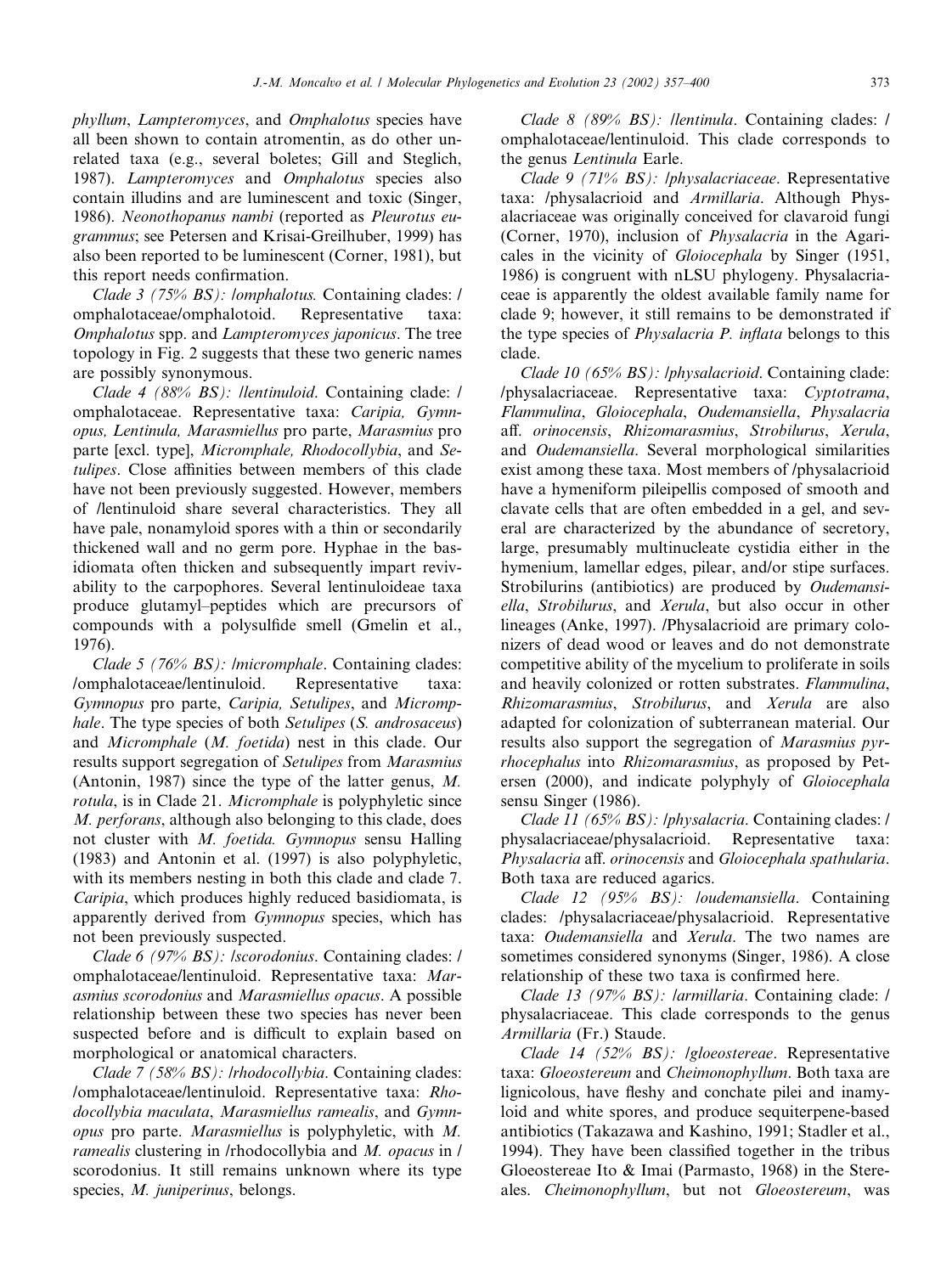placed in the Agaricales by Singer (1986). It was recently debated whether Gloeostereum is closer to Phlebia (/corticioid, in the polyporoid clade) or to the agarics (Petersen and Parmasto, 1993): this study indicates that it is phylogenetically related to the latter group.

Clade 15 (56% BS): *lbaeosporoid*. Representative taxa Baeospora and Hydropus scabripes. Both taxa have amyloid spores, cheilocystidia, dermatocystidia, and sarcodimitic tissues (Redhead, 1987) and form masses of simple conidia in culture (S.A. Redhead, pers. observ.). Hydropus scabripes was originally described in Mycena but based on nLSU data it is phylogenetically unrelated to either the type of Hydropus (H. fuliginarius, in clade 27) or Mycena (M. galericulata, in clade 47). /Baeosporoid is difficult to separate morphologically from /hydropoid (clade 27).

Clade 16 (100% BS): /baeospora. Containing clade: / baeosporoid. This clade corresponds to the genus Baeospora Singer.

Clade 17 (48% BS): *Imarasmiaceae*. Representative taxa: /tetrapyrgoid and /marasmioid. All members of this clade have pale spores and are saprophytes.

Clade 18 (100% BS): /tetrapyrgoid. Containing clade: /marasmiaceae. Representative taxa: Campanella and Tetrapyrgos. /Tetrapyrgoid is mostly composed of tropical species growing on woody debris. Basidiospores are hyaline, thin walled, smooth, inamyloid, and acyanophilous; the pilear trama is gelatinized (at least partly), inamyloid, with clamp connections; the epicutis has a well-developed or imperfect Rameales structure.

Clade 19 (87% BS): /tetrapyrgos. Containing clades: / marasmiaceae/tetrapyrgoid. This clade corresponds to the genus Tetrapyrgos Horak. It differs from its sister group, /campanella, by having tetraradiate basidiospores and a centrally or laterally attached pileus.

Clade 20 (61% BS): /campanella. Containing clades: / marasmiaceae/tetrapyrgoid. Representative taxa: Campanella spp. and an unidentified agaric. The two unidentified collections sampled from the mostly tropical genus Campanella exhibit the typical characters of the genus, as described in Singer (1986). The sister taxon (100% BS) of these two collections is another tropical, unidentified, centrally stipitate fungus with distant but well-developed gills connected with lower ridges or anastomoses (collection JMCR.34). Following Singer (1986), this collection would be classified as a Marasmiellus sensu lato, but its trama is similar to that of Campanella species.

Clade 21 (85% BS): /marasmioid. Containing clades: /marasmiaceae. Representative taxa: Chaetocalathus, Crinipellis, Marasmius (incl. Hymenogloea).

Clade 22 (71% BS): /crinipellis. Containing clades: / marasmiaceae/marasmioid. This clade corresponds to the genus Crinipellis Pat., which can be distinguished from other members of marasmioid by the presence of pseudoamyloid hairs on the pileus.

Clade 23 (100% BS): lhemimycena. Representative taxa: Hemimycena spp. and Calyptella copula. Our results support the segregation of *Hemimycena* Singer from the bulk species of  $Mycena$  (clade 47) and indicate that the cyphelloid fungus Calyptella capula is derived from Hemimycena.

Clade 24 (100% BS): /tricholomopsis. Representative species: Tricholomopsis rutilans, Collybia aurea, and Marasmius rhyssophyllus. A close relationship between the taxa of this clade has never been suspected before. All are saprophytic.

Clade 25 (82% BS): *lresupinatus*. Representative taxa: Resupinatus and Stigmatolemma. Molecular data are in agreement with Singer (1986), who indicated a close relationship between Resupinatus and the reduced fungus Stigmatolemma. Our results additionally show that Stigmatolemma is derived from within Resupinatus, making the latter paraphyletic.

Clade 26 (42% BS): *ladonis*. Representative species: Mycena aurantiidisca, M. adonis, and an unidentified marasmielloid, bioluminescent fungus from the neotropics. These species differ from Mycena sensu stricto (clade 47) by having inamyloid spores.

Clade 27 (75% BS): /hydropoid. Representative taxa: Hydropus sensu stricto, Gerronema pro parte, Megacollybia, Clitocybula, and Porotheleum fimbriatum. The type of the genus Hydropus, H. fuliginarius, clusters here, whereas *H. scabripes* is in clade 16. Therefore, Hydropus sensu Singer (1986) is polyphyletic and should probably be restricted to species with amyloid spores, lacking pleurocystidia, and producing latex, as originally conceived by Kühner (1938). Our results also support Kühner's (1980) placement of *Megacollybia* and Clitocybula close to Hydropus and indicate that the reduced fungus Porotheleum fimbriatum is derived from Hydropus species. Gerronema sensu Singer (1986) is polyphyletic (Lutzoni, 1997; Moncalvo et al., 2000), but is monophyletic as restricted by Norvell et al. (1994).

Clade 28 (47% BS): *Ifayodioid*. Representative taxa: Gamundia leucophylla, Caulorhiza hygrophoroides, Conchomyces bursaeformis, Myxomphalia maura, and Fayodia gracilipes. Although the presence of the latter taxon in this clade is moderately supported, there is good statistical support for the monophyly of the other taxa (75% BS). Singer (1986) already recognized affinities between some members of this clade as he considered Gamundia and Myxomphalia synonyms of Fayodia. However, a possible relationship between these taxa and Caulorhiza and Conchomyces has never been suspected before.

Possible monophyly of clades 29–46. The MPF and slightly longer trees and trees produced with reduced data sets (data not shown) all consistently indicate the possible monophyly of a larger clade that includes the Collybia–Clitocybe (pro parte) group, the Lyophylleae group, /tricholomatoid, and Entolomataceae. However,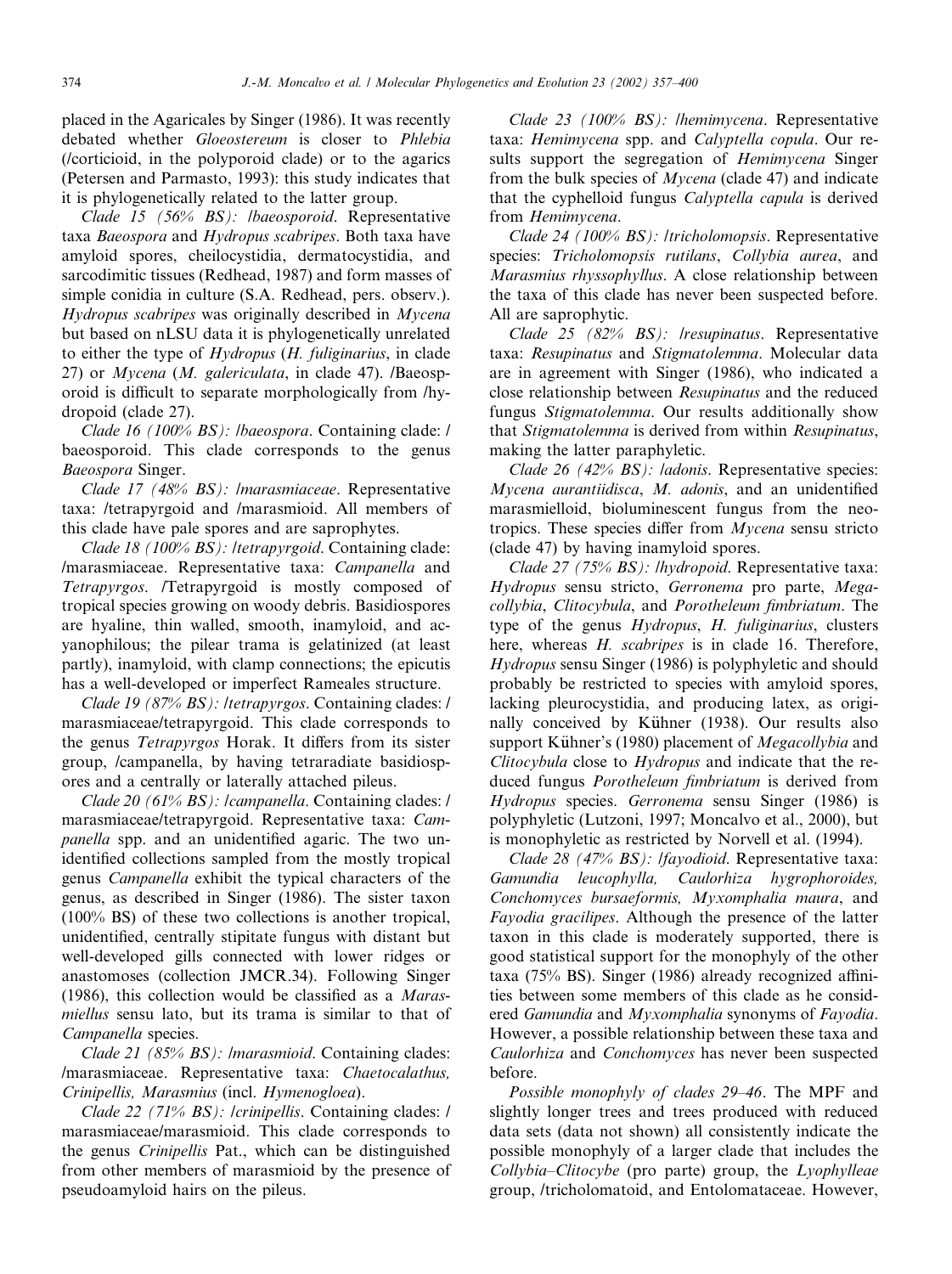there is presently no statistical support to formally recognize this putative clade. Natural relationships between Tricholoma, Lyophylleae, and Entolomataceae have been speculated by Clémencon (1978, 1997) from similarities in the cell walls of basidiospores and the presence of siderophilous granules in the basidia in Lyophylleae and some Entolomataceae taxa.

The Collybia–Clitocybe group. In all our analyses / collybia, Clitocybe spp., Lepista spp., Dendrocollybia, Omphaliaster, and the reduced form Plicaturopsis crispa are recovered as a mono- or paraphyletic group attached to either the Lyophylleae group or /tricholomatoid.

Clade 29 (70% BS): /collybia. This clade includes the type species of Collybia Kummer, C. tuberosa. Collybia should be restricted to its type and closely related taxa (including C. cirrhata and C. cookei; Fig. 2; Hughes et al., 2001).

The Lyophylleae group. Both the MPF tree and the bootstrap tree produced in this study (Fig. 2) are in agreement with earlier studies that place Termitomyces in the Lyophylleae (Moncalvo et al., 2000; Hofstetter, 2000). Here we show that *Ossicaulis* may possibly also belong to this group (a sequence labeled *Ossicaulis* (GenBank Accession No. AF042625) that clustered with Macrocybe in Moncalvo et al. (2000) has been reidentified as a sequence of Callistosporium).

However, statistical support for recognizing a larger, monophyletic Lyophylleae is weak. In particular, the exact positions of *Ossicaulis* (the only taxon of this clade lacking siderophilous granules) and Hypsizygus (which clusters outside the group in several suboptimal trees examined) remain unclear. The clades recognized below in the Lyophylleae group are in agreement with results of a broader, multigene systematic study of the Lyophylleae (Hofstetter, 2000).

Clade 30 (98% BS): lasterophora. This clade belongs to the Lyophylleae group and corresponds to Asterophora Ditmar ex. Link (Redhead and Seifert, 2001). In Fig. 2, the sister group of /asterophora is Tricholomella constricta.

Clade 31 (100% BS): /myochromella. This clade belongs to the *Lyophylleae* group. Representative species: Lyophyllum boudieri and L. inolens. /Myochromella is composed of small, collybioid species formerly classified in either Lyophyllum or Tephrocybe, which can be separated from these genera by having a striate and hygrophanous cap (Hofstetter, 2000).

Clade 32 (74% BS): llyophylloid. This clade belongs to the Lyophylleae group. Representative taxa: Lyophyllum leucophaeatum (type of Lyophyllum Karst.), L. favrei, L. ochraceum, and Calocybe spp.

Clade 33 (63% BS): /calocybe. Containing clade: / lyophylloid, in the Lyophylleae group. This clade corresponds to the genus *Calocybe* sensu Singer (1986) with the exclusion of  $C$ . *constricta* and the inclusion of  $Lyo$ phyllum favrei and L. ochraceum. Therefore, our results

support both the segregation of C. constricta in Tricholomella (Kalamees, 1992) and a close relationship between *L. favrei* and *L. ochraceum* with *Calocybe* species as indicated in Kühner and Romagnesi (1953).

Clade 34 (62% BS): *|paralyophyllum*. This clade belongs to the *Lyophylleae* group. Representative taxa: Lyophyllum ambustum, L. decastes, L. semitale, L. caerulescens, L. anthracophilum, and L. atratrum.

Clade 35 (100% BS): ltermitomyces. This clade belongs to the Lyophylleae group. It corresponds to the termite-associated genus Termitomyces Heim (including Podabrella Singer), which is sister group to the type species of Tephrocybe (T. rancida) in Fig. 2.

Clade 36 (40% BS): /tricholomatoid. Representative taxa: Tricholoma, Leucopaxillus, and Porpoloma. This clade is composed of fungi with a tricholomatoid habit and a white spore deposit. Our sampling of Porpoloma was restricted to a single, unidentified species; therefore a closer examination of this genus is still necessary to fully address its phylogenetic affinities. Tricholoma is held to be obligatorily ectomycorrhizal, whereas it is still controversial whether Porpoloma and Leucopaxillus are ectomycohrizal or saprophytic (Singer, 1986; Clémençon  $(1997; G. Thorn, pers. obs.).$ 

Clade 37 (68% BS): /tricholoma. Containing clade: / tricholomatoid. This clade corresponds to Tricholoma (Fr.) Staude, which is monophyletic only when restricted to ectomycorrhizal taxa (Pegler et al., 1998; Moncalvo et al., 2000).

Clade 38 (82% BS): /leucopaxillus. Containing clade: /tricholomatoid. This clade corresponds to the genus Leucopaxillus Boursier as described in Singer (1986). In Fig. 2, Leucopaxillus is phylogenetically distinct from Tricholoma in contrast to a previous report (Moncalvo et al., 2000) that used a mislabeled sequence  $(L.$  albissimus SAR1-2-90, GenBank Accession No. AF042592, excluded from this study). Porpoloma is weakly supported as sister group of /leucopaxillus (Fig. 2).

Clade 39 (100% BS): lcatathelasma. This clade corresponds to Catathelasma Lovejoy, a taxon with problematic classification (Kühner, 1980; Singer, 1986). Analyses of nLSU sequence data consistently place it with two *Rhodocybe* species (Fig. 2), although without significant statistical support. We are not aware of any obvious anatomical, physiological, or ecological similarity between these taxa. Therefore, we consider /catathelasma to have unknown phylogenetic affinity in the euagarics.

Entolomataceae (rhodocyboid and entolomatoid groups in Fig. 2). Modern agaricologists have agreed that the angular-pink-spored agarics (Entoloma sensu lato, Clitopilus, and Rhodocybe) represent a natural group, Entolomataceae (Singer, 1986; Kühner, 1980; Horak, 1980; Baroni, 1981; Baroni and Lodge, 1998). However, there is virtually no molecular support for a monophyletic Entolomataceae in our analyses, but this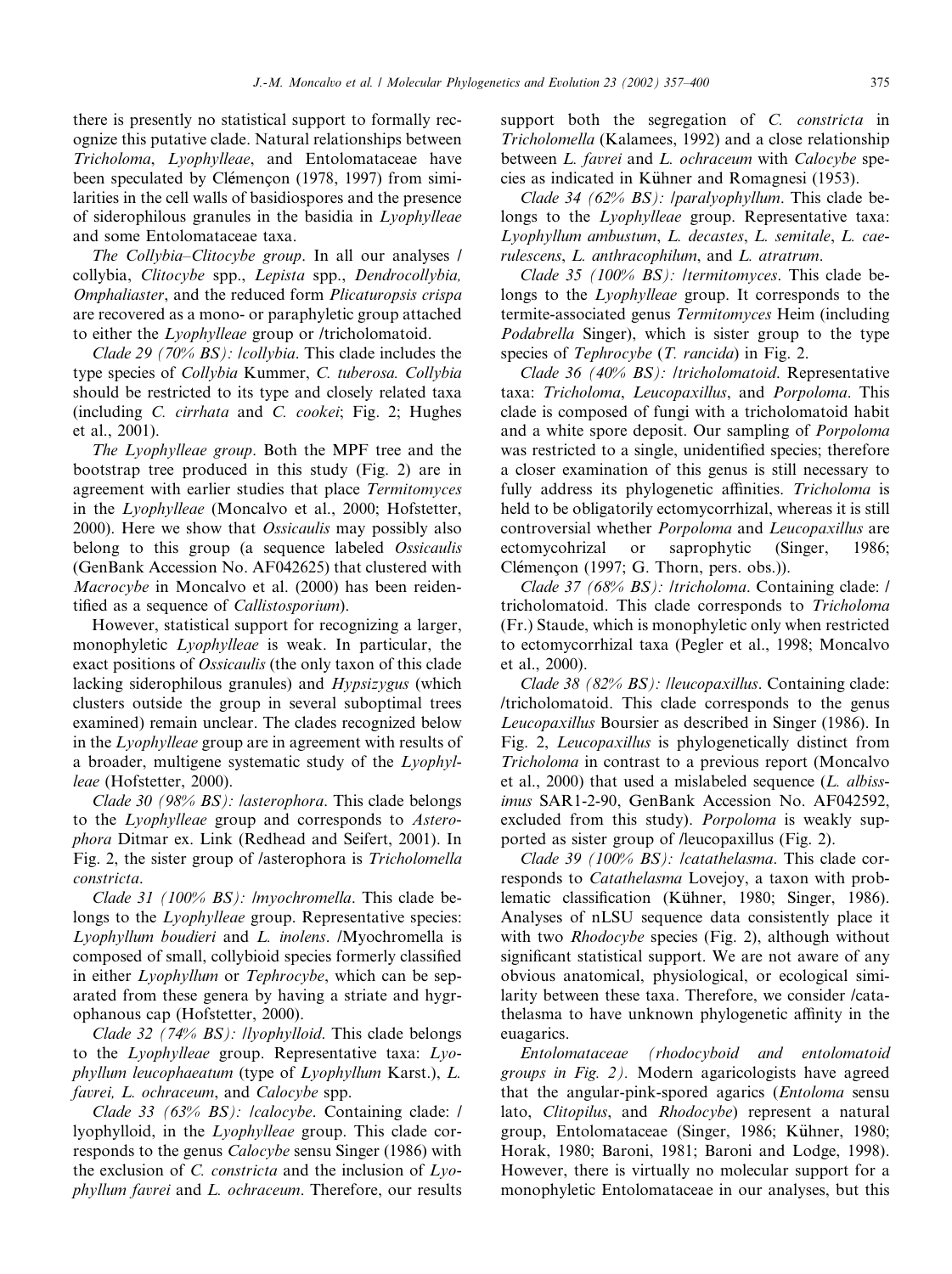hypothesis cannot be rejected from our data. In Fig. 2, the Entolomataceae segregates into two statistically weakly supported groups: a rhodocyboid group (Rhodocybe and Clitopilus) and an entolomatoid group (Entoloma sensu lato). Consistently nested in the former group is /catathelasma (clade 39), and frequently nested within the latter group is /callistosporoid (clade 41).

Clade 40 (69% BS): /clitopilus. This clade belongs to the rhodocyboid group in the Entolomataceae. Representative taxa: *Clitopilus* spp. (including the type, *C*. prunulus) and Clitopilopsis hirneola.

Clade 41 (97% BS): lcallistosporoid. Representative taxa: Callistosporium, Macrocybe, and Pleurocollybia. This clade has not previously been recognized. All / callistosporoid are saprophytic and have a white spore print and hyaline, smooth, and inamyloid spores. Pigments are intracellular when present, and the epicutis is composed of filamentous hyphae that are either repent (Callistosporium and Pleurocollybia) or strongly interwoven (Macrocybe).

Clade 42 (99% BS): /macrocybe. Containing clade: / callistosporoid. This clade corresponds to Macrocybe Pegler.

Clade 43 (99% BS): /callistosporium. Containing clade: /callistosporoid. This clade corresponds to Callistosporium Singer. Its sister group is Pleurocollybia brunnescens (79% BS).

Clade 44 (59% BS): labortivum. This clade belongs to the entolomatoid group in the Entolomataceae. Representative species: Entoloma undatum, E. abortivum, E. sericeonitida, and Leptonia gracilipes.

Clade 45  $\left($  < 40% BS $\right)$ : /nolanea. This clade belongs to the entolomatoid group in the Entolomataceae. It corresponds to the genus *Nolanea* (Fr.) Quélet, which may therefore warrant distinction from Entoloma.

Clade 46 (59% BS): linocephalus. This clade belongs to the entolomatoid group in the Entolomataceae. It corresponds to the genus Inocephalus (Noordeloos) P.D. Orton (Baroni and Hailing, 2000), with the inclusion of Entoloma canescens.

Clade 47 (76% BS): /mycenaceae. Representative taxa: Mycena pro parte (including its type, M. galericulata), Resinomycena, Panellus stypticus (type of Panellus,) Dictyopanus, Favolaschia, Poromycena and Filoboletus spp., Prunulus, and Mycenoporella griseipora. Members of this clade of pale-spored agarics are morphologically very diverse, but amyloid spores are nearly always formed and dextrinoid tissues are frequent. Nearly all are primary colonizers of wood or leaves (they are rarely found on humus). Mycena sensu Singer (1986) is a polyphyletic genus with members clustering both in this clade and /adonis (clade26). It should therefore be restricted to taxa around its type species, *M. galericulata*. This study reveals a previously unsuspected relationship between Mycena and Panellus (including Dictyopanus). It also unambiguously places

the tropical, poroid genus Favolaschia among the euagarics.

Clade 48 (49% BS): /panelloid. Containing clade: / mycenaceae. Representative taxa: Resinomycena, Panellus, Dictyopanus, and Mycena viscidocruenta. A natural relationship between these taxa has never been suspected before.

Clade 49 (<50% BS): *|favolaschia*. Containing clade: /mycenaceae. This clade corresponds to the genus Favolaschia (Pat.) Pat.

Clade 50 (76% BS): /porolaschia. Containing clade: / mycenaceae. Representative taxa: Poromycena and Filoboletus spp. and Mycenoporella griseipora. All members of this clade have a poroid hymenium. However, it also appears that additional sampling of mycenaceae from the tropics breaks down generic distinction between poroid and gilled mycenoid taxa (J. M. Moncalvo, pers. obs.).

Clade 51 (90% BS): prunulus. Containing clade:/ mycenaceae. This clade corresponds to Mycena sect. Purae in Singer (1986), for which the generic name Prunulus S.F. Gray is available (Redhead et al., 2001).

Clade 52 (64% BS): /phyllotopsis. Representative taxa: Phyllotopsis nidulans, Pleurocybella porrigens, and Typhula phacorrhiza. Typhula was previously classified in the Cantharellales (Hawksworth et al., 1995), but shown to be among the euagarics by Hibbett et al. (1997). Relationships between taxa of this clade have not been previously suspected, and we are still unaware of any morphological or anatomical character that could unify them.

Clade 53 (90% BS): /pluteus. This clade corresponds to Pluteus Fries. At least two well-supported clades can be distinguished within this genus: one clade (63% BS) includes only species of section Pluteus, and one clade (92% BS) is composed of members of both sections Hispidoderma Fayod and Celluloderma Fayod.

Clade 54 (98% BS): *Imelanoleuca*. This clade corresponds to Melanoleuca Pat. This genus can be distinguished by several unique characters, but its relationships with other pale-spored agarics have never been clear (see for instance Singer, 1986). In our analyses, Melanoleuca clusters with Pluteus but with weak bootstrap support  $( $40\%$ ). The two taxa share similar statue and pigments,$ but differ significantly in their microanatomy.

Clade 55 (97% BS): lamanita. This clade corresponds to the genus Amanita Persoon. Monophyly of the ectomycorrhizal Amanita taxa is strongly supported (97% BS); a potentially nonectomycorrhizal species, A. armillariformes (Miller et al., 1990), clusters weakly with / amanita in the bootstrap tree and is not monophyletic with other *Amanita* species in the MPF tree. There is a good agreement between molecular and morphological data for infrageneric segregation of the genus, as shown in Fig. 2 and in earlier studies (Drehmel et al., 1999; Weiss et al., 1998; Moncalvo et al., 2000b). This work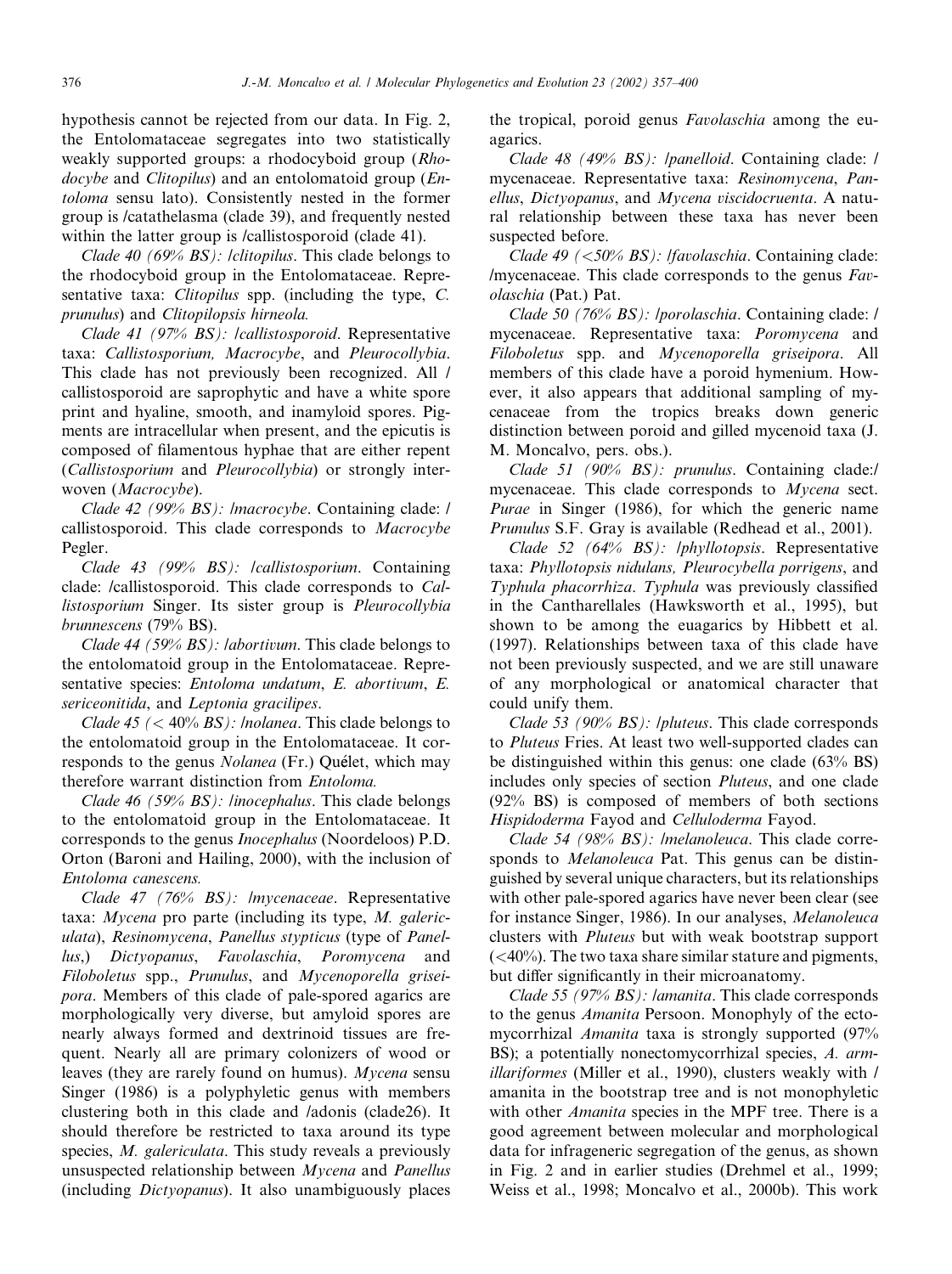shows for the first time that the secotioid fungus Torrendia belongs to Amanita subsection Caesareae (99% BS).

Clade 56  $( $40\%$  BS)$ : llimacella. This clade corresponds to the genus *Limacella* Earle, with inclusion of the monotypic genus Catatrama (Franco-Molano, 1991). The two taxa share a bilateral lamellar trama. viscid pilei, and amyloid spores. A sister group relationship between Limacella and Amanita (Amanitaceae) is weakly supported in our analyses.

Clade 57 (91% BS): /pleurotaceae. Representative taxa: Hohenbuehlia (including its Nematoctonus anamorphs) and *Pleurotus*. The production of nematodetrapping organs and nematophagy are synapomorphies for this clade (Moncalvo et al., 2000; Thorn et al., 2000).

Clade 58 (94% BS): /hohenbuehlia. Containing clade: /pleurotaceae. This clade corresponds to the genus Hohenbuehlia Schulzer, including its Nematoctonus anamorphs.

Clade 59 (93% BS): /pleurotus. Containing clade: / pleurotaceae. This clade corresponds to the genus Pleurotus (Fr.) Quélet.

Omphalinoid and hygrophoroid taxa. Most members of Omphalina sensu lato and Hygrophoraceae sensu singer (1986) are intermixed in clades 60–71 and related groups. These taxa have white, generally smooth, thinwalled spores; pilei are generally brightly pigmented and often have attached or decurrent gills. Many omphalinoid and hygrophoroid taxa form obligatory or facultative association with bryophytes or algae (see above). Three groups can be recognized in Fig. 2, although statistical support for each group remains weak: they are the Omphalina group, the Arrhenia group, and the Hygrophoraceae group.

Clade 60 (81% BS): /omphalina. Representative taxa: Omphalina pyxidata and O. rivulicola. Both species are bryophilous (Lamoure, 1974). The former species is the conserved type for *Omphalina* (Greuter et al., 2000). Omphalina s.s. Singer (1986) has already been shown to be polyphyletic (Lutzoni, 1997; Moncalvo et al., 2000). In Fig. 2, Omphalina species sensu lato are in this clade and in the Arrhenia group and the hymenochaetoid clade. Both the MPF tree and the bootstrap  $(<50\%$  BS) tree indicate possible monophyly of /omphalina with another bryophyte-associate taxon, Rimbachia (see above), and saprophyte Clitocybe species (Omphalina group; Fig. 2).

Clade 61 (70% BS): *Ineohygrophoroid*. Representative taxa: Neohygrophorus angelesianus and Pseudoomphalina felloides. A close phylogenetic relationship between these two species has never been suspected before.

The Arrhenia group (clades 61–64). Both the MPF tree and the bootstrap (<50% BS) tree indicate possible monophyly of the core *Omphalina* (excluding the type species) with members of Arrhenia, Cantharellula,

Pseudoarmillariella, and Gliophorus. Several taxa in this group are associated with cryptogams (see above).

Clade 62 (49% BS): /cantharelluloid. This clade belongs to the Arrhenia group. Representative taxa: Cantharellula umbonata and Pseudoarmillariella ectypoides. Affinities between these two taxa were already suspected by Singer, who first recognized *Pseudoarmillariella* as a subgenus of *Cantharellula* before recognizing it at the genus level (Singer, 1986).

Clade 63 (77% BS): larrhenia. This clade belongs to the Arrhenia group. Representative taxa: Arrhenia auriscalpium, A. lobata, Omphalina velutipes, O. epichysium, O. sphagnicola, O. philonotis, O. obscurata, O. griseopallidus, and O. viridis. Clade 63 includes the type species of Arrhenia (A. auriscalpium) and the core of the nonlichenized Omphalina species.

Clade 64 (71%  $BS$ ): llichenomphalia. This clade belongs to the *Arrhenia* group. Representative taxa: Omphalina luteovitellina, O. hudsoniana, O. velutina, and O. grisella. Lichenization is a synapomorphy for this clade. Monophyly of /lichenomphalia with another lichenized fungus, *O. ericetorum*, is not evident in Fig. 2 but has been shown in Lutzoni (1997). These species correspond to "Phytoconis" sensu Redhead and Kuyper (1987).

The Hygrophoraceae group (clades 65–68). There is virtually no support for a monophyletic Hyrophoraceae sensu auth. in our analyses, as indicated by the placement of Gliophorus laeta in the Arrhenia group and the possible relationship between Hygrophorus and Chrysomphalina species (the latter being traditionally classified in the Tricholomataceae). However, the core genera of Hygrophoraceae (Hygrophorus, Hygrocybe, Humidicutis, and Cuphophyllus) cluster together in the bootstrap tree  $(<,40\%$  BS).

Clade 65 (97% BS): /hygrophorus. This clade belongs to the Hygrophoraceae group and corresponds to  $Hy$ grophorus Fr., a genus that can be distinguished by its ectomycorrhizal habit and the presence of a bilateral lamellar trama.

Clade 66 (66% BS): lchrysomphalina. This clade belongs to the Hygrophoraceae group. It corresponds to the genus *Chrysomphalina* Clémencon. Our results support the segregation of this genus from both Gerronema and *Omphalina*, as discussed in Clémencon (1982).

Clade 67 (98% BS): /hygrocybe. This clade belongs to the Hygrophoraceae group. It corresponds to the genus Hygrocybe Kummer, including Pseudohygrocybe Kovalenko. In Fig. 2, species of *Pseudohygrocybe*  $(61\%$  BS) are separated from *Hygrocybe* sensu stricto (95% BS).

Clade 68 (90% BS): /cuphophylloid. This clade belongs to the Hygrophoraceae group. Representative taxa: Chromosera cyanophylla and Cuphophyllus citrino*pallidus*. These two genera were segregated from  $Hy$ grocybe (see Redhead et al., 1995). Results of our analysis indicate that /cuphophylloid could be sister group of / hygrocybe, but statistical support is weak (<40% BS).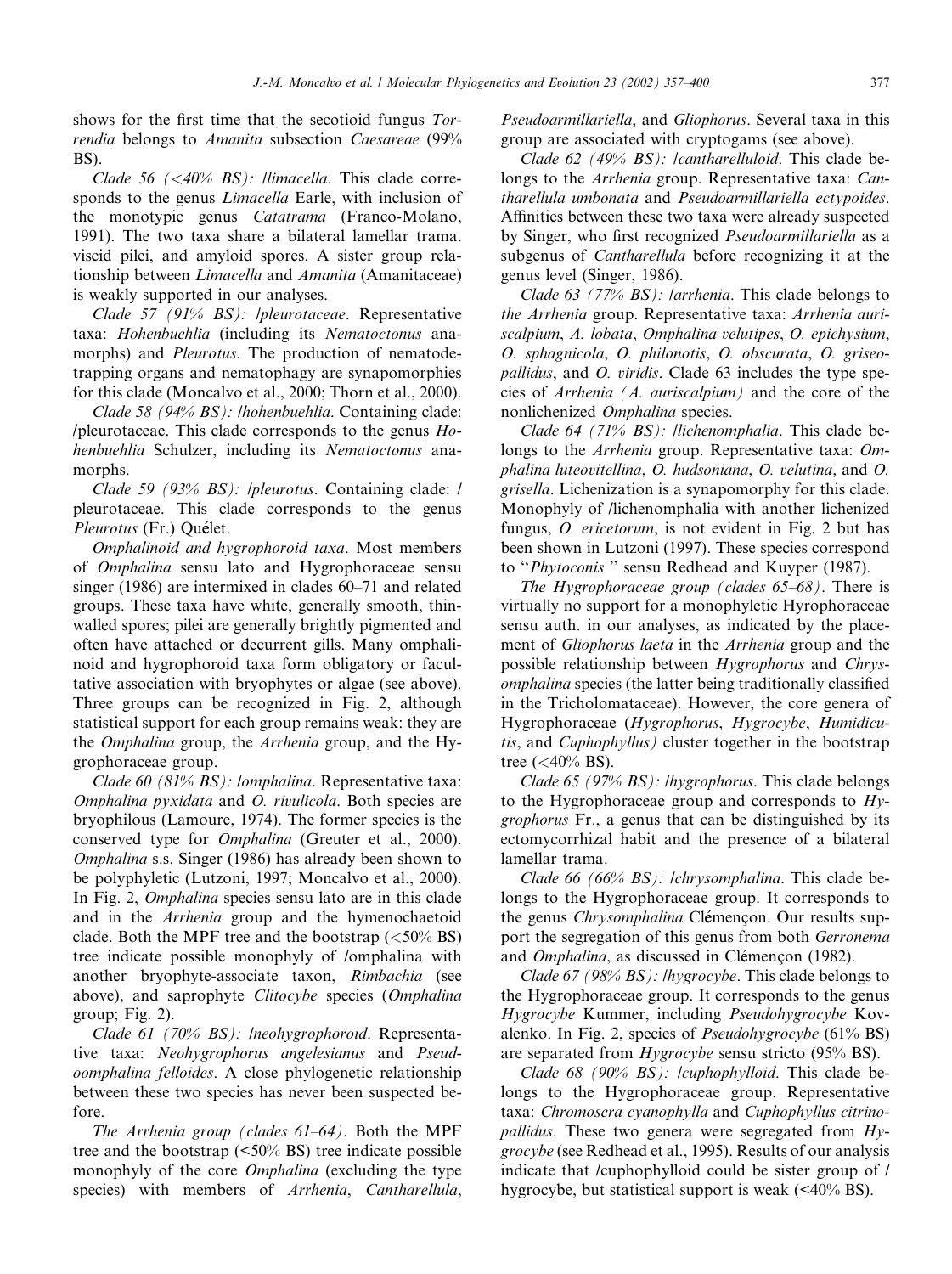Clade 69 (76% BS): /xeromphalinoid. Representative taxa: Xeromphalina and Heimiomyces. A close relationship between these two genera was already recognized by Singer (1986), who considered Heimiomyces a subgenus of Xeromphalina.

Clade 70 (<40% BS): /xeromphalina. Containing clade: /xeromphalinoid. This clade corresponds to Xeromphalina Kühner & Maire.

Clade 71 (86% BS): /heimiomyces. Containing clade: /xeromphalinoid. This clade corresponds to Heimiomyces Singer.

Clade 72 (99% BS): llaccaria. This clade corresponds to Laccaria Berk. & Br. Monophyly of this ectomycorrhizal, white-spored genus is strongly supported by nLSU sequence data. However, its phylogenetic relationships are still unresolved. In earlier studies (Bruns et al., 1998; Moncalvo et al., 2000) Laccaria clustered with brown-spored taxa, but statistical support was weak.

Clade 73 (0% BS): /cortinarioid. Representative taxa: Cortinarius, Rozites, Dermocybe, Rapacea, and the gasteromycete Thaxterogaster. All members of this clade are obligatorily ectomycorrhizal. Monophyly of these taxa is weakly supported in our analyses. However, the MPF tree is consistent with the multigene phylogeny of U. Peintner et al. (unpublished).

Clade 74 (98% BS): */phaeocollybia*. This clade corresponds to Phaeocollybia Heim.

Clade 75 (85% BS): /squamanita. This clade corresponds to Squamanita Imbach.

Clade 76(<40% BS): /bolbitiaceae. Representative taxa: /bolbitioid and /conocyboid. This clade corresponds in part to the family Bolbitiaceae in Singer (1986). It is possibly a sister group of /panaeoloideae. Descolea, included in Bolbitiaceae by Singer (1986), nests in an unresolved position between /bolbitiaceae and /panaeoloideae (Fig. 2).

Clade 77 (100% BS): /conocyboid. Containing clade: / bolbitiaceae. Representative taxa: Gastrocybe and Conocybe. Gastrocybe appears to be a secotioid Conocybe (Hallen and Adams, 2000; Fig. 2).

Clade 78 (82% BS): /bolbitioideae. Containing clade: /bolbitiaceae. Representative taxa: Bolbitius and Pholiotina subnuda. Pholiotina has an overall morphology closer to Conocybe (Singer, 1986) but P. subnuda appears to be phylogenetically closer to Bolbitius.

Clade 79 (95% BS): /panaeoloideae. Representative taxa: Panaeolina, Panaeolus, and Copelandia. This clade corresponds to Panaeoloideae Singer (1986) in Coprinaceae ( $=$  Psathyrellaceae; Redhead et al., 2001), but our results indicate that it is possibly closer to /bolbitiaceae.

Clade 80  $\left( \langle 40\% \; BS \rangle : \text{lagrocybe. This clade corre-} \right)$ sponds to the genus *Agrocybe* Fayod with the inclusion of the gasteromycete Leratiomyces smaragdina. Leratiomyces appears to be polyphyletic, with L. similis nesting in clade 113.

Clade 81 (<40% BS): *Inidulariaceae*. Representative taxa: Crucibulum laeve and Cyathus stercoreus. The placement of the bird nest fungi (Nidulariales) in the euagarics was first demonstrated by Hibbett et al. (1997) and is supported in this study. However, its exact position among the euagarics remains unknown.

Clade 82 (52% BS): lagaricaceae. Representative taxa: /lycoperdales, /agaricus, /leucocoprinus, /coprinoid, /macrolepiota, Podaxis, Lepiota, Leucoagaricus, Melanophyllum, Chlorophyllum, Cystolepiota, Battarraea, Tulostoma, and two groups of attine fungi. This clade represents a morphologically highly diverse assemblage of taxa, including traditional orders and genera of gasteromycetes and hymenomycetes. However, virtually all the taxa in the clade occur on the soil (none are primary wood decay organisms and none are known to be ectomycorrhizal) and fairy ring formation is a common feature in the Agaricaceae. The true puffballs (Lycoperdales) have many biochemical features in common with Agaricus, such as formation of urea, concentration of silver, mercury, selenium, and arsenic, and biosynthesis of methylmercury and arsenobetaine (Byrne et al., 1979; Slejkovec et al., 1997; Tjakko Stijve, pers. comm. to H.C.).

Clade 83 (56% BS): /lycoperdales. Containing clade: / agaricaeae. This clade corresponds to the traditional gasteromycete order Lycoperdales.

Clade 84 (96% BS): lagaricus. Containing clade: l agaricaeae. This clade corresponds to Agaricus Fries, with the inclusion of the secotioid genera Gyrophragmium and Longula.

Clade 85 (77% BS): /coprinoid. Containing clade: / agaricaeae. Representative taxa: /coprinus and Montagnea. A close affinity between Coprinus sensu stricto (Redhead et al., 2001) and the secotioid genus Montagnea is established here.

Clade 86 (53% BS): /coprinus. Containing clade: / agaricaeae. This clade corresponds to Coprinus Persoon as emended by Redhead et al. (2001).

Clade 87 (<40% BS): /macrolepiota Containing clade: /agaricaeae. This clade corresponds to Macrolepiota Singer.

Clade 88 (81% BS): /cystoderma. Containing clade: / agaricaeae. Representative taxa: Cystoderma amianthinum (type of *Cystoderma* Fayod) and *C. chocoanum*. The separate placement of Cystoderma granulosum, which clusters with *Ripartitella* (Johnson and Vilgalys, 1998; Fig. 2) remains unexplained and needs further scrutiny. The placement of *Floccularia* as sister group to /cystoderma is weakly supported by bootstrapping (<50% BS), and there is no obvious morphological character to explain this relationship.

Clade 89 (55% BS): /psathyrellaceae. Representative taxa: Psathyrella, Lacrymaria, /coprinopsis, /coprinellus, and /parasola. This clade corresponds to the family Psathyrellaceae as defined in Redhead et al. (2001).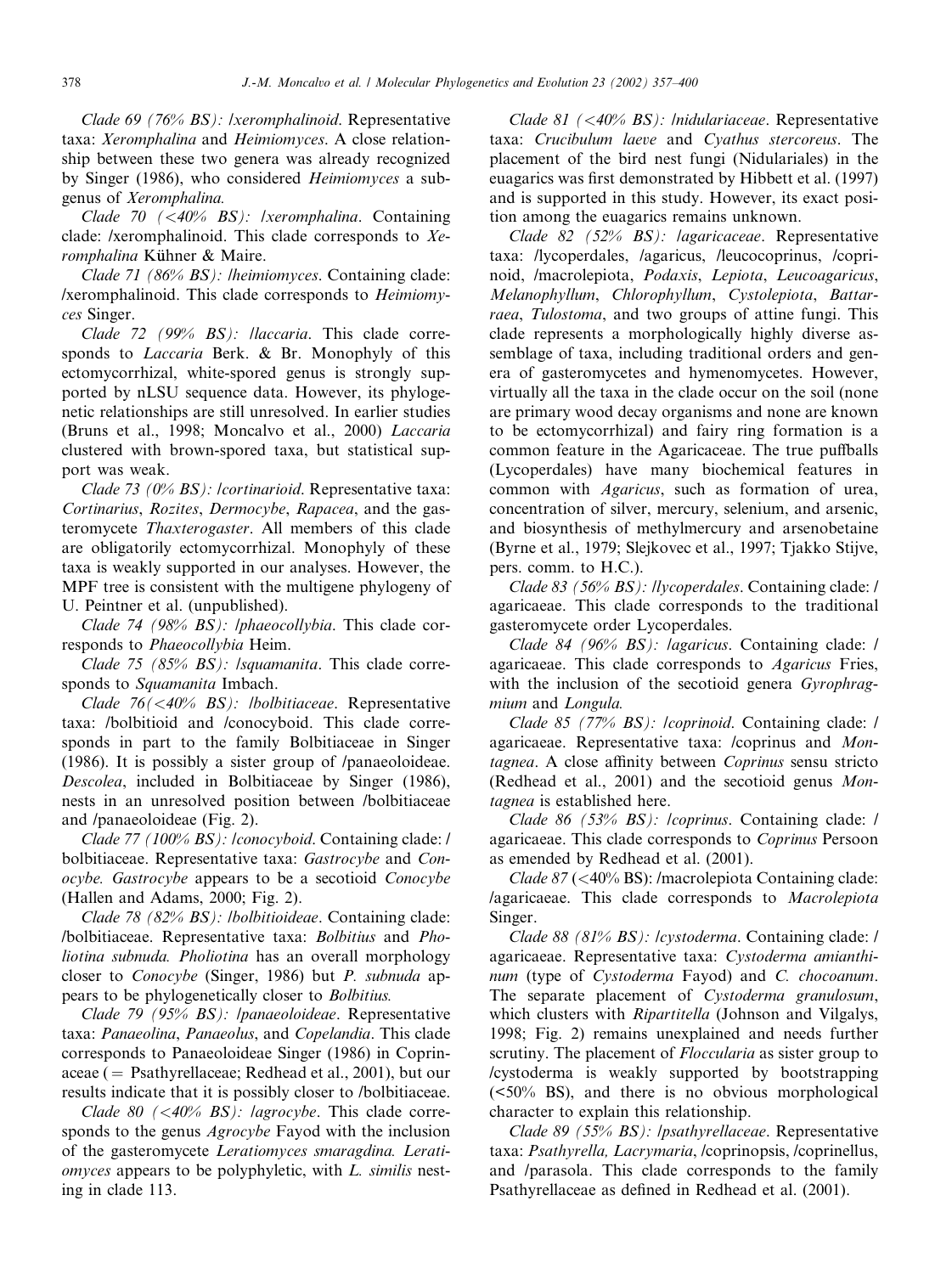Clade 90  $\left( \langle 40\% \; BS \rangle : \right.$  / *coprinopsis*. Containing clade: /psathyrellaceae. This clade corresponds to the genus Coprinopsis as described in Redhead et al. (2001).

Clade 91 (98% BS): /parasola. Containing clade: / psathyrellaceae. This clade corresponds to the genus Parasola as described in Redhead et al. (2001).

Clade 92 (41% BS): /coprinellus. Containing clade: / psathyrellaceae. This clade corresponds to the genus Coprinellus as described in Redhead et al. (2001).

Clade 93 (56% BS): /psathyrella. Containing clade: / psathyrellaceae. Representative species: Psathyrella gracilis (type species of Psathyrella). The results in Fig. 2 question monophyly of the large genus Psathyrella.

Clade 94  $(*40%* BS)$ : lhebelomatoid. Representative taxa: Naucoria, and /hebeloma. This large-scale analysis supports a close relationship between the ectomycorrhizal genera Hebeloma and Naucoria and indicates that the latter genus is probably not monophyletic. These results are in agreement with other molecular studies (Aanen et al., 2000; E. Horak et al., unpublished; U. Peintner et al., unpublished). The placement in this clade of *Pholiota lignicola* is suspect and needs confirmation.

Clade 95 (60% BS): /hebeloma. Containing clade: / hebelomatoid. This clade corresponds to Hebeloma Kummer.

Clade 96 (73%  $BS$ ): lhemipholiota. This clade corresponds to Hemipholiota (Singer) Romagn. ex Bon.

Clade 97 (69% BS): /gymnopiloid. Representative taxa: /gymnopilus and Galerina paludosa. Galerina appears to be a polyphyletic genus, with its members clustering here and close to /panaeolideae (clade 79).

Clade 98 (99% BS): /gymnopilus. Containing clade: / gymnopiloid. This clade corresponds to the saprophytic genus Gymnopilus Karsten with the inclusion of Hebelomina Maire. Hebelomina was erected for taxa that resemble *Hebeloma* but are distinguished by having smooth and hyaline spores (Singer, 1986). This study confirms a close affinity of Hebelomina with dark-spored taxa, but indicates that the taxon is derived from within Gymnopilus rather than being close to Hebeloma (in clade 95). The ecology of Hebelomina is unclear. Singer (1986) wrote that the taxon is ''probably ectomycorrhizal.'' Because natural groups revealed by rDNA phylogenies are generally largely congruent with ecology and Gymnopilus is known not to be ectomycorrhizal, our results would suggest that *Hebelomina* is probably not ectomycorrhizal.

Clade 99 (46% BS): /tubarioid. Representative taxa: Tubaria and Phaeomarasmius. Singer (1986) classified the former genus in Crepidotaceae and the latter in Strophariaceae; however, a close relationship between these two taxa was already indicated by Kühner (1980).

Clade 100 (99% BS): /tubaria. Containing clade: / tubarioid. This clade corresponds to Tubaria (W.G. Smith) Gillet, as described in Singer (1986).

Clade 101 (<40% BS): lcrepidotoid. Representative taxa: Crepidotus and Simocybe. These two genera are reciprocally monophyletic in the bootstrap analysis, but not in the MPF tree. Reciprocal monophyly is also supported from an independent phylogenetic analysis in Aime (2001). A close relationship between Crepidotus and Simocybe is also apparent from morphology (Singer, 1986; Kühner, 1980).

Clade 102 (<40% BS): /crepidotus. Containing clade: /crepidotoid. This clade corresponds to Crepidotus Kummer.

Clade 103 (<40% BS): /simocybe. Containing clade: / crepidotoid. This clade corresponds to Simocybe Karsten.

Clade 104 (53% BS): linocybe. This clade corresponds to the genus *Inocybe* Fries. In both the MPF tree and the bootstrap tree /inocybe comes close to /crepidotoid, but with weak statistical support  $( $40\%$  BS)$ .

Clade 105 (100% BS): /pleuroflammula. This clade corresponds to Pleuroflammula Singer.

Clade 106(<40% BS): /psychedelia. Representative taxa: Psilocybe cubensis, P. semilanceata, P. stuntzii, P. flmetaria, P. liniformans, P. cyanescens, and P. subaeruginosa. This clade is composed only of psilocybincontaining (hallucinogenic) species of Psilocybe, whereas nonhallucinogenic *Psilocybe* species are in clade 112. Psilocybin is also produced in other mushrooms, for instance in *Copelandia* and *Panaeolus* (in clade 79) and several Pluteus species (in clade 53) (Stijve and Bonnard, 1986; Stamets, 1996). /Psychedelia is monophyletic with /stropharioid in the MPF tree, but this relationship is not supported by bootstrapping.

Clade 107 (<40% BS): /stropharioid. Representative taxa: /stropharia, /pholiota, /semiglobata /magnivelaris, Phaeonematoloma, Hypholoma spp, and the secotioids Weraroa spp. and Leratiomyces similis. Chrysocystidia are present in all members of this clade, except in some species in /magnivelaris (e.g., in Stropharia magnive*laris*). They are also absent in *Pachylepyrium*, the putative sister group of /stropharioid (Fig. 2).

Clade 108 (73% BS): /semiglobata. Containing clade: /stropharioid. Representative taxa: Stropharia semiglobata and S. umbonatescens. These two Stropharia species may not be monophyletic with the type of the genus, S. aeruginosa.

Clade 109  $(\leq 40\%$  BS): lhypholoma. Containing clade: /stropharioid. Representative taxa: Hypholoma sublateritium. H. capnoides, H. subviride, H. fasciculare, and *H. ericaeum*. This clade is composed of the core species of *Hypholoma* Kummer. However, this genus is probably polyphyletic: in our analyses H. subericaeum clusters with Pholiota subochracea, H. aurantiacum is in clade 111, and  $H$ . *udum* is basal to  $P<sub>silocy</sub>$  be spp. in clade 113. H. udum is the only species with chrysocystidia that classifies outside /stropharioid; the placement of this species therefore needs further scrutiny.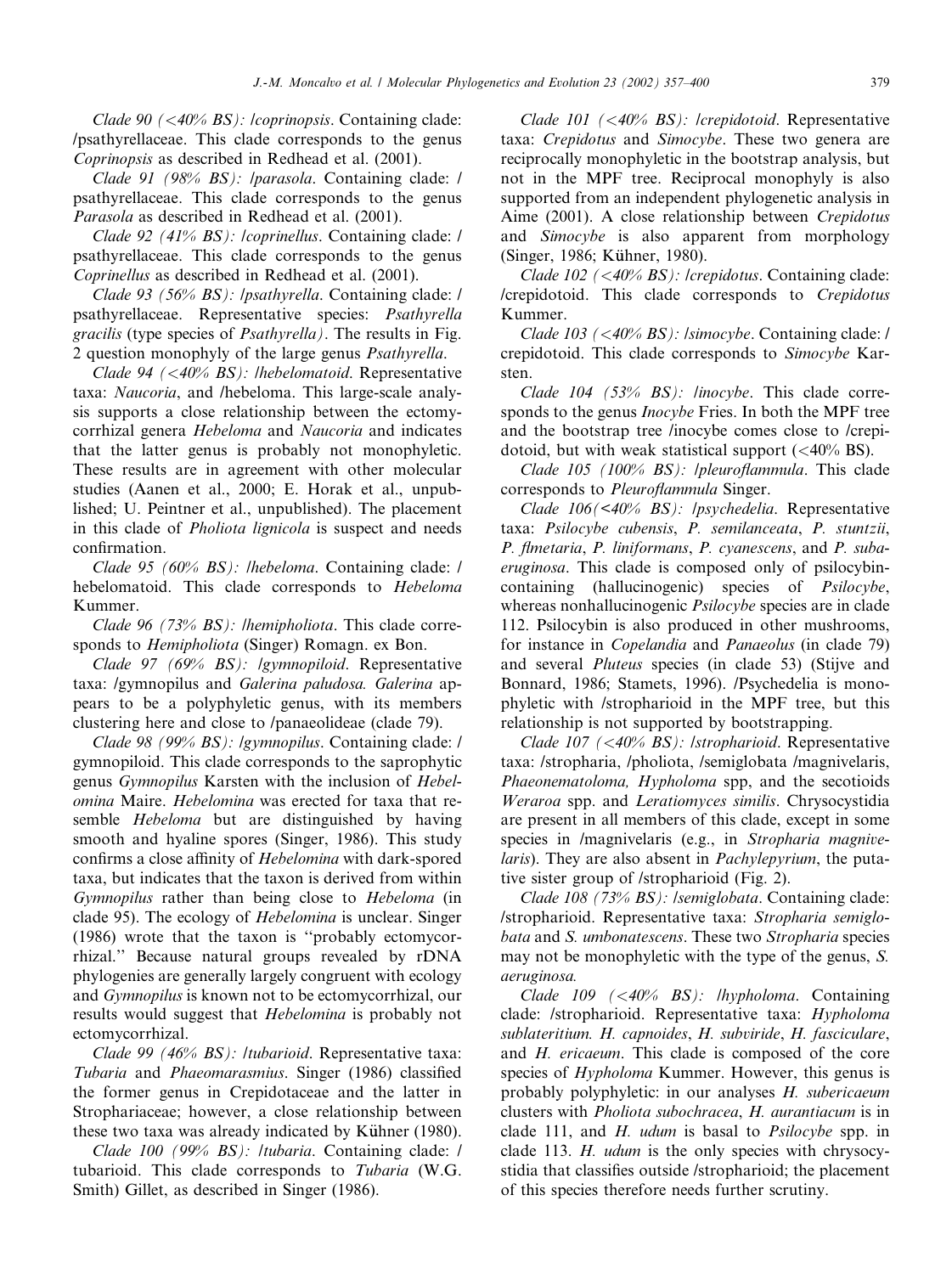Clade 110 (<40% BS): /stropharia. Containing clade: /stropharioid. Representative taxa: Stropharia aeruginosa, S. rugosoannulata, S. coronilla, S. hardii, and S. hornemannii. This clade includes the type of the genus Stropharia, S. aeruginosa, and closely related species. Our results suggest that Stropharia magnivelaris (in clade 112), S. albocrenulata (in an isolated position outside /stropharioid), and possibly also S. semiglobata and S. umbonatescens (both in clade 108) should be excluded from this genus.

Clade 111 (<40% BS): *|pholiota*. Containing clade: / stropharioid. This clade corresponds to the core of the genus Pholiota Kummer, including its type species (P. squarrosa). Our results support the separation of Hemipholiota (clade 96) from Pholiota and suggest the exclusion from *Pholiota* of *P. oedipus* (close to clade 99), P. tuberculosa (in an isolate position between clades 103 and 104 in Fig. 2), and possibly P. subochracea (which clusters with Hypholoma subericaeum in /stropharioid) and P. lignicola (in a doubtful position in clade 94).

Clade 112 (74% BS): /magnivelaris. Containing clade: /stropharioid. Representative taxa: Stropharia magnivelaris, Hypholoma aurantiacum, and the secotioids Leratiomyces similis and Weraroa erythrocephala.

Clade 113 (61% BS): /psilocybe. Representative taxa: Psilocybe montana (type of Psilocybe in Singer, 1986) and related non-psilocybe-containing species (as listed in Fig. 2), including Melanotus. Monophyly of Psilocybe is questioned by nLSU data: hallucinogenic species are separated in clade 106, and Psilocybe subcoprophila clusters with Phaeogalera stagnina at the base of clade 113. Based on Fig. 2, /psilocybe may possibly also include Kuehneromyces, Phaeogalera, and Hypholoma udum.

Clade 114 (98% BS): *lvolvariella*. This clade corresponds to Volvariella Spegazzini. In the results depicted in Fig. 2 and other analyses (data not shown) /volvariella consistently clusters with /schizophylloid but always with a weak statistical support.

Clade 115 (54% BS): /schizophylloid. Representative taxa: Schizophyllum, Fistulina, and Porodisculus pendulus. This study supports the findings by Hibbett et al. (1997) showing that Schizophyllum and Fistulina are closely related and belong to the euagarics.

Clade 116 (100% BS): /schizophyllum. Containing clade: /schizophylloid. Clade 116 corresponds to Schizophyllum Fr.

Clade 117 (100% BS): /fistulinoid. Containing clade: / schizophylloid. Representative taxa: Fistulina and the reduced fungus Porodisculus pendulus. A possible affinity of Fistulina with both agarics and reduced forms was already indicated by Singer (1986, p. 843) who stated that ''the gelatinizing of the trama of Fistulina and the acanthophysoid hairs of Pseudofistulina suggest [...] strong similarities with cyphelloid reduced agarics [...]. I am not at present ready to introduce Fistulinaceae as a

family of the Agaricales, because I believe that additional studies will be required to substantiate this position.''

Euagarics Incertae Sedis. Natural relationships of several species included in this study remain unresolved. However, our results support the placement in the euagarics of the following taxa: Clavaria fusiformis (possibly related to Tricholomopsis in clade 24), Pleurotopsis longinqua, Lachnella alboviolascens, Tectella patellaris, Stereopsis humphreyi, Cantharocybe gruberi, Camarophyllus pratensis, Pseudoclitocybe cyathiformis, Stropharia albocrenulata, Ripartites, Flammula alnicola, Phaeolepiota aurea, Macrocystidia cucumis, Floccularia albolanaripes, Pholiota oedipus, Pholiota tuberculosa, Laccaria, Squamanita, Phaeocollybia, Descolea, Galerina spp. (this genus does not appear to be monophyletic), Agrocybe, Cystoderma, Ripartitella, Mythicomyces, Stagnicola, Hemipholiota, Flammulaster, Inocybe, Pleuroflammula, and Nidulariaceae.

#### 4. Conclusions

Ribosomal DNA systematics has become a standard method in fungal taxonomy. It is therefore expected that in the coming years rDNA sequence data for the large majority of homobasidiomycetes will be produced. In nearly all studies published to date, rDNA data have been useful but not entirely sufficient for reconstructing fully resolved, well-supported phylogenies, for at least two reasons: (1) rDNA genes cannot always resolve relationships at every taxonomic level (Bruns et al., 1991) and (2) rDNA cannot provide the number of molecular characters needed to provide statistical support at all taxonomic levels (Berbee et al., 2000). In consequence, several laboratories are beginning to develop primers for PCR amplification and sequencing of additional mitochondrial and nuclear protein-coding genes in fungi (e.g., Thon and Royse, 1999; Kretzer and Bruns, 1999). Eventually, combining phylogenetic data from this work and others into a ''supertree'' (Sanderson et al., 1998) may boost our understanding of evolutionary relationships in the euagarics and other fungi and contribute to Darwin's dream (as cited in Burkhardt and Smith, 1990;, p. 456): ''The time will come [...] though I shall not live to see it, when we shall have fairly true genealogical trees of each kingdom of nature.''

#### Acknowledgments

The authors are grateful to the following persons who provided material and taxonomic expertise for this study: Duur Aanen, Jean Bérubé, Jacqueline Bonnard, Hal Burdsall, Phillippe Callac, Cony Decock, Dennis Desjardin, Roy Halling, David Hibbett, Terry Henkel, Egon Horak, Omon Isikhuemhen, Rick Kerrigan,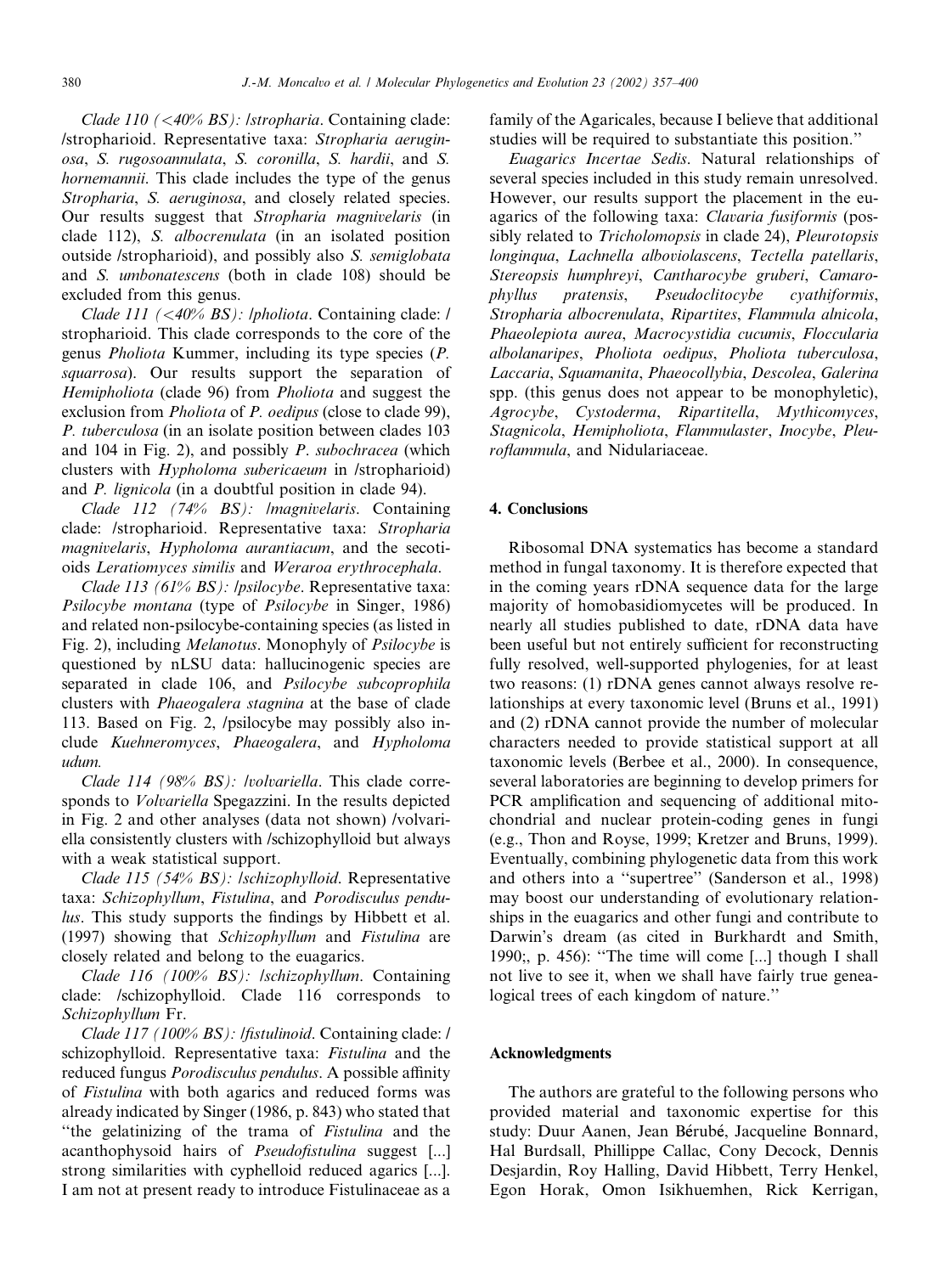Thomas Kuyper, Jean Lodge, Lorelei Norvell, Ursula Peintner, Ron Petersen, Beatrice Senn-Irlet, and Roy Watling. We thank Sean Li and Omon Isikhuemhen for help in the laboratory, Gonzalo Platas for providing us with a sequence of Torrendia, and Ursula Reintner, Manfred Binder and Dave Hibbett for sharing unpublished results. This work was supported by NSF Grant DEB-9708035 to R.V. and J.M.M. A grant from the Biotic Surveys and Inventories Program of NSF, DEB-9525902, to D.J. Lodge and T.J.B. provided the opportunity to include several neotropical species in this study. S.J.W.V. and V.H. are grateful to, respectively, the NWO Research Council for Life Sciences in The Netherlands and the Société Académique Vaudoise in Switzerland for travel grants to visit Duke University in the course of this study.

#### Appendix A. List of strains used with their sources and GeneBank accession numbers

| Taxon                      | GenBank Accession No. | Source: Strain No. <sup>a</sup>                 |
|----------------------------|-----------------------|-------------------------------------------------|
| Anthracophyllum lateritium | AF261324              | This work: (T) CULTENN4419                      |
| Neonothopanus nambi        | AF042577              | Moncalvo et al., 2000 (as Nothopanus eugrammus) |
|                            | AF135175*             | This work: (D) RVPR27                           |
| Omphalotus olivascens      | AF261325              | This work: (V) VT645.7                          |
| Omphalotus nidiformis      | AF042621              | Moncalvo et al., 2000                           |
| Omphalotus olearius        | AF042010              | Binder et al., 1997                             |
| Lampteromyces japonicus    | AF135172              | Moncalvo et al., 2000                           |
|                            | AF042008*             | Binder et al., 1997                             |
| Gymnopus polyphyllus       | AF042596              | Moncalvo et al., 2000 (as Collybia)             |
| Gymnopus dryophilus        | AF042595              | Moncalvo et al., 2000 (as Collybia)             |
| Gymnopus acervatus         | AF223172              | This work: CBS174.48                            |
| Gymnopus sp.               | AF261326              | This work: (J) JEJ.PR.213                       |
| Caripia montagnei          | AF261327              | This work: (D) JMCR.143                         |
| Setulipes androsaceus      | AF261585              | This work: (D) HN4730                           |
| Micromphale foetidum       | AF261328              | This work: (J) JEJ.VA.567                       |
| Marasmiellus opacus        | AF261329              | This work: (J) JEJ.574                          |
|                            | AF261330*             | This work: (D) HN2270                           |
| Marasmius scorodonius      | AF261331              | This work: (J) JEJ.586                          |
|                            | AF261332*             | This work: DAOM175382                           |
| Gymnopus sp                | AF261333              | This work: (D) RVPR98.46                        |
|                            | AF261334*             | This work: (D) RV.PR.98.08                      |
| Gymnopus sp.               | AF261335              | This work: (D) RVPR98.13                        |
| Gymnopus biformis          | AF261336              | This work: $(D)$ RV98/32                        |
| Rhodocollybia maculata     | AF042597              | Moncalvo et al., 2000 (as Collybia)             |
| Marasmiellus ramealis      | AF042626              | Moncalvo et al., 2000                           |
|                            | AF042650*             | Moncalvo et al., 2000                           |
| Gymnopus peronatus         | AF223173              | This work: CBS426.79                            |
| Lentinula edodes           | AF042579              | Moncalvo et al., 2000                           |
|                            | AF261557*             | This work: (G) TMI1941                          |
| Lentinula boryana          | AF261558              | This work: (G) RGT960624                        |
|                            | AF261559*             | This work: (D) HN2002                           |
|                            | AF261560*             | This work: (D) R38                              |
| Lentinula novaezelandieae  | AF261561              | This work: (G)TMI1172                           |
| Lentinula lateritia        | AF261562              | This work: (G) TMI1485                          |
| Micromphale perforans      | AF042628              | Moncalvo et al., 2000                           |
|                            | AF042651*             | Moncalvo et al., 2000                           |
| Tetrapyrgos nigripes       | AF261337              | This work: DAOM186918                           |
| Tetrapyrgos subdendrophora | AF042629              | Moncalvo et al., 2000 (as Campanella)           |
| Tetrapyrgos sp.            | AF261338              | This work: (T) TENN7373                         |
| Campanella sp.             | AF261339              | This work: (D) RV-PR075                         |
| Campanella sp.             | AF261340              | This work: (D) RV98/79                          |
| Unidentified agaric        | AF261341              | This work: (D) JMCR.34                          |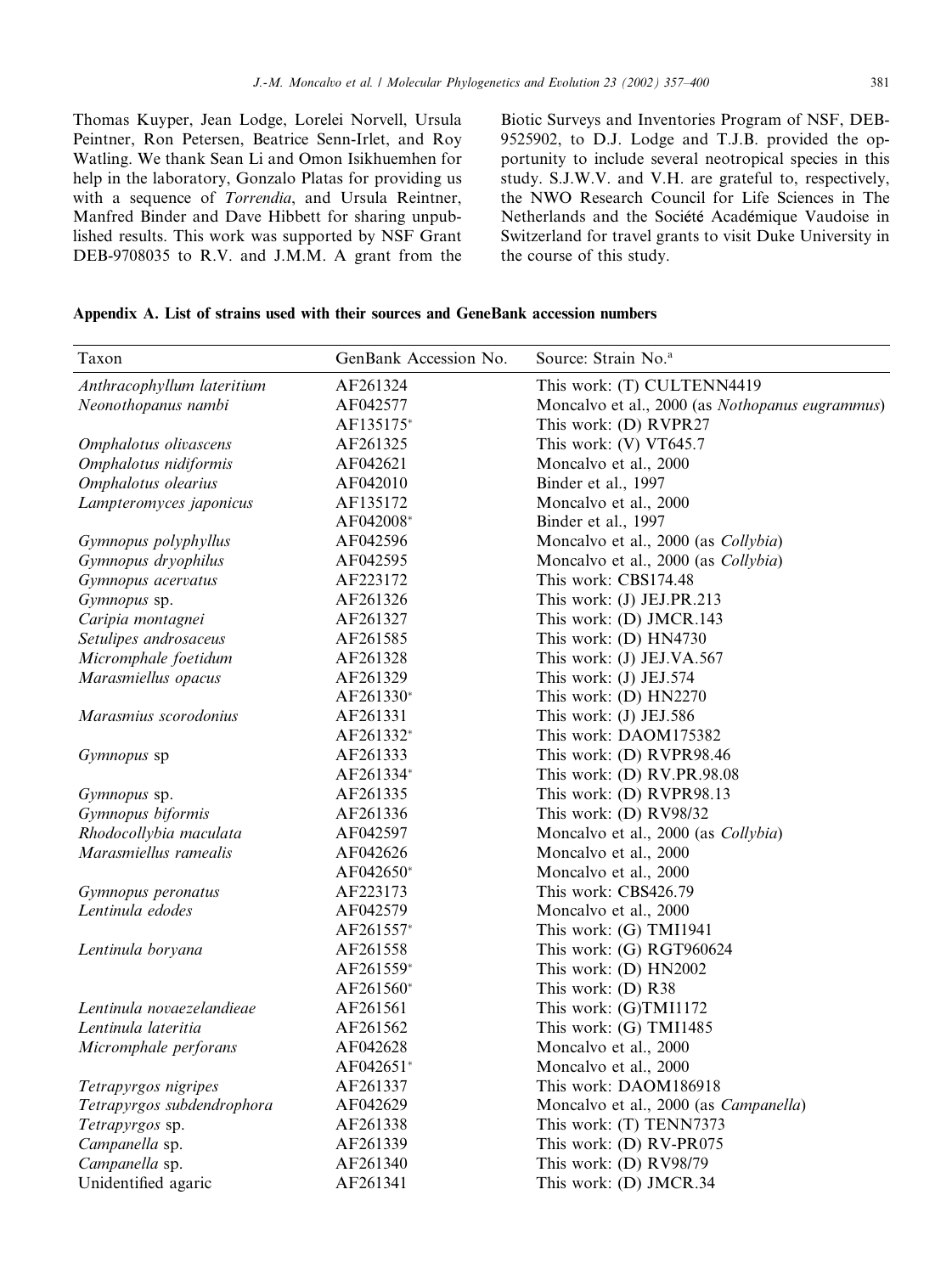| Taxon                         | GenBank Accession No. | Source: Strain No. <sup>a</sup>      |
|-------------------------------|-----------------------|--------------------------------------|
| Marasmius delectans           | U11922                | Chapela et al., 1994                 |
| Marasmius sp.                 | AF261342              | This work: (J) JEJ.PR.256            |
| Marasmius cladophyllus        | AF261343              | This work: (D)JMCR. 121              |
| Hymenogloea papyracea         | AF261344*             | This work: HALLING.5013              |
| Marasmius capillaris          | AF042631              | Moncalvo et al., 2000                |
| Marasmius rotula              | AF261345              | This work: (J) JEJ.VA.595            |
| Marasmius fulvoferrugineus    | AF261584              | This work: (D) HN2346                |
| Chaetocalathus liliputianus   | AF261346              | This work: DAOM175886                |
| Chaetocalathus sp.            | AF261347              | This work: (T) TENN3572              |
| Crinipellis campanella        | U11916                | Chapela et al., 1994                 |
| Crinipellis maxima            | AF042630              | Moncalvo et al., 2000                |
| Crinipellis sp.               | AF261348              | This work: (D) RV.PR98/75            |
| Gloiocephala spathularia      | AF261349              | This work: (D) JMCR.115              |
| Physalacria aff.orinocensis   | AF261350              | This work: (T) TENN9134              |
| Rhodotus palmatus             | AF042565              | Moncalvo et al., 2000                |
| Xerula megalospora            | AF042649              | Moncalvo et al., 2000                |
| Xerula furfuracea             | AF042566              | Moncalvo et al., 2000                |
| Oudemansiella canarii         | AF261351              | This work: (D) RV.PR100              |
| Flammulina velutipes          | AF042641              | Moncalvo et al., 2000                |
| Strobilurus trullisatus       | AF042633              | Moncalvo et al., 2000                |
| Rhizomarasmius pyrrhocephalus | AF261352              | This work: (J) JEJ.596               |
|                               | AF042605*             | Moncalvo et al., 2000 (as Marasmius) |
| Cyptotrama asprata            | AF261353              | This work: (D) RV98/78               |
|                               | AF042642*             | Moncalvo et al., 2000                |
| Gloiocephala menieri          | AF042632              | Moncalvo et al., 2000                |
| Gloiocephala sp.              | AF261354              | This work: (T) TENN7573              |
| Armillaria tabescens          | AF042593              | Moncalvo et al., 2000                |
| Armillaria "NABSI"            | AF261355              | This work: (B) GC17                  |
| Armillaria affinis            | AF261356              | This work: (D) JMCR.126              |
| Cheimonophyllum candidissimum | AF261357              | This work: DAOM187959                |
| Gloeostereum incarnatum       | AF141637              | Hallenberg and Parmasto (GenBank)    |
| Hemimycena delicatella        | AF261358              | This work: DAOM187554                |
| Hemimycena ignobilis          | AF261359              | This work: DAOM214662                |
| Calyptella capula             | AF261379              | This work: (J) JAN.SW.21835          |
| Mycena aurantiidisca          | AF261360              | This work: DAOM216791                |
| Mycena adonis                 | AF261361              | This work: DAOM174885                |
| bioluminescent agaric         | AF261362              | This work: (D) JMCR.32               |
| Pleurotopsis longinqua        | AF042604              | Moncalvo et al., 2000                |
| Baeospora myriadophylla       | AF042634              | Moncalvo et al., 2000                |
| Baeospora myosura             | AF261363              | This work: (T) TENN4256              |
| Hydropus scabripes            | AF042635              | Moncalvo et al., 2000                |
| Gerronema strombodes          | U66433                | Lutzoni, 1997                        |
|                               | AF261364*             | This work: (J) JEJ580                |
| Gerronema subclavatum         | U66434                | Lutzoni, 1997                        |
| Gerronema sp.                 | AF261365              | This work: (V) OKM27143              |
| Megacollybia platyphylla      | AF261366              | This work: DAOM195782                |
| Clitocybula oculus            | AF261367              | This work: DAOM195995                |
| Hydropus fuliginarius         | AF261368              | This work: DAOM196062                |
| Hydropus sp.                  | AF261369              | This work: $(D)$ RV98/43             |
| Porotheleum fimbriatum        | AF261370              | This work: (S) HC.10/11/98.C         |
| $=$ Stromatoscypha fimbriata  | AF261371*             | This work: $(J)$ FP102067            |
| attine fungus G2              | U11901                | Chapela et al., 1994                 |
|                               | U11890*               | Chapela et al., 1994                 |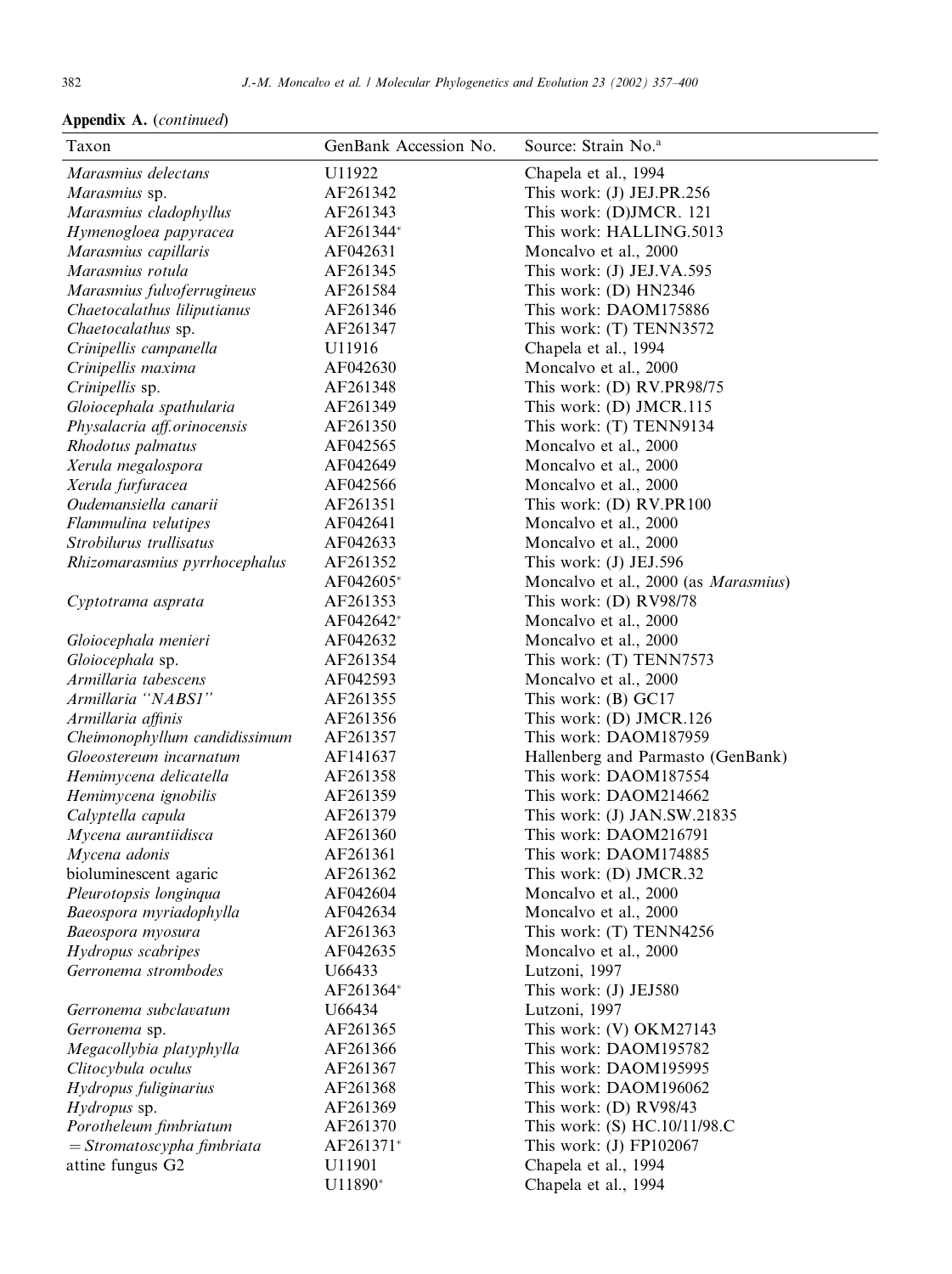| Taxon                                            | GenBank Accession No. | Source: Strain No. <sup>a</sup>                          |
|--------------------------------------------------|-----------------------|----------------------------------------------------------|
|                                                  | U11905*               | Chapela et al., 1994                                     |
| Resupinatus sp.                                  | AF042599              | Moncalvo et al., 2000                                    |
| Resupinatus alboniger                            | AF042600              | Moncalvo et al., 2000                                    |
| Resupinatus dealbatus                            | AF139944              | Thorn et al., 2000 (as Asterotus)                        |
| Stigmatolemma poriaeforme                        | AF261372              | This work: (J)RLG1156sp                                  |
| cyphelloid sp.                                   | AF261373              | This work: HHB3534sp                                     |
| Phyllotopsis nidulans                            | AF042578              | Moncalvo et al., 2000                                    |
| Pleurocybella porrigens                          | AF042594              | Moncalvo et al., 2000                                    |
| Typhula phacorrhiza                              | AF261374              | This work: DAOM195241                                    |
| Gamundia leucophylla                             | AF261375              | This work: DAOM192749                                    |
| Caulorhiza hygrophoroides                        | AF042640              | Moncalvo et al., 2000                                    |
| Conchomyces bursaeformis                         | AF042603              | Moncalvo et al., 2000                                    |
|                                                  | AF261376*             | This work: (D) RV95/695                                  |
| Fayodia gracilipes                               | AF261377              | This work: DAOM187531                                    |
| Myxomphalia maura                                | AF261378              | This work: DAOM187839                                    |
| Floccularia albolanaripes                        | AF261380              | This work: DAOM214667                                    |
| Mythicomyces corneipes                           | AF261381              | This work: DAOM178138                                    |
| Stereopsis humphreyi                             | AF261382              | This work: DAOM185795                                    |
| Pseudoclitocybe cyathiformis                     | AF261383              | This work: DAOM191063                                    |
| Collybia tuberosa                                | AF261384              | This work: (D) DUKE1424                                  |
|                                                  | AF261385*             | This work: DAOM191061                                    |
|                                                  | AF261386*             | This work: (T) TENN53630                                 |
| Collybia cirrhata                                | AF261387              | This work: (T) TENN53540                                 |
| Collybia cookei                                  | AF261388              | This work: (T) TENN55143                                 |
| Dendrocollybia racemosa                          | AF042598              | Moncalvo et al., 2000 (as Collybia)                      |
| Clitocybe dealbata                               | AF042589              | Moncalvo et al., 2000                                    |
|                                                  | AF223175*             | This work: (S) HC95/cp3                                  |
| Clitocybe connata                                | AF042590              | Moncalvo et al., 2000                                    |
| Lepista nuda                                     | AF042624              | Moncalvo et al., 2000 (as Clitocybe)                     |
| Lepista nuda                                     | AF139963              | Thorn et al., 2000                                       |
| Clitocybe ramigena                               | AF042648              | Moncalvo et al., 2000                                    |
| Clitocybe glacialis                              | AF261389              | This work: DAOM208590                                    |
| Clitocybe odorata                                | AF261390              | This work: (D) RV98/145                                  |
| Lepista nebularis                                | AF223217              | This work: CBS362.65                                     |
| Plicaturopsis crispa                             | AF261586              | This work: (D) RV98/1                                    |
| Omphaliaster borealis                            | AF261391              | This work: DAOM189775                                    |
| Tricholoma atroviolaceum                         | U76457                | Shank and Vilgalys (GenBank)                             |
| Tricholoma imbricatum                            | U76458                | Shank and Vilgalys (GenBank)                             |
| Tricholoma focale                                | U76460                | Shank and Vilgalys (GenBank)                             |
| Tricholoma myomyces                              | U76459                | Shank and Vilgalys (GenBank)                             |
| Tricholoma vernaticum                            | U76461                | Shank and Vilgalys (GenBank)                             |
| Tricholoma pardinum                              | U76462                | Shank and Vilgalys (GenBank)                             |
| Tricholoma venenatum                             | U76463                | Shank and Vilgalys (GenBank)                             |
| Tricholoma portentosum<br>Tricholoma intermedium | U76464                | Shank and Vilgalys (GenBank)                             |
|                                                  | U76465                | Shank and Vilgalys (GenBank)                             |
| Tricholoma subaureum                             | U76466<br>U76467      | Shank and Vilgalys (GenBank)                             |
| Tricholoma caligatum                             | AF261392*             | Shank and Vilgalys (GenBank)<br>This work: (D) SAR1/2/88 |
| Tricholoma matsutake                             | U62964                | Hwang and Kim, 2000.                                     |
| Tricholoma cf. flavovirens                       | U86672                | Pegler et al., 1998                                      |
| Tricholoma vaccinum                              | U86443-4              | Nakasone and Rentmeester (GenBank)                       |
| Leucopaxillus albissimus                         | AF261393              | This work: DAOM182713                                    |
| Leucopaxillus gentianeus                         | AF261394              | This work: (T) TENN5616                                  |
|                                                  |                       |                                                          |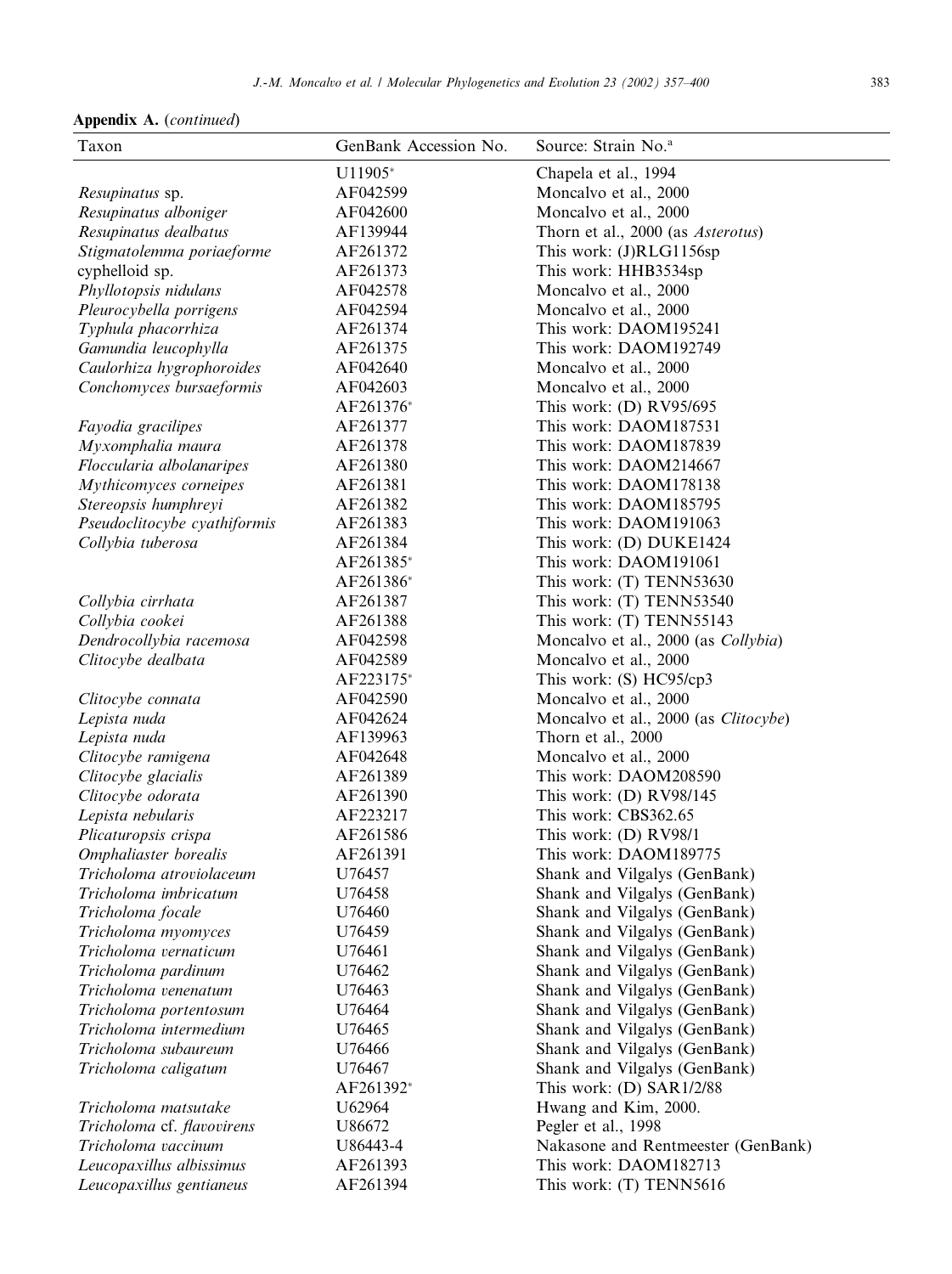|  |  | <b>Appendix A.</b> (continued) |  |
|--|--|--------------------------------|--|
|--|--|--------------------------------|--|

| This work: JLPR3395<br>Porpoloma sp.<br>AF261395<br>AF042584<br>Hypsizygus ulmarius<br>Moncalvo et al., 2000<br>Ossicaulis lignatilis<br>AF261396<br>This work: DAOM188196<br>AF261397*<br>This work: (D, V) D604<br>$n.a.*$<br>This work: DAOM211765<br>AF139964<br>Thorn et al., 2000<br>Lyophyllum tylicolor<br>AF223193*<br>This work: (S) SAG5/271yo9<br>AF223194*<br>This work: $(S)$ SAG5/27.11<br>AF223192*<br>This work: CBS362.80<br>AF223195*<br>This work: BSI92/245<br>AF223198<br>This work: CBS320.80<br>Lyophyllum gibberosum<br>AF223196*<br>This work: CBS321.80<br>AF223197*<br>This work: CBS328.50<br>AF223200<br>This work: CBS717.87<br>Lyophyllum palustris<br>AF223199*<br>This work: CBS714.87<br>AF223203<br>This work: CBS204.47<br>Tephrocybe rancida<br>AF223187<br>Tricholomella constricta<br>This work: $(S)$ HC80/148<br>AF223186*<br>This work: CBS660.87<br>AF223189*<br>This work: CBS320.85<br>AF223188*<br>This work: (S) HC84/75<br>AF223206<br>This work: (S) HC78U<br>Lyophyllum boudieri<br>AF223205*<br>This work: CBS379.88<br>AF223204*<br>This work: BSI96/84<br>AF223201<br>This work: CBS330.85<br>Lyophyllum inolens<br>Lyophyllum ambustum<br>AF223215<br>This work: CBS451.87<br>AF223216*<br>This work: CBS452.87<br>AF223214*<br>This work: CBS450.87<br>This work: BSI94/88<br>Lyophyllum anthracophilum<br>AF223211<br>AF223212*<br>This work: (S) HC79/132<br>AF223213*<br>This work: CBS156.44<br>Moncalvo et al., 2000<br>Lyophyllum atratum<br>AF042582<br>AF223210*<br>This work: CBS709.87<br>Moncalvo et al., 2000<br>Lyophyllum decastes<br>AF042583<br>AF223209<br>This work: (S) HC80/140<br>Lyophyllum caerulescens<br>AF223208<br>This work: IFO30978<br>Lyophyllum sykosporum<br>AF042581<br>Lyophyllum semitale<br>Moncalvo et al., 2000<br>AF042585<br>Moncalvo et al., 2000<br>Termitomyces cylindricus<br>AF261398<br>Termitomyces clypeatus<br>This work: (D) JMleg.MUID<br>AF042586<br>Moncalvo et al., 2000<br>Termitomyces heimii<br>Moncalvo et al., 2000<br>Termitomyces microcarpus<br>AF042587<br>Termitomyces sp.<br>This work: (D) JJs.n.<br>AF261399<br>Termitomyces subhyalinus<br>This work: BSI93/3<br>AF223174<br>Lyophyllum leucophaeatum<br>This work: (S) HAe251/97<br>AF223202<br>Lyophyllum ochraceum<br>AF223185<br>This work: BSI94/cp1<br>Lyophyllum favrei<br>AF223183<br>This work: (S) HAe.251.97<br>AF223184*<br>This work: (S) HC96/cp4<br>AF223182*<br>This work: BSI94/cp2<br>AF223179<br>This work: (S) HC77/33<br>Calocybe ionides<br>AF223180<br>This work: $(S)$ HC80/103<br>Calocybe naucoria<br>This work: (S) HC79/181<br>Calocybe obscurissima<br>AF223181 | Taxon           | GenBank Accession No. | Source: Strain No. <sup>a</sup> |
|---------------------------------------------------------------------------------------------------------------------------------------------------------------------------------------------------------------------------------------------------------------------------------------------------------------------------------------------------------------------------------------------------------------------------------------------------------------------------------------------------------------------------------------------------------------------------------------------------------------------------------------------------------------------------------------------------------------------------------------------------------------------------------------------------------------------------------------------------------------------------------------------------------------------------------------------------------------------------------------------------------------------------------------------------------------------------------------------------------------------------------------------------------------------------------------------------------------------------------------------------------------------------------------------------------------------------------------------------------------------------------------------------------------------------------------------------------------------------------------------------------------------------------------------------------------------------------------------------------------------------------------------------------------------------------------------------------------------------------------------------------------------------------------------------------------------------------------------------------------------------------------------------------------------------------------------------------------------------------------------------------------------------------------------------------------------------------------------------------------------------------------------------------------------------------------------------------------------------------------------------------------------------------------------------------------------------------------------------------------------------------------------------------------------------------------------------------------------------------------------------------------------------------------------------------------------------------------------------------------------------------------------------------------------------|-----------------|-----------------------|---------------------------------|
|                                                                                                                                                                                                                                                                                                                                                                                                                                                                                                                                                                                                                                                                                                                                                                                                                                                                                                                                                                                                                                                                                                                                                                                                                                                                                                                                                                                                                                                                                                                                                                                                                                                                                                                                                                                                                                                                                                                                                                                                                                                                                                                                                                                                                                                                                                                                                                                                                                                                                                                                                                                                                                                                           |                 |                       |                                 |
|                                                                                                                                                                                                                                                                                                                                                                                                                                                                                                                                                                                                                                                                                                                                                                                                                                                                                                                                                                                                                                                                                                                                                                                                                                                                                                                                                                                                                                                                                                                                                                                                                                                                                                                                                                                                                                                                                                                                                                                                                                                                                                                                                                                                                                                                                                                                                                                                                                                                                                                                                                                                                                                                           |                 |                       |                                 |
|                                                                                                                                                                                                                                                                                                                                                                                                                                                                                                                                                                                                                                                                                                                                                                                                                                                                                                                                                                                                                                                                                                                                                                                                                                                                                                                                                                                                                                                                                                                                                                                                                                                                                                                                                                                                                                                                                                                                                                                                                                                                                                                                                                                                                                                                                                                                                                                                                                                                                                                                                                                                                                                                           |                 |                       |                                 |
|                                                                                                                                                                                                                                                                                                                                                                                                                                                                                                                                                                                                                                                                                                                                                                                                                                                                                                                                                                                                                                                                                                                                                                                                                                                                                                                                                                                                                                                                                                                                                                                                                                                                                                                                                                                                                                                                                                                                                                                                                                                                                                                                                                                                                                                                                                                                                                                                                                                                                                                                                                                                                                                                           |                 |                       |                                 |
|                                                                                                                                                                                                                                                                                                                                                                                                                                                                                                                                                                                                                                                                                                                                                                                                                                                                                                                                                                                                                                                                                                                                                                                                                                                                                                                                                                                                                                                                                                                                                                                                                                                                                                                                                                                                                                                                                                                                                                                                                                                                                                                                                                                                                                                                                                                                                                                                                                                                                                                                                                                                                                                                           |                 |                       |                                 |
|                                                                                                                                                                                                                                                                                                                                                                                                                                                                                                                                                                                                                                                                                                                                                                                                                                                                                                                                                                                                                                                                                                                                                                                                                                                                                                                                                                                                                                                                                                                                                                                                                                                                                                                                                                                                                                                                                                                                                                                                                                                                                                                                                                                                                                                                                                                                                                                                                                                                                                                                                                                                                                                                           |                 |                       |                                 |
|                                                                                                                                                                                                                                                                                                                                                                                                                                                                                                                                                                                                                                                                                                                                                                                                                                                                                                                                                                                                                                                                                                                                                                                                                                                                                                                                                                                                                                                                                                                                                                                                                                                                                                                                                                                                                                                                                                                                                                                                                                                                                                                                                                                                                                                                                                                                                                                                                                                                                                                                                                                                                                                                           |                 |                       |                                 |
|                                                                                                                                                                                                                                                                                                                                                                                                                                                                                                                                                                                                                                                                                                                                                                                                                                                                                                                                                                                                                                                                                                                                                                                                                                                                                                                                                                                                                                                                                                                                                                                                                                                                                                                                                                                                                                                                                                                                                                                                                                                                                                                                                                                                                                                                                                                                                                                                                                                                                                                                                                                                                                                                           |                 |                       |                                 |
|                                                                                                                                                                                                                                                                                                                                                                                                                                                                                                                                                                                                                                                                                                                                                                                                                                                                                                                                                                                                                                                                                                                                                                                                                                                                                                                                                                                                                                                                                                                                                                                                                                                                                                                                                                                                                                                                                                                                                                                                                                                                                                                                                                                                                                                                                                                                                                                                                                                                                                                                                                                                                                                                           |                 |                       |                                 |
|                                                                                                                                                                                                                                                                                                                                                                                                                                                                                                                                                                                                                                                                                                                                                                                                                                                                                                                                                                                                                                                                                                                                                                                                                                                                                                                                                                                                                                                                                                                                                                                                                                                                                                                                                                                                                                                                                                                                                                                                                                                                                                                                                                                                                                                                                                                                                                                                                                                                                                                                                                                                                                                                           |                 |                       |                                 |
|                                                                                                                                                                                                                                                                                                                                                                                                                                                                                                                                                                                                                                                                                                                                                                                                                                                                                                                                                                                                                                                                                                                                                                                                                                                                                                                                                                                                                                                                                                                                                                                                                                                                                                                                                                                                                                                                                                                                                                                                                                                                                                                                                                                                                                                                                                                                                                                                                                                                                                                                                                                                                                                                           |                 |                       |                                 |
|                                                                                                                                                                                                                                                                                                                                                                                                                                                                                                                                                                                                                                                                                                                                                                                                                                                                                                                                                                                                                                                                                                                                                                                                                                                                                                                                                                                                                                                                                                                                                                                                                                                                                                                                                                                                                                                                                                                                                                                                                                                                                                                                                                                                                                                                                                                                                                                                                                                                                                                                                                                                                                                                           |                 |                       |                                 |
|                                                                                                                                                                                                                                                                                                                                                                                                                                                                                                                                                                                                                                                                                                                                                                                                                                                                                                                                                                                                                                                                                                                                                                                                                                                                                                                                                                                                                                                                                                                                                                                                                                                                                                                                                                                                                                                                                                                                                                                                                                                                                                                                                                                                                                                                                                                                                                                                                                                                                                                                                                                                                                                                           |                 |                       |                                 |
|                                                                                                                                                                                                                                                                                                                                                                                                                                                                                                                                                                                                                                                                                                                                                                                                                                                                                                                                                                                                                                                                                                                                                                                                                                                                                                                                                                                                                                                                                                                                                                                                                                                                                                                                                                                                                                                                                                                                                                                                                                                                                                                                                                                                                                                                                                                                                                                                                                                                                                                                                                                                                                                                           |                 |                       |                                 |
|                                                                                                                                                                                                                                                                                                                                                                                                                                                                                                                                                                                                                                                                                                                                                                                                                                                                                                                                                                                                                                                                                                                                                                                                                                                                                                                                                                                                                                                                                                                                                                                                                                                                                                                                                                                                                                                                                                                                                                                                                                                                                                                                                                                                                                                                                                                                                                                                                                                                                                                                                                                                                                                                           |                 |                       |                                 |
|                                                                                                                                                                                                                                                                                                                                                                                                                                                                                                                                                                                                                                                                                                                                                                                                                                                                                                                                                                                                                                                                                                                                                                                                                                                                                                                                                                                                                                                                                                                                                                                                                                                                                                                                                                                                                                                                                                                                                                                                                                                                                                                                                                                                                                                                                                                                                                                                                                                                                                                                                                                                                                                                           |                 |                       |                                 |
|                                                                                                                                                                                                                                                                                                                                                                                                                                                                                                                                                                                                                                                                                                                                                                                                                                                                                                                                                                                                                                                                                                                                                                                                                                                                                                                                                                                                                                                                                                                                                                                                                                                                                                                                                                                                                                                                                                                                                                                                                                                                                                                                                                                                                                                                                                                                                                                                                                                                                                                                                                                                                                                                           |                 |                       |                                 |
|                                                                                                                                                                                                                                                                                                                                                                                                                                                                                                                                                                                                                                                                                                                                                                                                                                                                                                                                                                                                                                                                                                                                                                                                                                                                                                                                                                                                                                                                                                                                                                                                                                                                                                                                                                                                                                                                                                                                                                                                                                                                                                                                                                                                                                                                                                                                                                                                                                                                                                                                                                                                                                                                           |                 |                       |                                 |
|                                                                                                                                                                                                                                                                                                                                                                                                                                                                                                                                                                                                                                                                                                                                                                                                                                                                                                                                                                                                                                                                                                                                                                                                                                                                                                                                                                                                                                                                                                                                                                                                                                                                                                                                                                                                                                                                                                                                                                                                                                                                                                                                                                                                                                                                                                                                                                                                                                                                                                                                                                                                                                                                           |                 |                       |                                 |
|                                                                                                                                                                                                                                                                                                                                                                                                                                                                                                                                                                                                                                                                                                                                                                                                                                                                                                                                                                                                                                                                                                                                                                                                                                                                                                                                                                                                                                                                                                                                                                                                                                                                                                                                                                                                                                                                                                                                                                                                                                                                                                                                                                                                                                                                                                                                                                                                                                                                                                                                                                                                                                                                           |                 |                       |                                 |
|                                                                                                                                                                                                                                                                                                                                                                                                                                                                                                                                                                                                                                                                                                                                                                                                                                                                                                                                                                                                                                                                                                                                                                                                                                                                                                                                                                                                                                                                                                                                                                                                                                                                                                                                                                                                                                                                                                                                                                                                                                                                                                                                                                                                                                                                                                                                                                                                                                                                                                                                                                                                                                                                           |                 |                       |                                 |
|                                                                                                                                                                                                                                                                                                                                                                                                                                                                                                                                                                                                                                                                                                                                                                                                                                                                                                                                                                                                                                                                                                                                                                                                                                                                                                                                                                                                                                                                                                                                                                                                                                                                                                                                                                                                                                                                                                                                                                                                                                                                                                                                                                                                                                                                                                                                                                                                                                                                                                                                                                                                                                                                           |                 |                       |                                 |
|                                                                                                                                                                                                                                                                                                                                                                                                                                                                                                                                                                                                                                                                                                                                                                                                                                                                                                                                                                                                                                                                                                                                                                                                                                                                                                                                                                                                                                                                                                                                                                                                                                                                                                                                                                                                                                                                                                                                                                                                                                                                                                                                                                                                                                                                                                                                                                                                                                                                                                                                                                                                                                                                           |                 |                       |                                 |
|                                                                                                                                                                                                                                                                                                                                                                                                                                                                                                                                                                                                                                                                                                                                                                                                                                                                                                                                                                                                                                                                                                                                                                                                                                                                                                                                                                                                                                                                                                                                                                                                                                                                                                                                                                                                                                                                                                                                                                                                                                                                                                                                                                                                                                                                                                                                                                                                                                                                                                                                                                                                                                                                           |                 |                       |                                 |
|                                                                                                                                                                                                                                                                                                                                                                                                                                                                                                                                                                                                                                                                                                                                                                                                                                                                                                                                                                                                                                                                                                                                                                                                                                                                                                                                                                                                                                                                                                                                                                                                                                                                                                                                                                                                                                                                                                                                                                                                                                                                                                                                                                                                                                                                                                                                                                                                                                                                                                                                                                                                                                                                           |                 |                       |                                 |
|                                                                                                                                                                                                                                                                                                                                                                                                                                                                                                                                                                                                                                                                                                                                                                                                                                                                                                                                                                                                                                                                                                                                                                                                                                                                                                                                                                                                                                                                                                                                                                                                                                                                                                                                                                                                                                                                                                                                                                                                                                                                                                                                                                                                                                                                                                                                                                                                                                                                                                                                                                                                                                                                           |                 |                       |                                 |
|                                                                                                                                                                                                                                                                                                                                                                                                                                                                                                                                                                                                                                                                                                                                                                                                                                                                                                                                                                                                                                                                                                                                                                                                                                                                                                                                                                                                                                                                                                                                                                                                                                                                                                                                                                                                                                                                                                                                                                                                                                                                                                                                                                                                                                                                                                                                                                                                                                                                                                                                                                                                                                                                           |                 |                       |                                 |
|                                                                                                                                                                                                                                                                                                                                                                                                                                                                                                                                                                                                                                                                                                                                                                                                                                                                                                                                                                                                                                                                                                                                                                                                                                                                                                                                                                                                                                                                                                                                                                                                                                                                                                                                                                                                                                                                                                                                                                                                                                                                                                                                                                                                                                                                                                                                                                                                                                                                                                                                                                                                                                                                           |                 |                       |                                 |
|                                                                                                                                                                                                                                                                                                                                                                                                                                                                                                                                                                                                                                                                                                                                                                                                                                                                                                                                                                                                                                                                                                                                                                                                                                                                                                                                                                                                                                                                                                                                                                                                                                                                                                                                                                                                                                                                                                                                                                                                                                                                                                                                                                                                                                                                                                                                                                                                                                                                                                                                                                                                                                                                           |                 |                       |                                 |
|                                                                                                                                                                                                                                                                                                                                                                                                                                                                                                                                                                                                                                                                                                                                                                                                                                                                                                                                                                                                                                                                                                                                                                                                                                                                                                                                                                                                                                                                                                                                                                                                                                                                                                                                                                                                                                                                                                                                                                                                                                                                                                                                                                                                                                                                                                                                                                                                                                                                                                                                                                                                                                                                           |                 |                       |                                 |
|                                                                                                                                                                                                                                                                                                                                                                                                                                                                                                                                                                                                                                                                                                                                                                                                                                                                                                                                                                                                                                                                                                                                                                                                                                                                                                                                                                                                                                                                                                                                                                                                                                                                                                                                                                                                                                                                                                                                                                                                                                                                                                                                                                                                                                                                                                                                                                                                                                                                                                                                                                                                                                                                           |                 |                       |                                 |
|                                                                                                                                                                                                                                                                                                                                                                                                                                                                                                                                                                                                                                                                                                                                                                                                                                                                                                                                                                                                                                                                                                                                                                                                                                                                                                                                                                                                                                                                                                                                                                                                                                                                                                                                                                                                                                                                                                                                                                                                                                                                                                                                                                                                                                                                                                                                                                                                                                                                                                                                                                                                                                                                           |                 |                       |                                 |
|                                                                                                                                                                                                                                                                                                                                                                                                                                                                                                                                                                                                                                                                                                                                                                                                                                                                                                                                                                                                                                                                                                                                                                                                                                                                                                                                                                                                                                                                                                                                                                                                                                                                                                                                                                                                                                                                                                                                                                                                                                                                                                                                                                                                                                                                                                                                                                                                                                                                                                                                                                                                                                                                           |                 |                       |                                 |
|                                                                                                                                                                                                                                                                                                                                                                                                                                                                                                                                                                                                                                                                                                                                                                                                                                                                                                                                                                                                                                                                                                                                                                                                                                                                                                                                                                                                                                                                                                                                                                                                                                                                                                                                                                                                                                                                                                                                                                                                                                                                                                                                                                                                                                                                                                                                                                                                                                                                                                                                                                                                                                                                           |                 |                       |                                 |
|                                                                                                                                                                                                                                                                                                                                                                                                                                                                                                                                                                                                                                                                                                                                                                                                                                                                                                                                                                                                                                                                                                                                                                                                                                                                                                                                                                                                                                                                                                                                                                                                                                                                                                                                                                                                                                                                                                                                                                                                                                                                                                                                                                                                                                                                                                                                                                                                                                                                                                                                                                                                                                                                           |                 |                       |                                 |
|                                                                                                                                                                                                                                                                                                                                                                                                                                                                                                                                                                                                                                                                                                                                                                                                                                                                                                                                                                                                                                                                                                                                                                                                                                                                                                                                                                                                                                                                                                                                                                                                                                                                                                                                                                                                                                                                                                                                                                                                                                                                                                                                                                                                                                                                                                                                                                                                                                                                                                                                                                                                                                                                           |                 |                       |                                 |
|                                                                                                                                                                                                                                                                                                                                                                                                                                                                                                                                                                                                                                                                                                                                                                                                                                                                                                                                                                                                                                                                                                                                                                                                                                                                                                                                                                                                                                                                                                                                                                                                                                                                                                                                                                                                                                                                                                                                                                                                                                                                                                                                                                                                                                                                                                                                                                                                                                                                                                                                                                                                                                                                           |                 |                       |                                 |
|                                                                                                                                                                                                                                                                                                                                                                                                                                                                                                                                                                                                                                                                                                                                                                                                                                                                                                                                                                                                                                                                                                                                                                                                                                                                                                                                                                                                                                                                                                                                                                                                                                                                                                                                                                                                                                                                                                                                                                                                                                                                                                                                                                                                                                                                                                                                                                                                                                                                                                                                                                                                                                                                           |                 |                       |                                 |
|                                                                                                                                                                                                                                                                                                                                                                                                                                                                                                                                                                                                                                                                                                                                                                                                                                                                                                                                                                                                                                                                                                                                                                                                                                                                                                                                                                                                                                                                                                                                                                                                                                                                                                                                                                                                                                                                                                                                                                                                                                                                                                                                                                                                                                                                                                                                                                                                                                                                                                                                                                                                                                                                           |                 |                       |                                 |
|                                                                                                                                                                                                                                                                                                                                                                                                                                                                                                                                                                                                                                                                                                                                                                                                                                                                                                                                                                                                                                                                                                                                                                                                                                                                                                                                                                                                                                                                                                                                                                                                                                                                                                                                                                                                                                                                                                                                                                                                                                                                                                                                                                                                                                                                                                                                                                                                                                                                                                                                                                                                                                                                           |                 |                       |                                 |
|                                                                                                                                                                                                                                                                                                                                                                                                                                                                                                                                                                                                                                                                                                                                                                                                                                                                                                                                                                                                                                                                                                                                                                                                                                                                                                                                                                                                                                                                                                                                                                                                                                                                                                                                                                                                                                                                                                                                                                                                                                                                                                                                                                                                                                                                                                                                                                                                                                                                                                                                                                                                                                                                           |                 |                       |                                 |
|                                                                                                                                                                                                                                                                                                                                                                                                                                                                                                                                                                                                                                                                                                                                                                                                                                                                                                                                                                                                                                                                                                                                                                                                                                                                                                                                                                                                                                                                                                                                                                                                                                                                                                                                                                                                                                                                                                                                                                                                                                                                                                                                                                                                                                                                                                                                                                                                                                                                                                                                                                                                                                                                           |                 |                       |                                 |
|                                                                                                                                                                                                                                                                                                                                                                                                                                                                                                                                                                                                                                                                                                                                                                                                                                                                                                                                                                                                                                                                                                                                                                                                                                                                                                                                                                                                                                                                                                                                                                                                                                                                                                                                                                                                                                                                                                                                                                                                                                                                                                                                                                                                                                                                                                                                                                                                                                                                                                                                                                                                                                                                           |                 |                       |                                 |
|                                                                                                                                                                                                                                                                                                                                                                                                                                                                                                                                                                                                                                                                                                                                                                                                                                                                                                                                                                                                                                                                                                                                                                                                                                                                                                                                                                                                                                                                                                                                                                                                                                                                                                                                                                                                                                                                                                                                                                                                                                                                                                                                                                                                                                                                                                                                                                                                                                                                                                                                                                                                                                                                           |                 |                       |                                 |
|                                                                                                                                                                                                                                                                                                                                                                                                                                                                                                                                                                                                                                                                                                                                                                                                                                                                                                                                                                                                                                                                                                                                                                                                                                                                                                                                                                                                                                                                                                                                                                                                                                                                                                                                                                                                                                                                                                                                                                                                                                                                                                                                                                                                                                                                                                                                                                                                                                                                                                                                                                                                                                                                           |                 |                       |                                 |
|                                                                                                                                                                                                                                                                                                                                                                                                                                                                                                                                                                                                                                                                                                                                                                                                                                                                                                                                                                                                                                                                                                                                                                                                                                                                                                                                                                                                                                                                                                                                                                                                                                                                                                                                                                                                                                                                                                                                                                                                                                                                                                                                                                                                                                                                                                                                                                                                                                                                                                                                                                                                                                                                           |                 |                       |                                 |
|                                                                                                                                                                                                                                                                                                                                                                                                                                                                                                                                                                                                                                                                                                                                                                                                                                                                                                                                                                                                                                                                                                                                                                                                                                                                                                                                                                                                                                                                                                                                                                                                                                                                                                                                                                                                                                                                                                                                                                                                                                                                                                                                                                                                                                                                                                                                                                                                                                                                                                                                                                                                                                                                           |                 |                       |                                 |
|                                                                                                                                                                                                                                                                                                                                                                                                                                                                                                                                                                                                                                                                                                                                                                                                                                                                                                                                                                                                                                                                                                                                                                                                                                                                                                                                                                                                                                                                                                                                                                                                                                                                                                                                                                                                                                                                                                                                                                                                                                                                                                                                                                                                                                                                                                                                                                                                                                                                                                                                                                                                                                                                           |                 |                       |                                 |
|                                                                                                                                                                                                                                                                                                                                                                                                                                                                                                                                                                                                                                                                                                                                                                                                                                                                                                                                                                                                                                                                                                                                                                                                                                                                                                                                                                                                                                                                                                                                                                                                                                                                                                                                                                                                                                                                                                                                                                                                                                                                                                                                                                                                                                                                                                                                                                                                                                                                                                                                                                                                                                                                           |                 |                       |                                 |
|                                                                                                                                                                                                                                                                                                                                                                                                                                                                                                                                                                                                                                                                                                                                                                                                                                                                                                                                                                                                                                                                                                                                                                                                                                                                                                                                                                                                                                                                                                                                                                                                                                                                                                                                                                                                                                                                                                                                                                                                                                                                                                                                                                                                                                                                                                                                                                                                                                                                                                                                                                                                                                                                           | Calocybe cyanea | AF261400              | This work: (D) RVPR10 June 97   |
| Calocybe persicolor<br>AF223176<br>This work: (S) HC80/99                                                                                                                                                                                                                                                                                                                                                                                                                                                                                                                                                                                                                                                                                                                                                                                                                                                                                                                                                                                                                                                                                                                                                                                                                                                                                                                                                                                                                                                                                                                                                                                                                                                                                                                                                                                                                                                                                                                                                                                                                                                                                                                                                                                                                                                                                                                                                                                                                                                                                                                                                                                                                 |                 |                       |                                 |
| Calocybe gambosa<br>AF223177<br>This work: (S) HC78/64                                                                                                                                                                                                                                                                                                                                                                                                                                                                                                                                                                                                                                                                                                                                                                                                                                                                                                                                                                                                                                                                                                                                                                                                                                                                                                                                                                                                                                                                                                                                                                                                                                                                                                                                                                                                                                                                                                                                                                                                                                                                                                                                                                                                                                                                                                                                                                                                                                                                                                                                                                                                                    |                 |                       |                                 |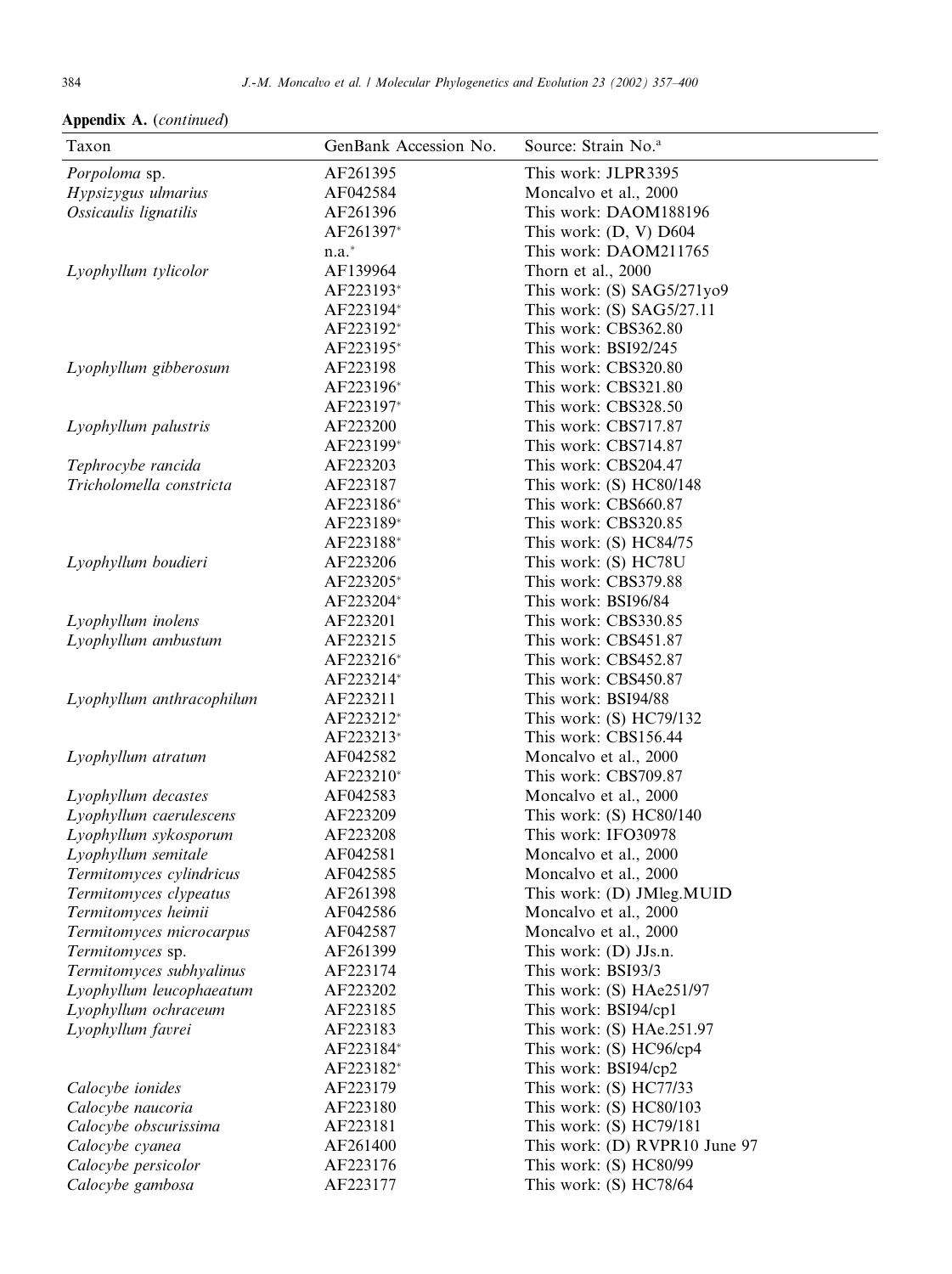| Taxon                                    | GenBank Accession No.  | Source: Strain No. <sup>a</sup>                |
|------------------------------------------|------------------------|------------------------------------------------|
|                                          | U86441/2*              | Nakasone and Rentmeester (GenBank)             |
| Calocybe carneum                         | AF223178               | This work: CBS552.50                           |
| Asterophora lycoperdoides                | AF223190               | This work: CBS170.86                           |
| Asterophora parasitica                   | AF223191               | This work: CBS683.82                           |
| Catathelasma ventricosa                  | AF261401               | This work: DAOM221514                          |
| Catathelasma imperialis                  | AF261402               | This work: DAOM225247                          |
| Rhodocybe fallax                         | AF223166               | This work: CBS129.63                           |
|                                          | AF223165*              | This work: CBS605.79                           |
|                                          | AF261283               | This work: (V) OKM25668                        |
| Rhodocybe truncata                       | AF223168               | This work: CBS604.76                           |
|                                          | AF223167*              | This work: CBS482.50                           |
| Rhodocybe caelata                        | AF261282               | This work: (C) TB5890                          |
| Rhodocybe mundula                        | AF261284               | This work: (C) TB4698                          |
| Rhodocybe popinalis                      | AF261285               | This work: (C) TB6378                          |
| Clitopilus "flaviphyllus"                | AF261286               | This work: (C) TB8067                          |
| Clitopilus apalus                        | AF261287               | This work: $(C)$ M536                          |
| Clitopilus scyphoides                    | AF261288               | This work: $(C)$ T777                          |
| Clitopilus prunulus                      | AF042645               | Moncalvo et al., 2000                          |
| Clitopilopsis hirneola                   | AF223164               | This work: CBS576.87                           |
|                                          | AF223163*              | This work: CBS577.87                           |
| Entoloma bloxamii                        | AF261289               | This work: (C) TB6117                          |
| Trichopilus porphyrophaeus               | AF261290               | This work: (C) TB6957                          |
| Leptonia subserrulata                    | AF261291               | This work: (C) TB6993                          |
| Alboleptonia stylophora                  | AF261292               | This work: (C) TB8475                          |
| Inopilus entolomoides                    | AF261293               | This work: (C) TB8507                          |
| Entoloma lividum                         | AF261294               | This work: (C) TB5034                          |
|                                          | AF261295               | This work: (C) TB6807                          |
| Entoloma nidorosum                       | AF261296               | This work: $(C)$ TB6263                        |
| Entoloma bicolor                         | AF261297/8             | This work: $(C)$ TB4967                        |
| Entoloma rhodopolium                     | AF261299               | This work: (C)TB6221                           |
| Entoloma flavifolium                     | AF261301               | This work: $(C)$ TB6215                        |
| Entoloma alpicola                        | AF261302               | This work: (C) TB6415                          |
| Inocephalus quadratus                    | AF261303               | This work: $(C)$ TB7695                        |
| Inocephalus lactifluus                   | AF261304               | This work: (C) TB7962                          |
| Inocephalus murraii                      | AF261305/6<br>AF261307 | This work: (C) TB6038                          |
| Entoloma canescens                       | AF261308               | This work: $(C)$ TB5657                        |
| Pouzarella nodospora<br>Entoloma haastii | AF261309               | This work: $(C)$ TB5716<br>This work: (C) BY21 |
| Entoloma odorifer                        | AF261310               | This work: (C) TB6366                          |
| Entoloma unicolor                        | AF261311/2             | This work: (C) TB5520                          |
| Leptonia carnea                          | AF261313               | This work: (C) TB5812                          |
| Entoloma undatum                         | AF261314               | This work: (C) TB6398                          |
| Entoloma abortivum                       | AF223169               | This work: CBS143.34                           |
| Entoloma sericeonitida                   | AF261315               | This work: (C) TB7144                          |
| Leptonia gracilipes                      | AF261316               | This work: (C) TB6033                          |
| Nolanea conica                           | AF261317               | This work: (C) MB6                             |
| Nolanea cetrata                          | AF261319               | This work: (C) TB7382                          |
| Nolanea hirtipes                         | AF261320               | This work: (C) K1171992                        |
| Nolanea conferenda                       | AF261321               | This work: (C) TB7660                          |
| Nolanea strictia                         | AF042620               | Moncalvo et al., 2000 (as <i>Entoloma</i> )    |
| Nolanea sericea                          | AF261318               | This work: (C) TB6506                          |
|                                          | AF223170*              | This work: CBS237.50                           |
|                                          | AF223171*              | This work: CBS153.46                           |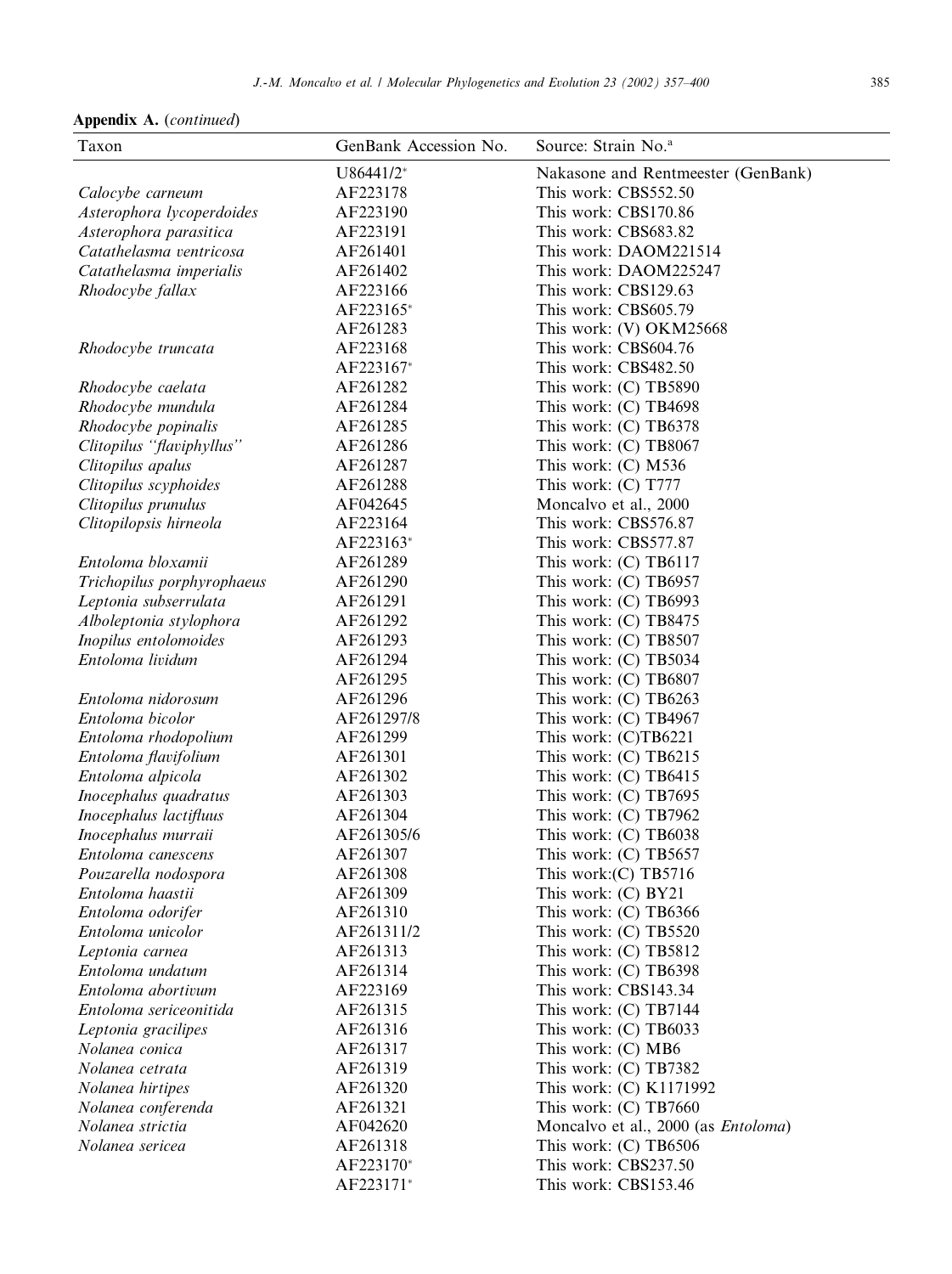| Taxon                          | GenBank Accession No. | Source: Strain No. <sup>a</sup>            |
|--------------------------------|-----------------------|--------------------------------------------|
| Entoloma sp.                   | AF261322              | This work: (D) JM98/123                    |
| Claudopus depluens             | AF261323              | This work: $(C)$ TB7522                    |
| Collybia aurea                 | AF261403              | This work: (D) RV.PR98/27                  |
| Tricholomopsis rutilans        | AF261404              | This work: DAOM225484                      |
| Marasmius rhyssophyllus        | n.a.                  | This work: JLPR5831                        |
| Clavaria fusiformis            | n.a.                  | This work: (D) RV.98.143                   |
| Macrocybe gigantea             | AF042591              | Moncalvo et al., 2000                      |
| Macrocybe titans               | U86437                | Pegler et al., 1998                        |
| Callistosporium luteoolivaceum | AF261405              | This work: (D) JM99/124                    |
| Callistosporium xanthophyllum  | AF261406              | This work: IB19770276                      |
| Pleurocollybia brunnescens     | AF261407              | This work: DAOM34832                       |
| Mycena rorida                  | AF261408              | This work: DAOM215019                      |
| Mycena leaiana                 | AF261411              | This work: DAOM167618                      |
| Mycena inclinata               | AF042636              | Moncalvo et al., 2000 (as M. galericulata) |
| Mycena galericulata            | AF261412              | This work: (T) TENN7495                    |
| Mycena clavicularis            | AF042637              | Moncalvo et al., 2000                      |
| Mycena insignis                | AF261413              | This work: DAOM208539                      |
| "Cotobrusia calostomoides"     | AF261424              | This work: (D)JMCR.100                     |
| cf. Poromycena                 | AF261429              | This work: $(D)$ JM98/128                  |
| Mycena viscidocruenta          | AF261414              | This work: DUKE3411                        |
| Resinomycena acadiensis        | AF042638              | Moncalvo et al., 2000                      |
| Resinomycena rhododendri       | AF261415              | This work: (J) JEJ.VA.599                  |
| Dictyopanus pusillus           | AF261425              | This work: (D) RV.PR98/36                  |
| Dictyopanus sp.                | AF261426              | This work: (T) CULTENN7699                 |
| Panellus stypticus             | AF261427              | This work: (J) CMC5                        |
| Favolaschia cinnabarina        | AF261416              | This work: (D) RVPR82                      |
| Favolaschia calocera           | AF261417              | This work: (J) SR.KEN.346                  |
| Favolaschia cf. calocera       | AF261418              | This work: (D) JM98/186                    |
| Favolaschia cf. calocera       | AF261419              | This work: (D) JM98/372                    |
| Favolaschia cf. sprucei        | AF261420              | This work: (D) TH6418                      |
| Poromycena sp.                 | AF261421              | This work: (D) RV.PR114                    |
| Filoboletus gracilis           | AF261422              | This work: (J) JEJ.PR.253                  |
| Poromycena manipularis         | AF261423              | This work: $(D)$ JM98/217                  |
| Mycenoporella griseipora       | AF261428              | This work: $(D)$ JM98/156                  |
| Prunulus rutilantiformis       | AF042606              | Moncalvo et al., 2000 (as Mycena)          |
| Prunulus pura cplx             | AF261409              | This work: (D) JMCR.101                    |
| Prunulus pura cplx             | AF261410              | This work: $(D)$ JM98/136                  |
| Tectella patellaris            | AF261430              | This work: $(D)$ TH6346                    |
| Macrocystidia cucumis          | AF261431              | This work: DAOM181084                      |
| Hohenbuehelia sp.              | AF139960              | Thorn et al., 2000                         |
| Hohenbuehelia cf. atrolucida   | AF042603              | Moncalvo et al., 2000                      |
| Hohenbuehelia grisea           | AF139954/5            | Thorn et al., 2000                         |
| Hohenbuehelia petaloides       | AF139956*             | Thorn et al., 2000                         |
| Nematoctonus geogenius         | AF139957/8*           | Thorn et al., 2000                         |
| Hohenbuehelia sp.              | AF139950/1*           | Thorn et al., 2000                         |
| Hohenbuehelia portegna         | AF139959*             | Thorn et al., 2000                         |
| Nematoctonus robustus          | AF139952/3            | Thorn et al., 2000                         |
| Hohenbuehelia tristis          | AF042602              | Moncalvo et al., 2000                      |
|                                | AF135171*             | Thorn et al., 2000                         |
| Pleurotus ostreatus            | U04140                | Vilgalys and Sun, 1994                     |
|                                | $U04160*$             | Vilgalys and Sun, 1994                     |
|                                | $U04143*$             | Vilgalys and Sun, 1994                     |
|                                | U04144*               | Vilgalys and Sun, 1994                     |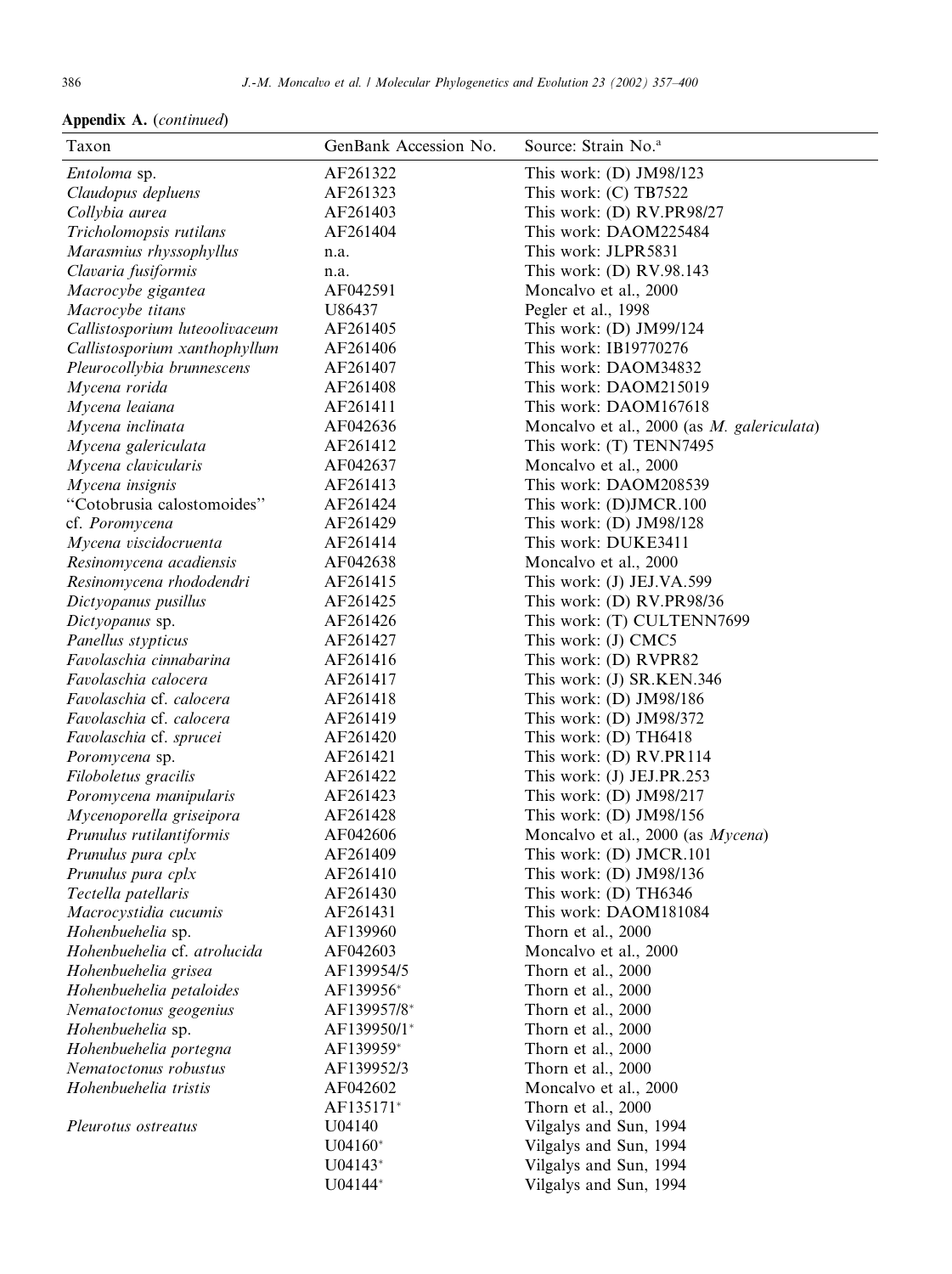Appendix A. (continued)

| Taxon                                       | GenBank Accession No. | Source: Strain No. <sup>a</sup>                   |
|---------------------------------------------|-----------------------|---------------------------------------------------|
|                                             | U04147*               | Vilgalys and Sun, 1994                            |
|                                             | U04142*               | Vilgalys and Sun, 1994                            |
| Pleurotus pulmonarius                       | $U04157*$             | Vilgalys and Sun, 1994                            |
|                                             | $U04152*$             | Vilgalys and Sun, 1994                            |
|                                             | $U04141*$             | Vilgalys and Sun, 1994                            |
|                                             | $U04151*$             | Vilgalys and Sun, 1994                            |
|                                             | $U04153*$             | Vilgalys and Sun, 1994                            |
| Pleurotus populinus                         | U04159                | Vilgalys and Sun, 1994                            |
| Pleurotus eryngii                           | U04136                | Vilgalys and Sun, 1994                            |
|                                             | U04137*               | Vilgalys and Sun, 1994                            |
|                                             | $U04155*$             | Vilgalys and Sun, 1994                            |
|                                             | $U04154*$             | Vilgalys and Sun, 1994                            |
| Pleurotus abieticola                        | AF135176              | Thorn et al., 2000                                |
| Pleurotus australis                         | AF261432              | This work: (D) RV95/568                           |
| Pleurotus cornucopiae                       | U04146                | Vilgalys and Sun, 1994                            |
|                                             | $U04135*$             | Vilgalys and Sun, 1994                            |
| Pleurotus djamor                            | AF042575              | Moncalvo et al., 2000                             |
|                                             | U04139*               | Vilgalys and Sun, 1994                            |
|                                             | U04138*               | Vilgalys and Sun, 1994                            |
| Pleurotus calyptratus                       | AF135177              | Thorn et al., 2000                                |
| Pleurotus cystidiosus                       | U04148                | Vilgalys and Sun, 1994                            |
|                                             | $U04149*$             | Vilgalys and Sun, 1994                            |
| Pleurotus smithii                           | U04150                | Vilgalys and Sun, 1994                            |
| Pleurotus laevis                            | U04156                | Vilgalys and Sun, 1994                            |
|                                             | U04158*               | Vilgalys and Sun, 1994                            |
|                                             | AF139968*             | Thorn et al., 2000                                |
| Pleurotus dryinus                           | AF135178              | Thorn et al., 2000                                |
| Pleurotus tuberregium                       | AF135180              | Thorn et al., 2000                                |
| Pleurotus purpureoolivaceus                 | AF042576              | Moncalvo et al., 2000                             |
|                                             | AF135179*             | Thorn et al., 2000                                |
| Pluteus petasatus                           | AF042611              | This work: (S) JB91/21                            |
| Pluteus primus                              | AF042610              | This work: (S) JB94/24                            |
| Pluteus brunneoradiatus                     | AF261567              | This work: (S) JB97/3                             |
| Pluteus pouzarianus                         | AF261568              | This work: $(S)$ JB94/26                          |
| Pluteus pallidus                            | AF261569              | This work: (S) JB90/27                            |
| Pluteus cervinus                            | AF261570<br>AF261571  | This work: $(S)$ JB97/19                          |
| Pluteus pellitus                            | AF261572              | This work: (S) JB93/3<br>This work: (S)JB97/14    |
| Pluteus atromarginatus<br>Pluteus salicinus | AF261573              |                                                   |
|                                             | AF261574              | This work: $(S)$ JB97/6<br>This work: (S) JB97/23 |
| Pluteus ephebeus<br>Pluteus "white"         | AF042612              | Moncalvo et al., 2000                             |
| Pluteus sp.                                 | AF261576              | This work: (S) JMCR.124                           |
| Pluteus romellii                            | AF261575              | This work: (S) JB97/26                            |
| Pluteus admirabilis                         | AF261577              | This work: DAOM193532                             |
|                                             | AF261578*             | This work: DAOM197226                             |
| Pluteus aurantiorugosus                     | AF261579              | This work: DAOM197369                             |
| Pluteus umbrosus                            | AF261580              | This work: DAOM197235                             |
| Pluteus chrysophlebius                      | AF261581              | This work: DAOM 190194                            |
| Melanoleuca cognata                         | AF261433              | This work: DAOM210221                             |
| Melanoleuca alboflavida                     | AF261434              | This work: DAOM215874                             |
|                                             | AF139965*             | Thorn et al., 2000                                |
| Amanita muscaria                            | AF042643              | Moncalvo et al., 2000                             |
| Amanita roseitincta                         | AF097369              | Drehmel et al., 1999                              |
|                                             |                       |                                                   |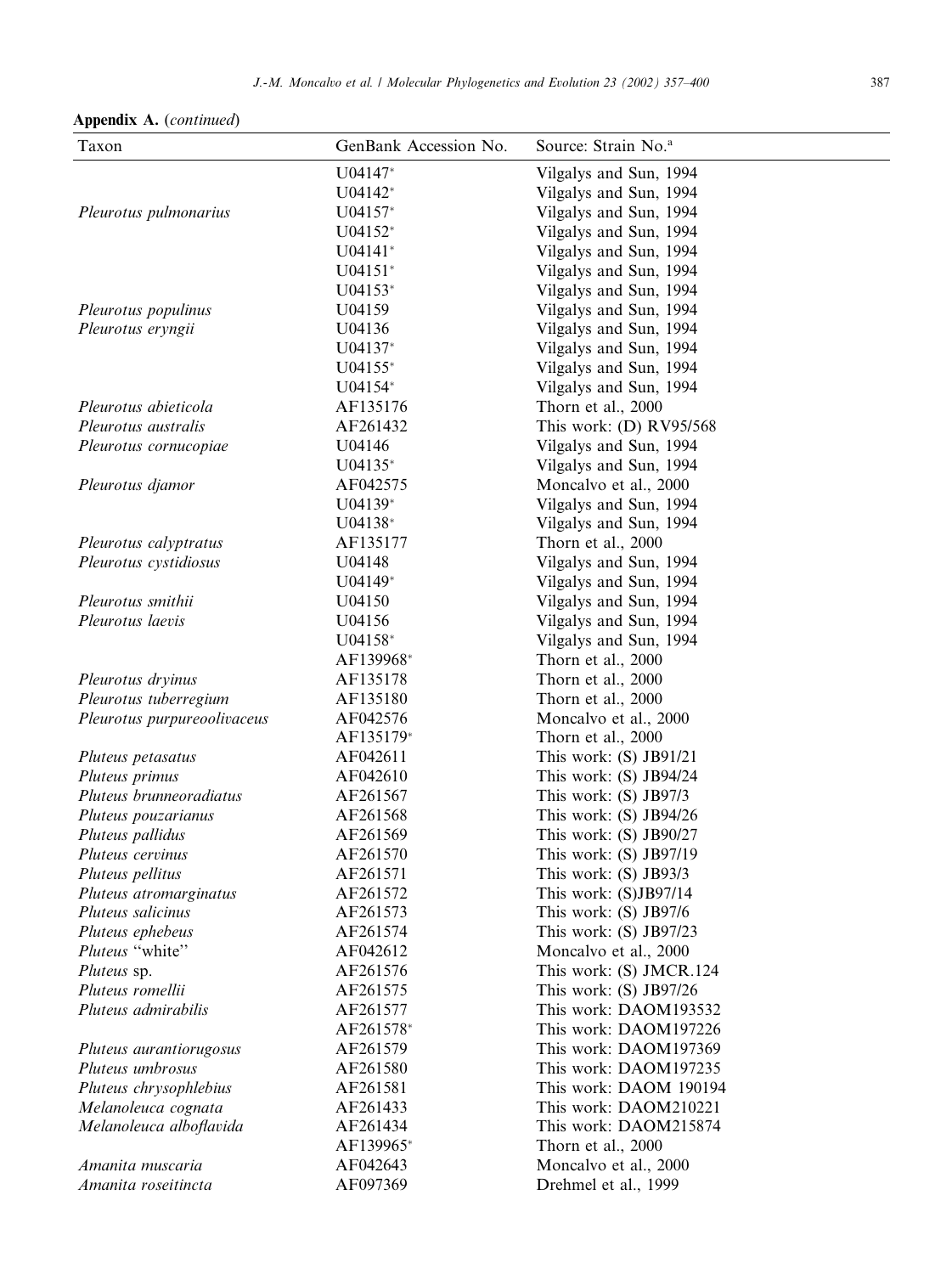| Taxon                                      | GenBank Accession No. | Source: Strain No. <sup>a</sup>        |
|--------------------------------------------|-----------------------|----------------------------------------|
| Amanita farinosa                           | AF097370              | Drehmel et al., 1999                   |
| Amanita gemmata                            | AF097371              | Drehmel et al., 1999                   |
| Amanita ceciliae                           | AF097372              | Drehmel et al., 1999                   |
| Amanita fulva                              | AF097373              | Drehmel et al., 1999                   |
| Amanita vaginata                           | AF097375              | Drehmel et al., 1999                   |
| Amanita jacksonii                          | AF097376              | Drehmel et al., 1999                   |
| Torrendia pulchella                        | AF261566              | This work: G.Platas                    |
| Amanita citrina                            | AF041547              | Hopple and Vilgalys, 1999              |
| Amanita brunnescens                        | AF097379              | Drehmel et al., 1999                   |
| Amanita flavoconia                         | AF042609              | Moncalvo et al., 2000                  |
| Amanita rubescens                          | AF042607              | Moncalvo et al., 2000                  |
| Amanita flavorubescens                     | AF042609              | Moncalvo et al., 2000                  |
| Amanita franchetii                         | AF097381              | Drehmel et al., 1999                   |
| Amanita bisporigera                        | AF097384              | Drehmel et al., 1999                   |
| Amanita phalloides                         | AF261435              | This work: UPS2701                     |
| Amanita virosa                             | AF097386              | Drehmel et al., 1999                   |
| Amanita rhoadsii                           | AF097391              | Drehmel et al., 1999                   |
| Amanita solitariiformis                    | AF097390              | Drehmel et al., 1999                   |
| Amanita peckiana                           | AF042608              | Moncalvo et al., 2000                  |
|                                            | AF097387*             | Drehmel et al., 1999                   |
| Amanita volvata                            | AF097388              | Drehmel et al., 1999                   |
| Amanita rhopalopus                         | AF097393              | Drehmel et al., 1999                   |
| Amanita armillariiformis                   | AF261436              | This work: DAOM216919                  |
|                                            | AF261437*             | This work: DAOM184734                  |
| Limacella glischra                         | U85301                | Johnson and Vilgalys, 1998             |
| Limacella glioderma                        | AF261438              | This work: $(V) V T(L18)$              |
| Limacella illinata                         | AF261439              | This work: $(V) V T 8.9.96$            |
| Catatrama costaricensis                    | AF261440              | This work: DAOM211663                  |
| Neohygrophorus angelesianus                | AF261441              | This work: DAOM208569                  |
| Pseudoomphalina felloides                  | AF261442              | This work: DAOM11115                   |
| Cantharellula umbonata                     | AF261443              | This work: DAOM198740                  |
| Pseudoarmillariella ectypoides             | AF261444              | This work: DAOM191921                  |
| Omphalina velutipes                        | U66455                | Lutzoni, 1997                          |
| Omphalina epichysium                       | U66442                | Lutzoni, 1997                          |
| Omphalina sphagnicola                      | U66453                | Lutzoni, 1997                          |
| Omphalina philonotis                       | U66449                | Lutzoni, 1997                          |
| Omphalina viridis                          | U66456                | Lutzoni, 1997                          |
| Arrhenia lobata                            | U66429                | Lutzoni, 1997                          |
| Arrhenia auriscalpium                      | U66428                | Lutzoni, 1997                          |
| Omphalina obscurata                        | U66448                | Lutzoni, 1997                          |
| Omphalina griseopallidus                   | U66436                | Lutzoni, 1997 (as Phaeotellus)         |
| Omphalina luteovitellina                   | U66447                | Lutzoni, 1997                          |
| Omphalina velutina                         | U66454                | Lutzoni, 1997                          |
| Omphalina velutina                         | U66443                | Lutzoni, 1997 (as O. grisella)         |
| Omphalina hudsoniana                       | U66446                | Lutzoni, 1997                          |
| Omphalina ericetorum                       | U66445                | Lutzoni, 1997<br>This work: DAOM180811 |
|                                            | AF261445*             |                                        |
| Gliophorus laeta                           | AF261446<br>U66450    | This work: DAOM196394                  |
| Omphalina pyxidata<br>Omphalina rivulicola | U66451                | Lutzoni, 1997<br>Lutzoni, 1997         |
| Clitocybe lateritia                        | U66431                | Lutzoni, 1997                          |
| Clitocybe clavipes                         | AF042564              | Moncalvo et al., 2000                  |
|                                            | AF261447*             | This work: (J) JEJ.VA.587              |
|                                            |                       |                                        |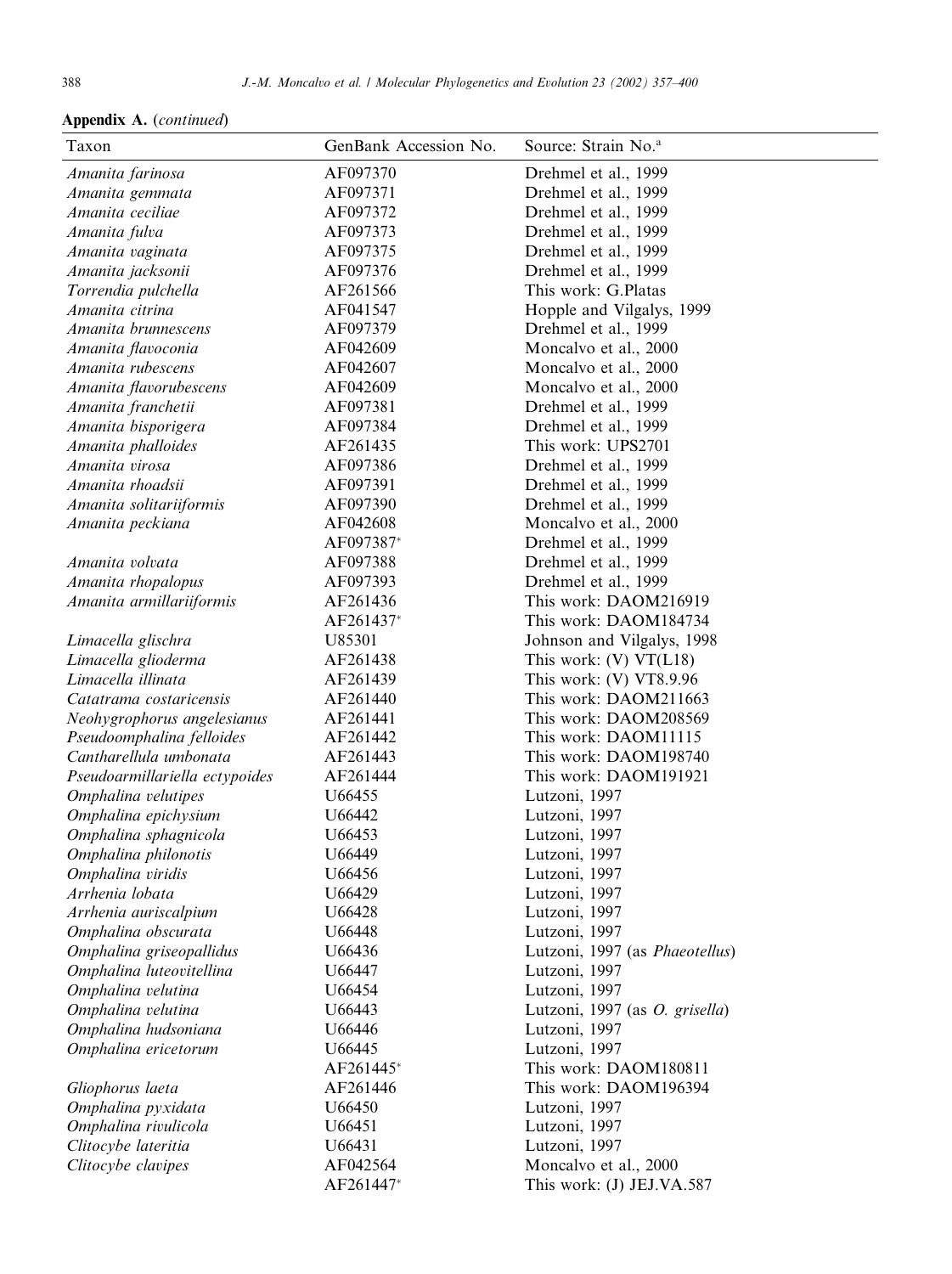| Taxon                                                | GenBank Accession No. | Source: Strain No. <sup>a</sup>                          |
|------------------------------------------------------|-----------------------|----------------------------------------------------------|
|                                                      | U86439/40*            | Nakasone et al., (GenBank)                               |
| Clitocybe sp.                                        | AF261448              | This work: (J) JEJ.VA.581                                |
| Rimbachia bryophila                                  | AF261449              | This work: DAOM192811                                    |
| Humidicutis marginata                                | AF042580              | Moncalvo et al., 2000                                    |
| Hygrophorus sordidus                                 | AF042562              | Moncalvo et al., 2000                                    |
| Hygrophorus bakerensis                               | AF042623              | Moncalvo et al., 2000                                    |
| Chrysomphalina chrysophylla                          | U66430                | Lutzoni, 1997                                            |
| Chrysomphalina grossula                              | U66444                | Lutzoni, 1997 (as Omphalina)                             |
|                                                      | $U66457*$             | Lutzoni, 1997 (as Omphalina wynniae)                     |
| Hygrocybe conica                                     | AF261450              | This work: DAOM190581                                    |
| Hygrocybe spadicea                                   | AF261451              | This work: DAOM171030                                    |
| Hygrocybe miniata                                    | AF261452              | This work: DAOM169729                                    |
| Hygrocybe sp.                                        | AF261453              | This work: $(D)$ JM98/368                                |
| Hygrocybe cantharellus                               | AF261454              | This work: (D) JM98/369                                  |
| Cuphophyllus citrinopallidus                         | U66435                | Lutzoni, 1997 (as Hygrocybe)                             |
| Chromosera cyanophylla                               | AF261455              | This work: DAOM208603                                    |
| $=$ Mycena lilacifolia                               | AF261456              | This work: (D) DUKE1645                                  |
| Camarophyllus pratensis                              | AF261457              | This work: DAOM215543                                    |
| Cotylidia alba                                       | AF261458              | This work: (D) RV.PR98/28                                |
| Cotylidia diaphina                                   | AF261459              | This work: DAOM182136                                    |
| Cotylidia aurantiaca                                 | AF261460              | This work: (D) JMCR.33                                   |
| Cantharellopsis prescotii                            | AF261461              | This work: DAOM225483                                    |
| Omphalina brevibasidiata                             | U66441                | Lutzoni, 1997                                            |
| Omphalina rosella                                    | U66452                | Lutzoni, 1997                                            |
| Rickenella mellea                                    | U66438                | Lutzoni, 1997                                            |
| Rickenella pseudogrisella                            | U66437                | Lutzoni, 1997                                            |
| Omphalina marchantiae                                | U66432                | Lutzoni, 1997 (as Gerronema)                             |
| Xeromphalina cauticinalis                            | AF042639              | Moncalvo et al., 2000                                    |
| Xeromphalina campanelloides                          | AF261462              | This work: (T) TENN6368                                  |
| Xeromphalina cornui                                  | AF261463              | This work: (T) TENN6397                                  |
|                                                      | AF261464              | This work: (T) TENN6398                                  |
| Xeromphalina fraxinophila                            | AF261465              | This work: (T) TENN6255                                  |
| Xeromphalina helbergeri<br>Xeromphalina austroandina | AF261466              | This work: (T) TENN7392                                  |
| Xeromphalina kauffmanii                              | AF261467              | This work: (T) TENN6906                                  |
| Xeromphalina brunneola                               | AF261468              | Thiswork: (T)TENN1179                                    |
|                                                      | AF261469              | This work: (T) TENN7250                                  |
| Xeromphalina campanella                              | AF261470              | This work: (T) TENN5864                                  |
| Heimiomyces fulvipes                                 | AF261471              | This work: (T) TENN6908                                  |
| Heimiomyces tenuipes<br>Heimiomyces sp.              | AF261472              | This work: (D) RV95/396                                  |
| Ripartitella brasiliensis                            | U85300                | Johnson and Vilgalys, 1998                               |
| Cystoderma granulosum                                | U85299                | Johnson and Vilgalys, 1998                               |
|                                                      | U85302                | Johnson and Vilgalys, 1998                               |
| Cystoderma chocoanum                                 | AF261473              | This work: DAOM188121                                    |
| Cystoderma amianthinum<br>Phaeolepiota aurea         | AF261474              | This work: DAOM178195                                    |
| Lachnella alboviolascens                             | AF261475              | This work: DAOM223321                                    |
|                                                      | AF261476              | This work: DAOM197183                                    |
| Melanophyllum haematospermum                         | AF059231              | Mitchell and Bresinsky, 1999                             |
| Melanophyllum echinatum                              |                       |                                                          |
| Lepiota clypeolaria                                  | U85291                | Johnson and Vilgalys, 1998                               |
| Lepiota acutesquamosa                                | U85293<br>U85292      | Johnson and Vilgalys, 1998                               |
| Lepiota cristata                                     | U85284                | Johnson and Vilgalys, 1998                               |
| Lepiota humei                                        | U85296                | Johnson and Vilgalys, 1998                               |
| Lepiota flammeotincta<br>Lepiota felina              | U85295                | Johnson and Vilgalys, 1998<br>Johnson and Vilgalys, 1998 |
|                                                      |                       |                                                          |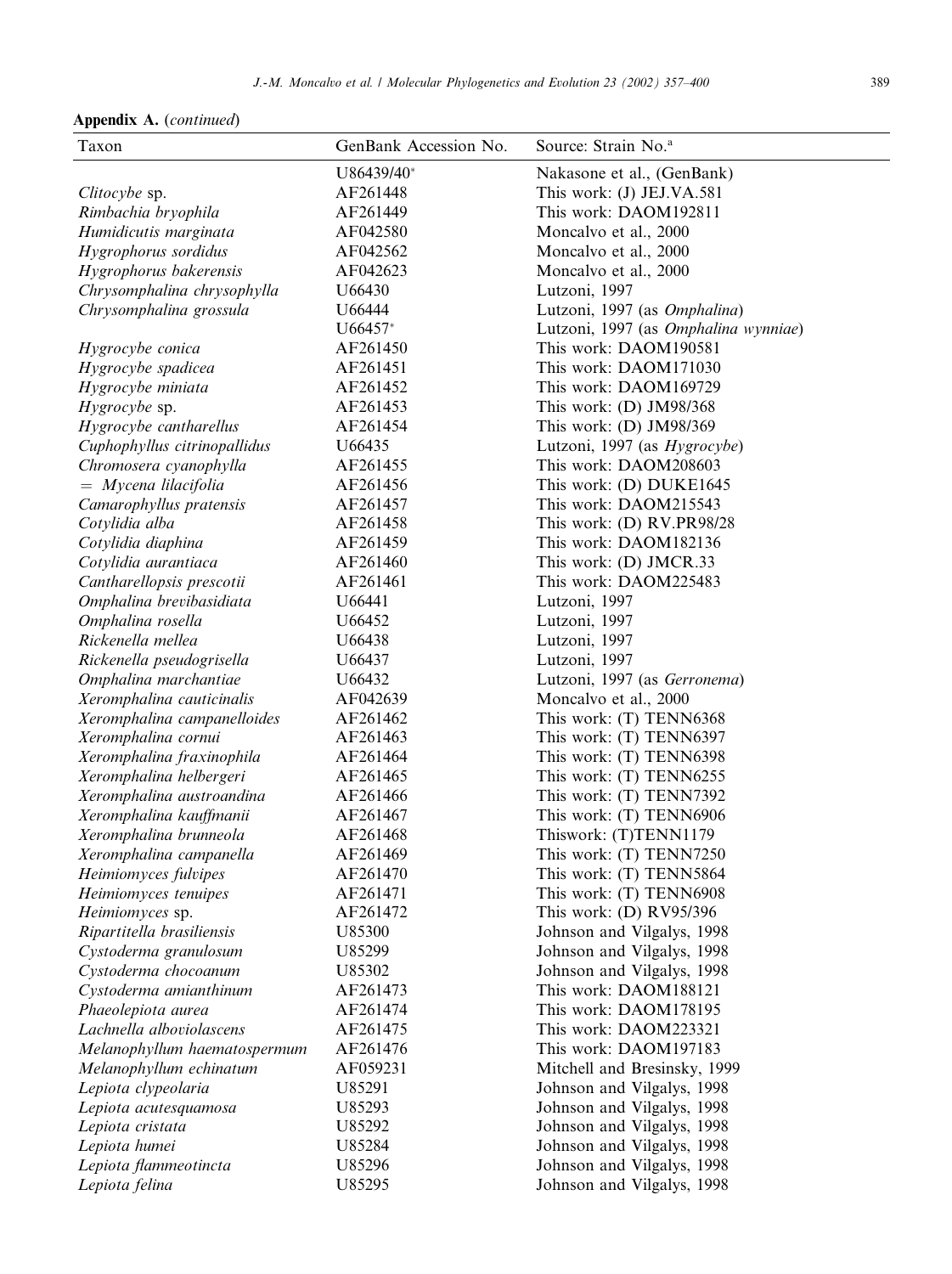| Taxon                         | GenBank Accession No. | Source: Strain No. <sup>a</sup> |
|-------------------------------|-----------------------|---------------------------------|
| Lepiota subincarnata          | U85294                | Johnson and Vilgalys, 1998      |
| Cystolepiota cystidiosa       | U85298                | Johnson and Vilgalys, 1998      |
| Cystolepiota cystophora       | U85297                | Johnson and Vilgalys, 1998      |
| Macrolepiota caperatus        | U85277                | Johnson and Vilgalys, 1998      |
|                               | U11923*               | Chapela et al., 1994            |
| Macrolepiota procera          | U85304                | Johnson and Vilgalys, 1998      |
|                               | U85275*               | Johnson and Vilgalys, 1998      |
| Macrolepiota excoriata        | U85278                | Johnson and Vilgalys, 1998      |
| Macrolepiota gracilenta       | U85279                | Johnson and Vilgalys, 1998      |
| Macrolepiota colombiana       | U85276                | Johnson and Vilgalys, 1998      |
| Leucocoprinus cepaestipes     | U85286                | Johnson and Vilgalys, 1998      |
|                               | U85305*               | Johnson and Vilgalys, 1998      |
|                               | U85306*               | Johnson and Vilgalys, 1998      |
| Leucocoprinus fragilissimus   | AF041540              | Hopple and Vilgalys, 1999       |
|                               | U85289*               | Johnson and Vilgalys, 1998      |
| Leucocoprinus luteus          | U11920                | Chapela et al., 1994            |
| Leucocoprinus birnbaumii      | U85288                | Johnson and Vilgalys, 1998      |
|                               | AF041541*             | Hopple and Vilgalys, 1999       |
| Leucocoprinus cf. brebissonii | U85290                | Johnson and Vilgalys, 1998      |
| Leucocoprinus longistriatus   | U85287                | Johnson and Vilgalys, 1998      |
| Leucoagaricus rubrotinctus    | U85281                | Johnson and Vilgalys, 1998      |
| Leucoagaricus naucinus        | U11921                | Chapela et al., 1994            |
|                               | U85280*               | Johnson and Vilgalys, 1998      |
| Leucoagaricus sp.             | U85285                | Johnson and Vilgalys, 1998      |
| Leucoagaricus hortensis       | U85283                | Johnson and Vilgalys, 1998      |
| Leucoagaricus americanus      | U85282                | Johnson and Vilgalys, 1998      |
| Chlorophyllum molybdites      | U11915                | Chapela et al., 1994            |
|                               | U85274*               | Johnson and Vilgalys, 1998      |
|                               | U85303*               | Johnson and Vilgalys, 1998      |
| attine fungus G1              | U11902                | Chapela et al., 1994            |
| attine fungus G1              | U11893                | Chapela et al., 1994            |
| attine fungus G3              | U11895                | Chapela et al., 1994            |
| attine fungus G3              | U11906                | Chapela et al., 1994            |
| Agaricus bisporus             | U11911                | Chapela et al., 1994            |
|                               | AF059227*             | Mitchell and Bresinsky, 1999    |
|                               | AF059218*             | Mitchell and Bresinsky, 1999    |
| Agaricus spissicaulis         | AF059220              | Mitchell and Bresinsky, 1999    |
| Agaricus devoniensis          | AF059225              | Mitchell and Bresinsky, 1999    |
| Agaricus impudicus            | AF059226              | Mitchell and Bresinsky, 1999    |
| Agaricus bitorquis            | AF059217              | Mitchell and Bresinsky, 1999    |
| Agaricus bernardii            | AF059215              | Mitchell and Bresinsky, 1999    |
| Agaricus pocillator           | AF041542              | Hopple and Vilgalys, 1999       |
| Agaricus campestris           | U85273                | Johnson and Vilgalys, 1998      |
|                               | AF059221*             | Mitchell and Bresinsky, 1999    |
| Agaricus xanthoderma          | AF059222              | Mitchell and Bresinsky, 1999    |
| Agaricus silvaticus           | AF059219              | Mitchell and Bresinsky, 1999    |
| Agaricus arvensis             | U11910                | Chapela et al., 1994            |
| Agaricus silvicola            | AF059223              | Mitchell and Bresinsky, 1999    |
| Agaricus abruptibulbus        | AF059228              | Mitchell and Bresinsky, 1999    |
| Agricus lanipes               | AF059229              | Mitchell and Bresinsky, 1999    |
| Agaricus maskae               | AF059230              | Mitchell and Bresinsky, 1999    |
| Agaricus semotus              | AF059224              | Mitchell and Bresinsky, 1999    |
| Agaricus sp.                  | AF261477              | This work: (D) JMCR.50          |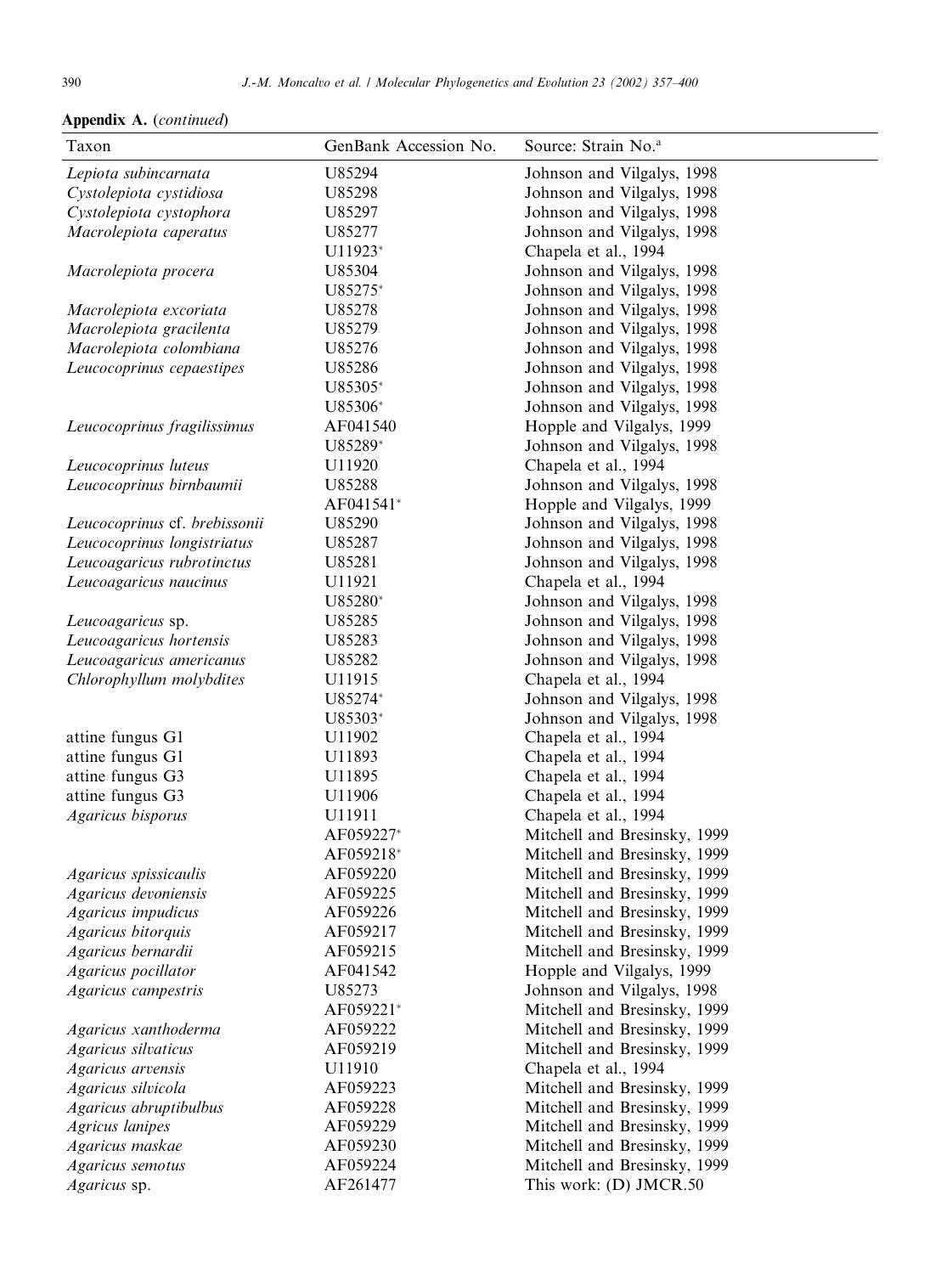Appendix A. (continued)

| Taxon                              | GenBank Accession No. | Source: Strain No. <sup>a</sup>         |
|------------------------------------|-----------------------|-----------------------------------------|
| Gyrophragmium dunalii              | AF261478              | This work: leg.CALLAC                   |
| Longula texensis                   | AF261479              | This work: (V) OKM19301                 |
| Battarraea laciniata               | AF208534              | This work: (V) OKM22810                 |
| Coprinus sterquilinus              | AF041530              | Hopple and Vilgalys, 1999               |
| Coprinus comatus                   | AF041529              | Hopple and Vilgalys, 1999               |
| Montagnea arenaria                 | AF041538              | Hopple and Vilgalys, 1999               |
| Montagnea radiosus                 | AF261480              | This work: (V) EK13                     |
| Montagnea candollii                | AF261481              | This work: (V) EK7                      |
| Podaxis pistillaris                | AF041539              | Hopple and Vilgalys, 1999               |
| Calvatia sp.                       | AF261482              | This work: (J) JRT008                   |
| Bovista sp.                        | AF261483              | This work: (D) DUKE2395                 |
| Lycoperdon coloratum               | AF261484              | This work: (D) TYJ                      |
| Lycoperdon marginatum              | AF261485              | This work: (J) JEJ.NC.60                |
| Tulostoma simulans                 | AF261486              | This work: (D) DUKE3733                 |
| Crucibulum laeve                   | AF261582              | This work: $(G)$ T816                   |
| Cyathus stercoreus                 | AF261583              | This work: $(G)$ T815                   |
| Coprinopsis atramentaria           | AF041484              | Hopple and Vilgalys, 1999 (as Coprinus) |
| Coprinopsis acuminata              | AF041485              | Hopple and Vilgalys, 1999 (as Coprinus) |
| Coprinopsis romagnesiana           | AF041486              | Hopple and Vilgalys, 1999 (as Coprinus) |
| Coprinopsis lagopides              | AF041488              | Hopple and Vilgalys, 1999 (as Coprinus) |
| Coprinopsis lagopus                | AF041490              | Hopple and Vilgalys, 1999 (as Coprinus) |
| Coprinopsis luteocephala           | AF041505              | Hopple and Vilgalys, 1999 (as Coprinus) |
| Coprinopsis xenobia                | AF041498              | Hopple and Vilgalys, 1999 (as Coprinus) |
| Coprinopsis phlyctidospora         | AF041499              | Hopple and Vilgalys, 1999 (as Coprinus) |
| Coprinopsis macrocephala           | AF041489              | Hopple and Vilgalys, 1999 (as Coprinus) |
| Coprinopsis cf. erythrocephala     | AF041496              | Hopple and Vilgalys, 1999 (as Coprinus) |
| Coprinopsis scobicola              | AF041491              | Hopple and Vilgalys, 1999 (as Coprinus) |
| Coprinopsis cf. Pseudoochraceovela | AF041492              | Hopple and Vilgalys, 1999 (as Coprinus) |
| Coprinopsis radiata                | AF041493              | Hopple and Vilgalys, 1999 (as Coprinus) |
| Coprinopsis cf. Impexi             | AF041495              | Hopple and Vilgalys, 1999 (as Coprinus) |
| Coprinopsis trispora               | AF041504              | Hopple and Vilgalys, 1999 (as Coprinus) |
| Coprinopsis narcotica              | AF041506              | Hopple and Vilgalys, 1999 (as Coprinus) |
| Coprinopsis semitalis              | AF041508              | Hopple and Vilgalys, 1999 (as Coprinus) |
| Coprinopsis cf. americana          | AF041487              | Hopple and Vilgalys, 1999 (as Coprinus) |
| Coprinopsis quadrifida             | AF139945              | Thorn et al., 2000 (as Coprinus)        |
| Coprinopsis cinerea                | AF041494              | Hopple and Vilgalys, 1999 (as Coprinus) |
| Coprinopsis sclerotiger            | AF041509              | Hopple and Vilgalys, 1999 (as Coprinus) |
| Coprinopsis cf. dictyocalyptrata   | AF041497              | Hopple and Vilgalys, 1999 (as Coprinus) |
| Coprinopsis kimurae                | AF041500              | Hopple and Vilgalys, 1999 (as Coprinus) |
| Coprinopsis gonophylla             | AF041502              | Hopple and Vilgalys, 1999 (as Coprinus) |
| Coprinopsis friesii                | AF041503              | Hopple and Vilgalys, 1999 (as Coprinus) |
| Coprinopsis utrifer                | AF041501              | Hopple and Vilgalys, 1999 (as Coprinus) |
| Coprinopsis cothurnata             | AF041507              | Hopple and Vilgalys, 1999 (as Coprinus) |
| Coprinopsis latispora              | AF041510              | Hopple and Vilgalys, 1999 (as Coprinus) |
| Parasola nudiceps                  | AF041517              | Hopple and Vilgalys, 1999 (as Coprinus) |
| Parasola megasperma                | AF041518              | Hopple and Vilgalys, 1999 (as Coprinus) |
| Parasola auricoma                  | AF041519              | Hopple and Vilgalys, 1999 (as Coprinus) |
| "Coprinus" cf. cordisporus         | AF041511              | Hopple and Vilgalys, 1999 (as Coprinus) |
| Coprinellus curtus                 | AF041527              | Hopple and Vilgalys, 1999 (as Coprinus) |
| Coprinellus heterosetulosus        | AF041520              | Hopple and Vilgalys, 1999 (as Coprinus) |
| Coprinellus cf. sclerocystidiosus  | AF041521              | Hopple and Vilgalys, 1999 (as Coprinus) |
| Coprinellus bisporus               | AF041523              | Hopple and Vilgalys, 1999 (as Coprinus) |
| Coprinellus congregatus            | AF041528              | Hopple and Vilgalys, 1999 (as Coprinus) |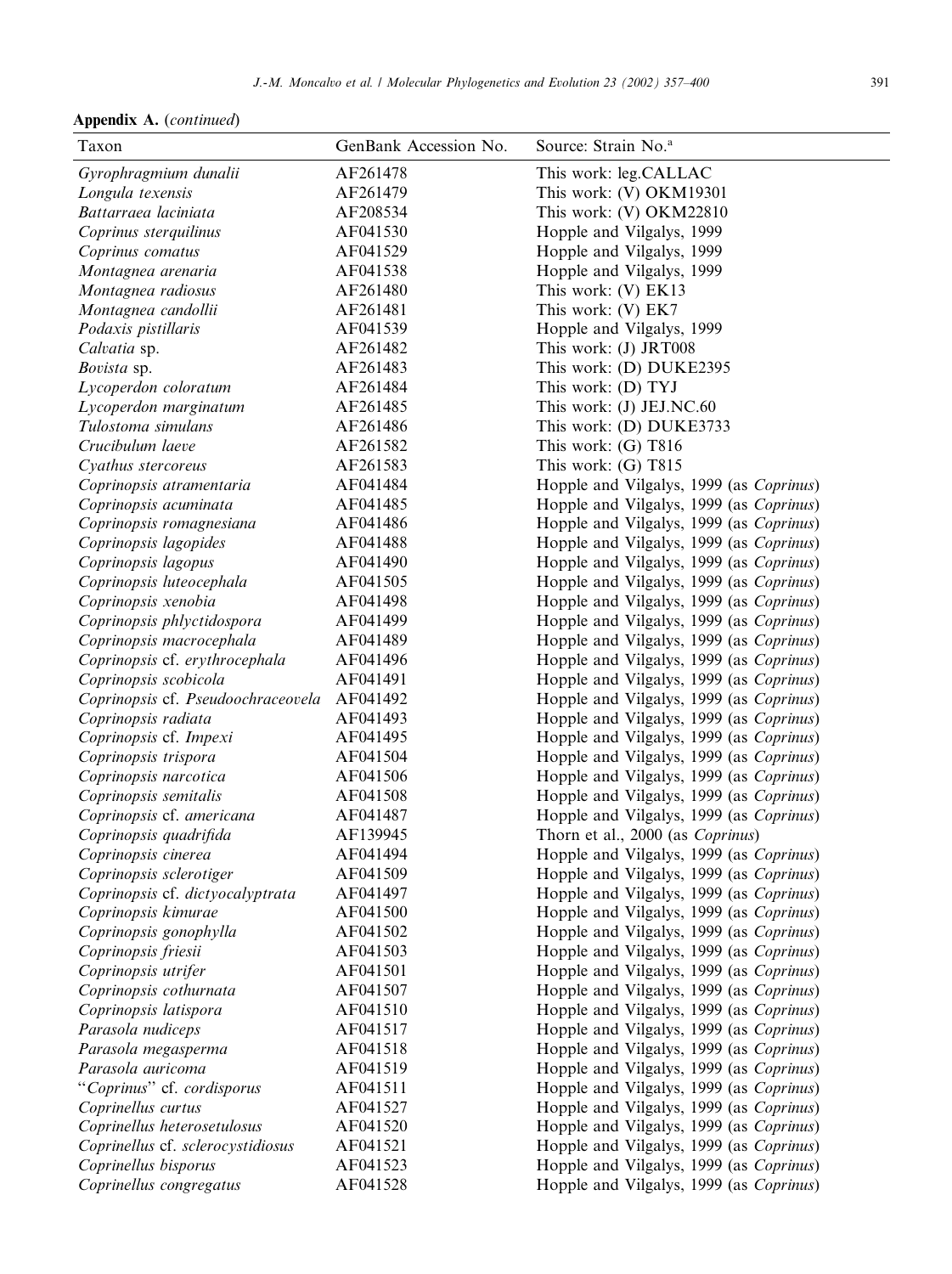| Taxon                              | GenBank Accession No. | Source: Strain No. <sup>a</sup>         |
|------------------------------------|-----------------------|-----------------------------------------|
| Coprinellus callinus               | AF041524              | Hopple and Vilgalys, 1999 (as Coprinus) |
| Coprinellus aokii                  | AF041526              | Hopple and Vilgalys, 1999 (as Coprinus) |
| Coprinellus flocculosus            | AF041515              | Hopple and Vilgalys, 1999 (as Coprinus) |
| Coprinellus xanthothrix            | AF041512              | Hopple and Vilgalys, 1999 (as Coprinus) |
| Coprinellus micaceus               | AF041513              | Hopple and Vilgalys, 1999 (as Coprinus) |
| Coprinellus domesticus             | AF041514              | Hopple and Vilgalys, 1999 (as Coprinus) |
| Coprinellus radians                | AF041516              | Hopple and Vilgalys, 1999 (as Coprinus) |
| Coprinellus disseminatus           | AF041525              | Hopple and Vilgalys, 1999 (as Coprinus) |
| Coprinellus heptemerus             | AF041522              | Hopple and Vilgalys, 1999 (as Coprinus) |
| Psathyrella gracilis               | AF041533              | Hopple and Vilgalys, 1999               |
| Psathyrella sp.                    | AF261488              | This work: (D) JMCR.119                 |
| Psathyrella candolleana            | AF041531              | Hopple and Vilgalys, 1999               |
| Psathyrella delineata              | AF041532              | Hopple and Vilgalys, 1999               |
| Psathyrella aff. vanhermanii       | AF261487              | This work: (D) JMCR.31                  |
| Psathyrella camptopoda             | AF261489              | This work: DAOM214256                   |
| Lacrymaria velutina                | AF041534              | Hopple and Vilgalys, 1999               |
|                                    | AF139972*             | Thorn et al., 2000                      |
| Crepidotus crocophyllus            | AF139946              | Thorn et al., 2000                      |
| Crepidotus nephrodes               | AF205670              | This work: (V) MCA 189                  |
|                                    | AF205672*             | This work: (V) OKM27048                 |
| Crepidotus distortus               | AF205671              | This work: (V) MCA386                   |
| Crepidotus applanatus v. globigera | AF205673              | This work: (V)MCA188                    |
| Crepidotus malachius               | AF205674              | This work: (V) MCA343                   |
| Crepidotus herbarum                | n.a.                  | This work: DAOM196391                   |
| Crepidotus sp.                     | AF205675              | This work: (V) MCA258                   |
| Crepidotus fraxinicola             | AF205676              | This work: (V) OKM26739                 |
| Crepidotus mollis                  | AF205677              | This work: (V) OKM26279                 |
| Crepidotus uber                    | AF205702              | This work: (V) MCA672                   |
| Crepidotus cf. subaffinis          | AF205703              | This work: (V) MCA604                   |
| Crepidotus inhonestus              | AF205704              | This work: (V) MCA638                   |
| Crepidotus lundelli                | AF205705              | This work: (V)MCA163                    |
| Crepidotus amygdalosporus          | AF205678              | This work: (V) OKM26                    |
| Crepidotus versutus                | AF205683              | This work: (V)MCA381                    |
| Crepidotus sp.                     | AF205684              | This work: (V) OKM26899                 |
| Crepidotus aureus                  | AF205685              | This work: (V) OKM27300                 |
| Crepidotus cesatii                 | AF205681              | This work: (V) OKM26976                 |
| Crepidotus sphaerosporus           | AF205682              | This work: (V) OKM270                   |
| Crepidotus cinnabarinus            | AF205686              | This work: (V) MCA387                   |
| Crepidotus sp.                     | AF205669              | This work: (V) OKM27270                 |
| Crepidotus betula                  | AF205679              | This work: (V) MCA384                   |
| Crepidotus antillarum              | AF205680              | This work: (V) OKM26827                 |
| Crepidotus nyssicola               | AF205690              | This work: (V) TJB8699                  |
| Simocybe sp.                       | AF205687              | This work: (V) MCA424                   |
| Simocybe sumptuosa                 | AF205688              | This work: (V) OKM27046                 |
| Simocybe amara                     | AF205708              | This work: (V) MCA682                   |
| Simocybe americana                 | AF205709              | This work: (V) VTMH3760                 |
| Simocybe centuncula                | AF205707              | This work: (V) MCA393                   |
| Simocybe sp.                       | AF205706              | This work: (V) MCA750                   |
| Pleuroflammula sp.                 | AF208533              | This work: (V) OKM24609                 |
| Pleuroflammula flammea             | AF261490              | This work: DAOM194781                   |
|                                    | AF261491*             | This work: DAOM198223                   |
| Tubaria furfuracea                 | AF205710              | This work: (V) MCA391                   |
| Tubaria hiemalis                   | AF205689              | This work: (V) MCA385                   |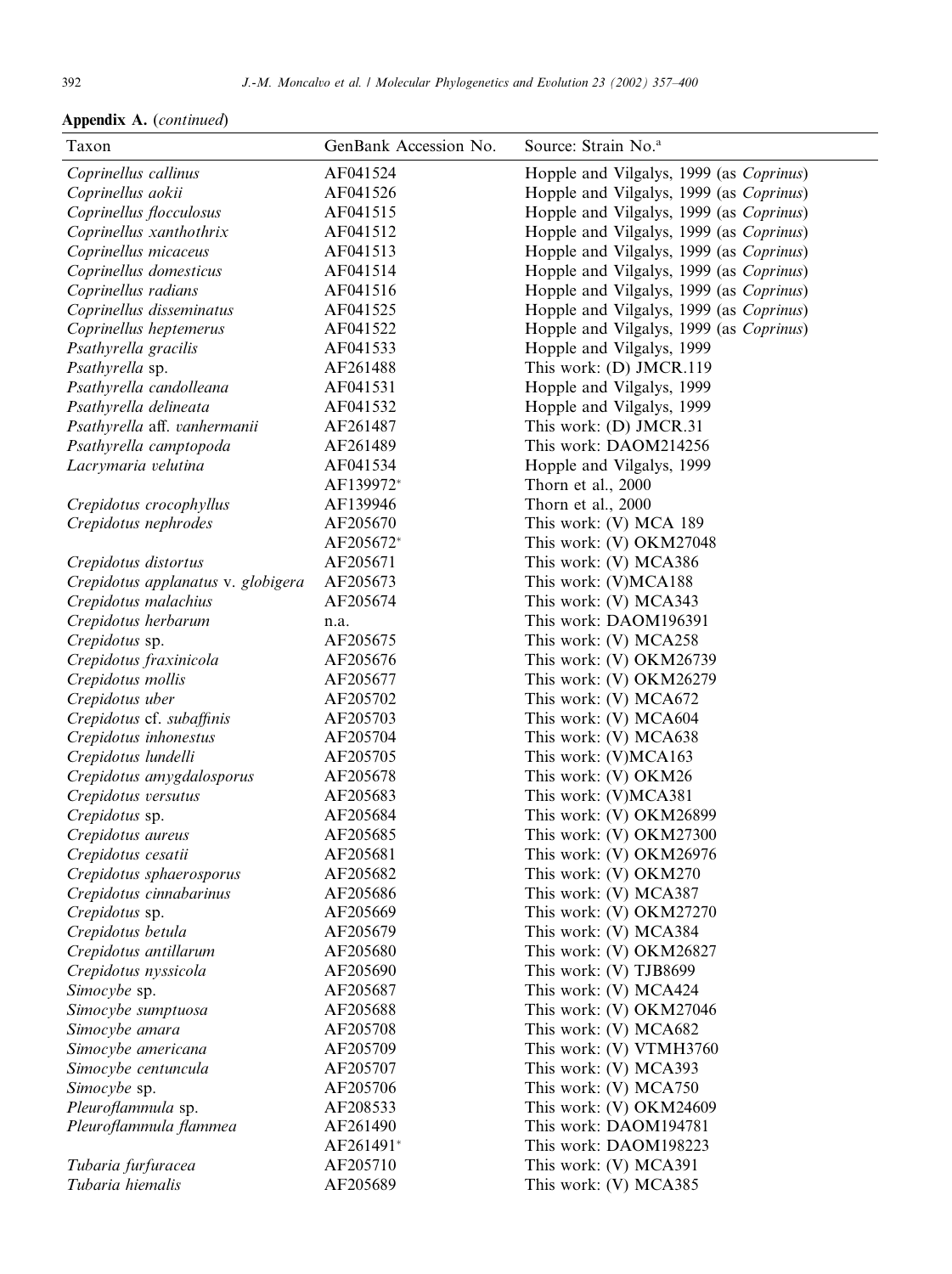| Taxon                           | GenBank Accession No. | Source: Strain No. <sup>a</sup>         |
|---------------------------------|-----------------------|-----------------------------------------|
| Tubaria rufo-fulva              | AF205712              | This work: (V) OKM24681                 |
| Tubaria sp.                     | AF205711              | This work: (V) OKM24351                 |
| Phaeomarasmius erinaceus        | AF261492              | This work: DAOM153741                   |
|                                 | AF261594*             | This work: (L) SV.H4 = ECV934           |
| Flammulaster rhombisporus       | AF261493              | This work: DAOM182559                   |
| Laccaria bicolor                | AF042588              | Moncalvo et al., 2000                   |
| Laccaria ochropurpurea          | AF261494              | This work: $(D)$ JM96/46                |
| Laccaria vulcanica              | AF261495              | This work: (D)JMCR.127                  |
| Rapacea mariae                  | AF261496              | This work: ZT4339                       |
| Rozites caperatus               | AF261497              | This work: $(D)$ G96/3                  |
| Dermocybe marylandensis         | AF042615              | Moncalvo et al., 2000                   |
| Cortinarius subbalustinus       | AF195592              | This work: SJ940                        |
| Cortinarius iodes               | AF042613              | Moncalvo et al., 2000                   |
| Cortinarius sp.                 | AF042614              | Moncalvo et al., 2000                   |
| Cortinarius distans             | AF261595              | This work: (D) SV.S6                    |
| Cortinarius vibratilis          | AF261498              | This work: DAOM209287                   |
| Cortinarius violaceus           | AF261499              | This work: DAOM216796                   |
| Cortinarius traganus            | AF261500              | This work: DAOM212213                   |
| Cortinarius speciosissimus      | AF261501              | This work: DAOM174626                   |
| Thaxterogaster pingue           | AF261550              | This work: DAOM225303                   |
|                                 | AF261549*             | This work: IB19951102                   |
| Thaxterogaster porphyreum       | AF261551              | This work: $(D)$ HN3036                 |
| Thaxterogaster violaceus        | AF261552              | This work: DAOM198883                   |
| Phaeocollybia attenuata         | AF261502              | This work: NORVELL1981111.C2.5          |
| Phaeocollybia redheadii         | AF261503              | This work: DAOM215609                   |
| Phaeocollybia kauffmanii        | AF261504*             | This work: NORVELL1981104.01.3          |
| Phaeocollybia dissiliens        | AF261505              | This work: NORVELL1981111.C2.6          |
| Phaeocollybia jennyae           | AF261506              | This work: DAOM221500                   |
| Squamanita odorata              | AF261507              | This work: DAOM225481                   |
| Squamanita umbonata             | AF261508              | This work: DAOM199323                   |
| Stagnicola perplexa             | AF261509              | This work: DAOM191293                   |
| Inocybe petiginosa              | AF261510              | This work: DAOM174733                   |
| Inocybe geophylla var. lilacea  | AF042616              | Moncalvo et al., 2000                   |
| Inocybe sp.                     | AF042617              | Moncalvo et al., 2000                   |
| Psilocybe sp.                   | AF042618              | Moncalvo et al., 2000 (as P. silvatica) |
| Psilocybe phyllogena            | AF261596              | This work: (L) $v220 = CBS102746$       |
| Psilocybe micropora             | AF261597              | This work: (L) $v226 = CBS101990$       |
| Psilocybe inquilinus            | AF261598              | This work: (L) $v188 = CBS102740$       |
| Psilocybe subviscida            | AF261599              | This work: (D) D580                     |
| Psilocybe pratensis             | AF261600              | This work: (L) $v189 = CBS101972$       |
| Psilocybe xeroderma             | AF261601              | This work: (L) $v221 = CBS101989$       |
| Psilocybe schoeneti             | AF261602              | This work: (L) $v200 = CBS101979$       |
| Psilocybe crobula               | AF261603              | This work: (L) $v078 = CBS101835$       |
| Psilocybe montana v. macrospora | AF261604              | This work: (L) $v212 = CBS101983$       |
| Psilocybe montana               | $n.a.*$               | This work: (L) $v069 = CBS101829$       |
| Psilocybe chionophila           | AF261605              | This work: $c659 = CBS659.87$ (type)    |
| Psilocybe aff. apelliculosa     | AF261606              | This work: (L) $v026 = CBS101811$       |
| Psilocybe apelliculosa          | AF261607              | This work: (L) $v113 = CBS101867$       |
| Melanotus phillipsii            | AF261608              | This work: (L) $v077 = CBS101833$       |
| Melanotus subcuneiformis        | AF261511              | This work: (D) RV.PR64                  |
| Melanotus horizontalis          | AF261609              | This work: (L) $v208 = CBS101982$       |
| Psilocybe pseudobullacea        | AF261610              | This work: (L) $v145 = CBS101873$       |
| Psilocybe pseudobullacea        | AF261611              | This work: (D) D2402 (AnnePringle)      |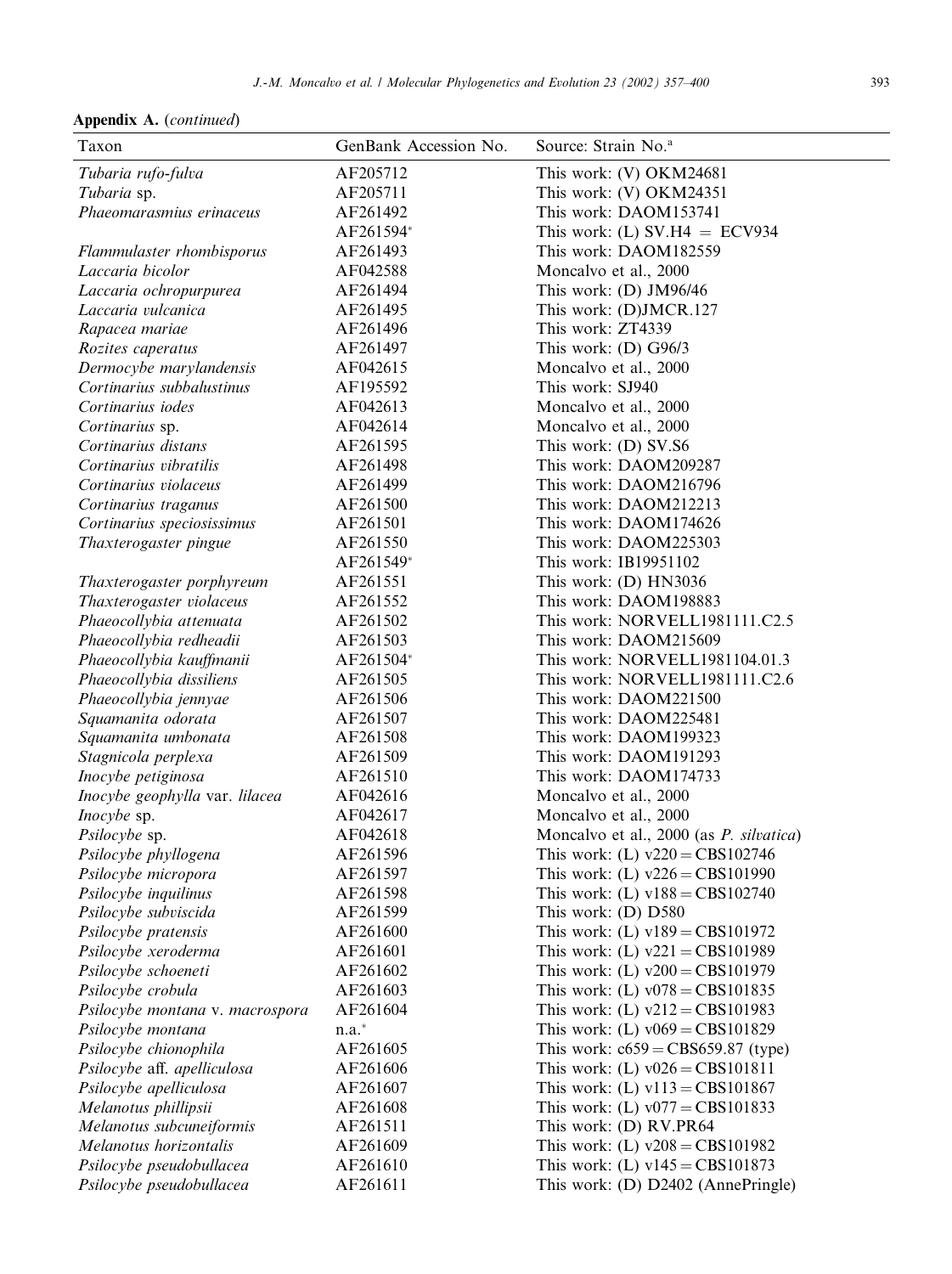| Taxon                       | GenBank Accession No. | Source: Strain No. <sup>a</sup>                |
|-----------------------------|-----------------------|------------------------------------------------|
| Psilocybe coprophila        | AF139971              | Thorn et al., 2000                             |
|                             | AF261612*             | This work: (L) $v254 = CBS101998$              |
| Psilocybe merdaria          | AF261613              | This work: (L) $v121 = CBS101859$              |
| Psilocybe moelleri          | AF261614              | This work: (L) $v120 = CBS101858$              |
| Psilocybe subcoprophila     | AF261615              | This work: $(L)$ v135                          |
| Phaeogalera stagnina        | AF261512              | This work: DAOM187559                          |
| Kuehneromyces mutabilis     | AF042619              | This work: (S) DSM1684                         |
| Psilocybe stuntzii          | AF042567              | This work: (V)VT 1263                          |
|                             | U11917*               | Chapela et al., 1994                           |
| Psilocybe semilanceata      | AF261616              | This work: (L) $v112 = CBS101853$              |
| Psilocybe fimetaria         | AF261617              | This work: (L) $v051 = CBS101814$              |
| Psilocybe liniformans       | AF261618              | This work: $(L)$ v185                          |
| Psilocybe cubensis          | AF261619              | This work: $(L)$ v141                          |
| Psilocybe cyanescens        | AF261620              | This work: (L) $v199 = CBS10197$               |
| Psilocybe subaeruginosa     | AF261621              | This work: (D) RV95/502 (= HN2883)             |
|                             | AF261622*             | This work: (D) RV95/448 ( $=$ HN3408)          |
| Pachylepyrium funariophilum | AF261513              | This work: (T) TENN6030                        |
| Unidentified agaric         | AF261623              | This work: (L) SV.S2                           |
| Hebeloma sp.                | AF261514              | This work: AANEN540                            |
| Hebeloma crustuliniforme    | U11918                | Chapela et al., 1994                           |
| Hebeloma longicaudum        | AF261515              | This work: DAOM176597                          |
| cf. Pholiota lignicola      | AF195594              | This work: SJ90025                             |
| Flammula alnicola           | AF195588              | This work: SJ86071                             |
| Naucoria escharoides        | AF261516              | This work: AANEN-M29                           |
|                             | AF261517*             | This work: DAOM174734                          |
| Stropharia semiglobata      | AF261624              | This work: $(L)$ v253                          |
|                             | AF261625*             | This work: (L) $v166 = CBS102729$              |
| Stropharia umbonatescens    | AF261626              | This work: (D) D602                            |
| cf. Stropharia              | AF261518              | This work: (D) JMCR.99                         |
| Pholiota subochracea        | AF195598              | This work: SJ85066                             |
| Phaeonematoloma myosotis    | AF195599              | This work: SJ97002                             |
| Hypholoma udum              | AF261627              | This work: (L) v038 (as <i>Psilocybe uda</i> ) |
| Hypholoma ericaeum          | AF261628              | This work: (L) $H16(HB7) = CB6321$             |
| Hypholoma subericaeum       | AF261629              | This work: (L) $H15(HB8) = GHP996$             |
| Hypholoma fasciculare       | AF261630              | This work: CBS810.87                           |
| Hypholoma subviride         | AF042570              | Moncalvo et al., 2000                          |
|                             | AF261631*             | This work: (L) SV.S4                           |
| Hypholoma capnoides         | AF195595              | This work: SJ84170                             |
| Hypholoma sublateritium     | AF042569              | Moncalvo et al., 2000                          |
| Stropharia rugosoannulata   | AF041544              | Hopple and Vilgalys, 1999                      |
|                             | AF139976              | Thorn et al., 2000                             |
|                             | AF261632              | This work: (L) $v001 = CBS101784$              |
| Hypholoma aurantiacum       | AF261633              | This work: (L) $H17(HB5) =$ Daams              |
| Stropharia magnivelaris     | AF195600              | This work: SJ85098                             |
| Leratiomyces similis        | AF042009              | Binder et al., 1997                            |
| Weraroa erythrocephala      | AF261634              | This work: (D) $RV95/656 = HN3037$             |
| Stropharia coronilla        | AF261635              | This work: $(L)$ v073                          |
|                             | AF059232*             | Mitchell and Bresinsky, 1999                   |
| Stropharia hardii           | AF261636              | This work: (L) SV.S3                           |
|                             | AF261637*             | This work: (L) SV.S7<br>This work: SJ76247     |
| Stropharia aeruginosa       | AF195597<br>AF195596  | This work: SJ92047                             |
| Stropharia hornemannii      | AF261638*             | This work: CBS838.87                           |
|                             |                       |                                                |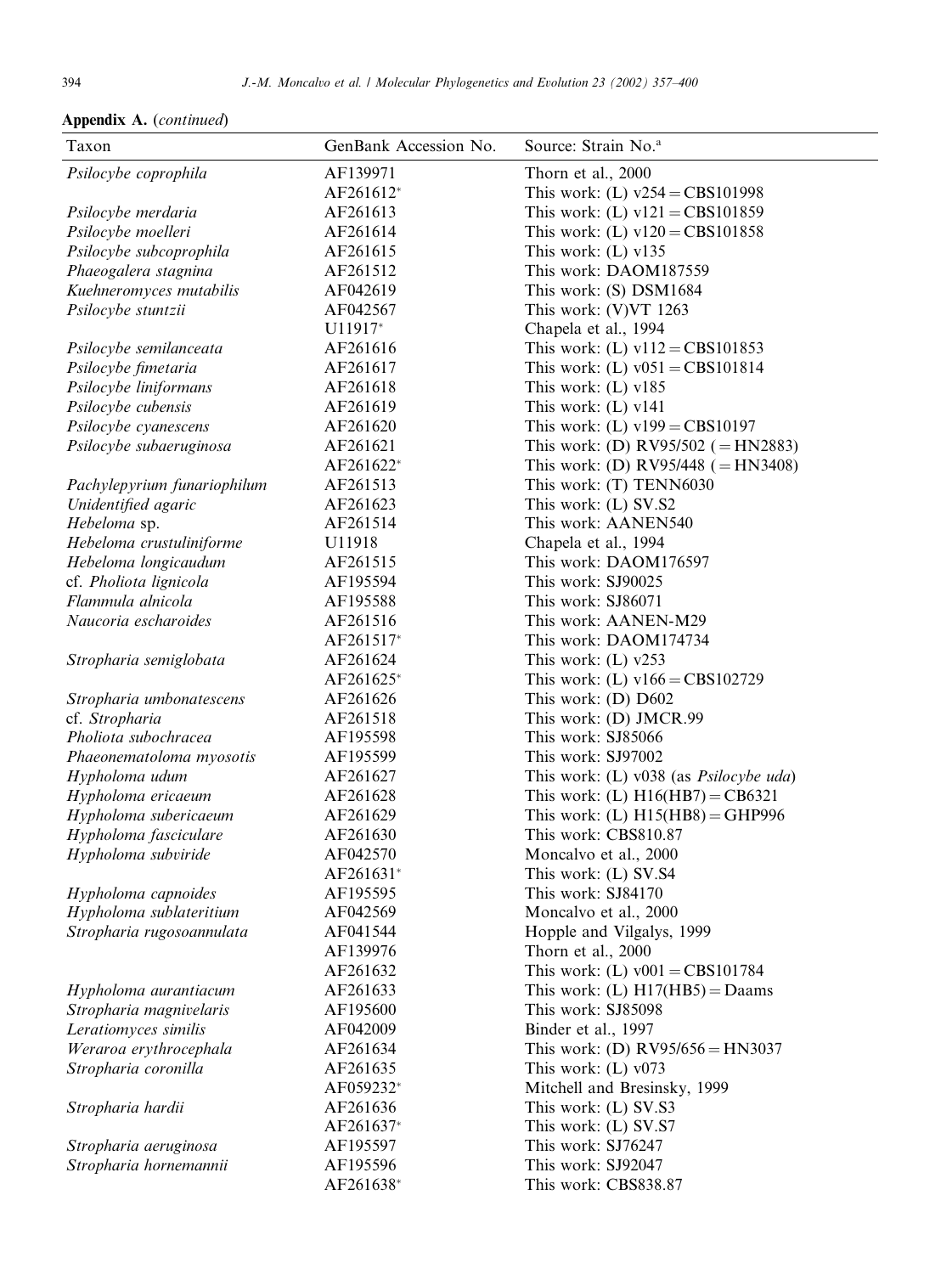| Appendix A. (continued) |  |
|-------------------------|--|
|-------------------------|--|

| Taxon                       | GenBank Accession No. | Source: Strain No. <sup>a</sup>      |
|-----------------------------|-----------------------|--------------------------------------|
| Weraroa virescens           | AF042013              | Binder et al., 1997                  |
|                             | AF261639*             | This work: (D) $RV95/669 = HN3050$   |
| Pholiota squarrosoides      | AF042568              | Moncalvo et al., 2000                |
|                             | AF261641*             | This work: (L) SV.S1                 |
| Pholiota squarrosa          | AF261642              | This work: (L) $H24(HB17) = MEN$     |
| Pholiota lenta              | AF195608              | This work: SJ12894                   |
|                             | AF261643*             | This work: CBS185.53                 |
| Pholiota mixta              | AF195609              | This work: SJ96022                   |
| Pholiota highlandensis      | AF261644              | This work: $(L)$ v027                |
| Pholiota henningsii         | AF261645              | This work: CBS710.84                 |
| Pholiota lundbergii         | AF195607              | This work: (E) LL950724              |
| Pholiota limonella          | AF195602              | This work: (E) NH9200                |
| Pholiota aurivella          | AF195603              | This work: SJ84131                   |
| Pholiota jahnii             | AF195604              | This work: SJ83118                   |
| Pholiota gummosa            | AF195605              | This work: SJ84095                   |
| Pholiota conissans          | AF195606              | This work: SJ96017                   |
| Pholiota flammans           | AF195601              | This work: SJ86074                   |
| Hemipholiota lucifera       | AF261646              | This work: (L) $H26(HB12) = GHP1817$ |
| Hemipholiota destruens      | AF261647              | This work: (L) $H18(HB16) = CB$      |
| Hemipholiota populnea       | AF195593              | This work: SJ94086                   |
| Agrocybe praecox            | AF042644              | Moncalvo et al., 2000                |
|                             | AF041545*             | Hopple and Vilgalys, 1999            |
|                             | AF139941*             | Thorn et al., 2000                   |
| Agrocybe semiorbicularis    | AF139942              | Thorn et al., 2000                   |
| Agrocybe dura               | AF261648              | This work: $(L)$ v228                |
| Gastrocybe lateritia        | AF261519              | This work: DAOM167564                |
| <b>Bolbitius</b> vitellinus | U11913                | Chapela et al., 1994                 |
|                             | AF041543*             | Hopple and Vilgalys, 1999            |
| Bolbitius demangei          | AF261520              | This work: (D) JMCR.137              |
| Conocybe rickenii           | AF041546              | Hopple and Vilgalys, 1999            |
| Pholiotina subnuda          | AF261521              | This work: DAOM208660                |
| Naucoria bohemica           | AF261522              | This work: DAOM174734                |
| Descolea gunnii             | AF261523              | This work: (D) DUKE3001              |
| Leratiomyces smaragdina     | AF042011              | Binder et al., 1997                  |
| Galerina marginata          | AF195590              | This work: (E) RM3225                |
| Galerina nana               | AF261524              | This work: DAOM208552                |
| Panaeolina foenisecii       | U11924                | Chapela et al., 1994                 |
|                             | AF041537*             | Hopple and Vilgalys, 1999            |
| Panaeolus acuminatus        | AF041535              | Hopple and Vilgalys, 1999            |
| Panaeolus sp.               | AF261525              | This work: (D) JM98/6                |
| Panaeolus semiovatus        | AF041536              | Hopple and Vilgalys, 1999            |
| Copelandia cyanescens       | AF261526              | This work: (D) JM98/10               |
| Pholiota oedipus            | AF261649              | This work: (L) $H19(HB6) = GHP1469$  |
| Stropharia albocrenulata    | AF195589              | This work: (E) KGN94                 |
| Pholiota tuberculosa        | AF195587              | This work: SJ86019                   |
| Ripartites metrodii         | AF042012              | Binder et al., 1997                  |
| Gymnopilus aeruginosus      | AF261650              | This work: CBS296.36                 |
| Gymnopilus spectabilis      | AF261651              | This work: CBS489.90                 |
| Gymnopilus junonius         | AF195591              | This work: SJ84074                   |
| Gymnopilus penetrans        | AF261652              | This work: CBS168.79                 |
| Hebelomina neerlandica      | AF261527              | This work: CBS169.79                 |
| Galerina paludosa           | AF261528              | This work: DAOM197244                |
|                             | AF261653*             | This work: CBS388.88                 |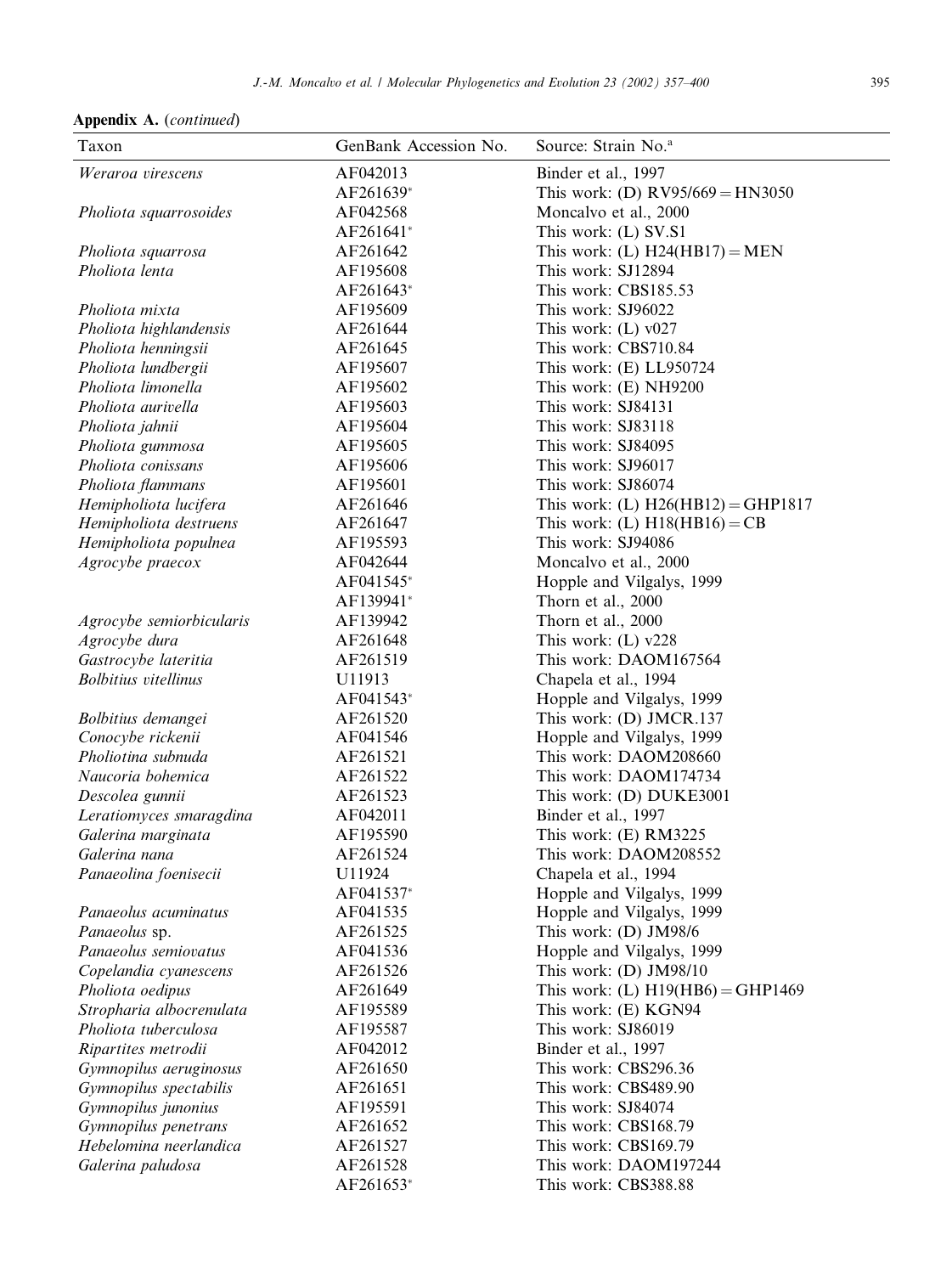| Taxon                       | GenBank Accession No. | Source: Strain No. <sup>a</sup>               |
|-----------------------------|-----------------------|-----------------------------------------------|
| Cantharocybe gruberi        | AF261529              | This work: DAOM225482                         |
|                             | AF261530*             | This work: DED6609                            |
| Volvariella volvacea        | AF261531              | This work: (D) JMleg.SRL                      |
| Volvariella hypopithys      | AF261532              | This work: (D) JMleg.AIME                     |
| Schizophyllum commune       | AF261587              | This work: (D) TYJ.Belize1                    |
| Schizophyllum radiatum      | AF261588              | This work: CBS301.32                          |
| Schizophyllum fasciatum     | AF261589              | This work: CBS267.60.                         |
| Schizophyllum umbrinum      | AF261590              | This work: $(D)$ FL02.1                       |
| Schizophyllum amplum        | AF261591              | This work: (D) RGT-970618/01                  |
| Fistulina hepatica          | AF261592              | This work: (D) DSH93-183                      |
| Porodisculus pendulus       | AF261593              | This work: DAOM198417                         |
| Phylloporus rhodoxanthus    | U11925                | Chapela et al., 1994                          |
| <b>Boletus</b> retipes      | U11914                | Chapela et al., 1994                          |
| Suillus luteus              | AF042622              | Moncalvo et al., 2000                         |
| Hygrophoropsis aurantiaca   | AF042007              | Binder et al., 1997                           |
| Boletus satanas             | AF042015              | Binder et al., 1997                           |
| Scleroderma columnare       | AF261533              | This work: (D) JMCR.77                        |
| Russula earlei              | AF042571              | Moncalvo et al., 2000                         |
| Russula mairei              | U11926                | Chapela et al., 1994                          |
| Russula virescens           | AF041548              | Hopple and Vilgalys, 1999                     |
| Russula romagnesii          | AF042572              | Moncalvo et al., 2000                         |
| Lactarius corrugis          | U11919                | Chapela et al., 1994                          |
| Lactarius piperatus         | AF042573              | Moncalvo et al., 2000                         |
| Lactarius sp.               | AF042574              | Moncalvo et al., 2000 (as <i>L. volemus</i> ) |
| Bondarzewia mesenterica     | AF042646              | Moncalvo et al., 2000                         |
| Heterobasidion annosum      | AF139949              | Thorn et al., 2000                            |
| Auriscalpium vulgare        | AF261281              | This work: $(E)$ F799                         |
| Faerberia carbonaria        | AF139947              | Thorn et al., 2000                            |
| Neolentinus dactyloides     | AF135174              | Thorn et al., 2000                            |
| Podoscypha parvula          | AF261534              | This work: DAOM171399                         |
| Beenakia sp.                | AF261535              | This work: (D) PR10 june 97                   |
| Ganoderma lucidum gr.       | X78776                | Moncalvo et al., 1995                         |
| Ganoderma australe gr.      | X78780                | Moncalvo et al., 1995                         |
| Amauroderma omphalodes      | n.a.                  | This work: (D) MUCL4027                       |
| Pycnoporus cinnabarinus     | AF261536              | This work: DAOM72065                          |
| Lentinus tigrinus           | AF135173              | Thorn et al., 2000                            |
| Lentinus squarrosulus       | AF261563              | This work: (D) Neda C500                      |
| Panus sp.                   | AF261564              | This work: (D) E.Kay88/65                     |
| Panus sp.                   | AF261565              | This work: $(D)$ RV95/37                      |
| Trametes suaveolens         | AF261537              | This work: (H) DAOM196328                     |
| Fomes fomentarius           | AF261538              | This work: (H) DAOM129034                     |
| Polyporus squamosus         | AF135181              | Thorn et al., 2000                            |
| Dentocorticium sulphurellum | AF261539              | This work: (H) FPL11801                       |
| Polyporus varius            | AF261540              | This work: (H) DSH93/195                      |
| Datronia mollis             | AF261541              | This work: (H) DAOM211792                     |
| Daedaleopsis confragosa     | AF261542              | This work: (H) DAOM180 496                    |
| Lenzites betulina           | AF261543              | This work: (H) DAOM180504                     |
| Polyporus tuberaster        | AF261544              | This work: (H) DAOM79978                      |
| Polyporus melanopus         | AF261545              | This work: (H) DAOM212269                     |
| Gloeophyllum trabeum        | AF139948              | Thorn et al., 2000                            |
| Irpex lacteus               | AF139961              | Thorn et al., 2000                            |
| Phanerochaete chrysorhiza   | AF139967              | Thorn et al., 2000                            |
| Phanerochaete chrysosporium | AF139966              | Thorn et al., 2000                            |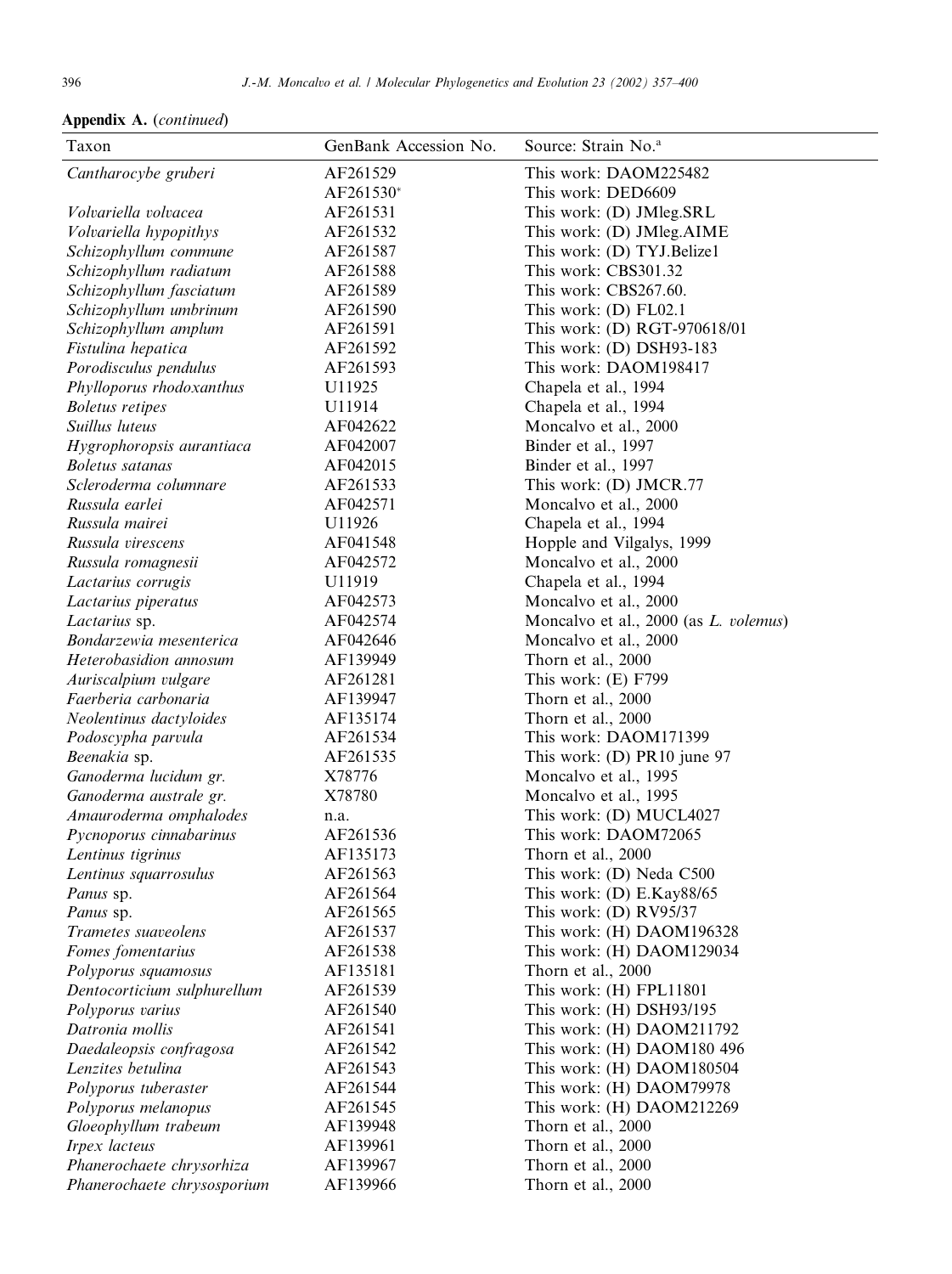Appendix A. (continued)

| Taxon                        | GenBank Accession No. | Source: Strain No. <sup>a</sup>   |
|------------------------------|-----------------------|-----------------------------------|
| Ceraceomyces serpens         | AF090882              | Larsson and Larsson, 1998         |
| Ceraceomyces microsporus     | AF090874              | Larsson and Larsson, 1998         |
| Ceraceomyces eludens         | AF090881              | Larsson and Larsson, 1998         |
| Phlebia lilascens GR.2       | AF141621              | Hallenberg and Parmasto (GenBank) |
| Phlebia nitidula             | AF141625              | Hallenberg and Parmasto (GenBank) |
| Phlebia centrifuga           | AF141618              | Hallenberg and Parmasto (GenBank) |
| Phlebia acerina              | AF141615              | Hallenberg and Parmasto (GenBank) |
| Phlebia lindtneri            | AF141623              | Hallenberg and Parmasto (GenBank) |
| Phlebia livida               | AF141624              | Hallenberg and Parmasto (GenBank) |
| Pseudotomentella ochracea    | AF092847              | Hallenberg and Parmasto (GenBank) |
| Phlebiopsis gigantea         | AF141634              | Hallenberg and Parmasto (GenBank) |
| Gelatoporia pannocincta      | AF141612              | Hallenberg and Parmasto (GenBank) |
| Hyphodontia radula           | AF141613              | Hallenberg and Parmasto (GenBank) |
| Phlebia bresadolae           | AF141617              | Hallenberg and Parmasto (GenBank) |
| Phlebia deflectens           | AF141619              | Hallenberg and Parmasto (GenBank) |
| Phlebia griseoflavescens     | AF141620              | Hallenberg and Parmasto (GenBank) |
| Phlebia lilascens GR.3       | AF141622              | Hallenberg and Parmasto (GenBank) |
| Phlebia queletii             | AF141626              | Hallenberg and Parmasto (GenBank) |
| Phlebia radiata              | AF141627              | Hallenberg and Parmasto (GenBank) |
| Phlebia rufa                 | AF141628              | Hallenberg and Parmasto (GenBank) |
| Phlebia subochracea          | AF141630              | Hallenberg and Parmasto (GenBank) |
| Phlebia subserialis          | AF141631              | Hallenberg and Parmasto (GenBank) |
| Phlebia tremellosa           | AF141632              | Hallenberg and Parmasto (GenBank) |
| Phlebia tristis              | AF141633              | Hallenberg and Parmasto (GenBank) |
| Phlebia uda                  | AF141614              | Hallenberg and Parmasto (GenBank) |
| Resinicium bicolor           | AF141635              | Hallenberg and Parmasto (GenBank) |
| Trichaptum abietinum         | AF141636              | Hallenberg and Parmasto (GenBank) |
| Postia placenta              | AF139970              | Thorn et al., 2000                |
| Lentaria michneri            | AF261546              | This work: (D) RV98/147           |
| Ramaria eumorpha             | AF139973              | This work: (G) T798               |
| Gomphus novaezelandia        | AF261547              | This work: ZT68-657               |
| Gloeocantharellus okapaensis | AF261548              | This work: ZT7135                 |
| Protubera sp.                | AF261555/233          | This work: $(D)$ JM98/351         |
| Aseroe arachnoidea           | AF139943              | This work: (G) TMI50070           |
| Multiclavula vernalis        | U66439                | Lutzoni, 1997                     |
| Multiclavula corynoides      | U66440                | Lutzoni, 1997                     |
| Clavulina cristata           | AF261553              | This work: (D) RV98/144           |
| Serpula lacrimans            | AF139974              | Thorn et al., 2000                |
| Sphaerobolus stellatus       | AF139975              | This work: (G) T800               |
| Auricularia polytricha       | AF261554              | This work: $(D) HN4076$           |

a Origin of material as follows: AANEN, Duur Aanen, Netherlands; (B), Jean Bérubé, Canada; BSI, Béatrice Senn-Irlet, Switzerland; (C), SUNY Cortland, U.S.A.; CALLAC, Philippe Callac, France; CBS, Centraalbureau voor Schimmelcultures, Netherlands; (D), Duke University, U.S.A.; DAOM, National Mycological Herbarium, Canada; DED, Dennis Desjardin, San Franciso State University, U.S.A.; (E), Ellen Larsson; (G), Greg Thorn; G. Platas, sequence provided by Gonzala Platas, MERK, Spain; (H), DNA provided by David Hibbett, Clark University, U.S.A.; HAL-LING, Roy Halling, New York Botanical Garden, U.S.A.; HHB, Hal Burdsall, U.S.A.; IB, University of Innsbruck, Austria; IFO, Institute for fermentation, Japan; (J), James Johnson; JLPR, Jean Lodge, Puerto Rico; (L), University of Leiden, Netherlands; NORVELL, Lorelei Norvell, Portland, U.S.A.; (S), University of Lausanne, Switzerland; SJ, Stig Jacobsson; (T), University of Tennessee, U.S.A.; UPS, Uppsala Herbarium Sweden; (V), Virginia Tech, U.S.A.; ZT, ETH Zürich, Switzerland.<br>\* Strain not used in the final analysis (cluster with the taxon listed above in preliminary analyses).

#### References

Aanen, D.K., Kuyper, T.W., Boekhout, T., Hoekstra, R.F., 2000. Phylogenetic relationships in the genus Hebeloma based on ITS 1

and 2 sequences, with special emphasis on the Hebeloma crustuliniforme complex. Mycologia 92, 269–281.

Agerer, R., Beenken, L., 1998. Lyophyllum decastes (Fr.) Sing. and Quercus robur L. Descr. Ectomyc. 3, 43–47.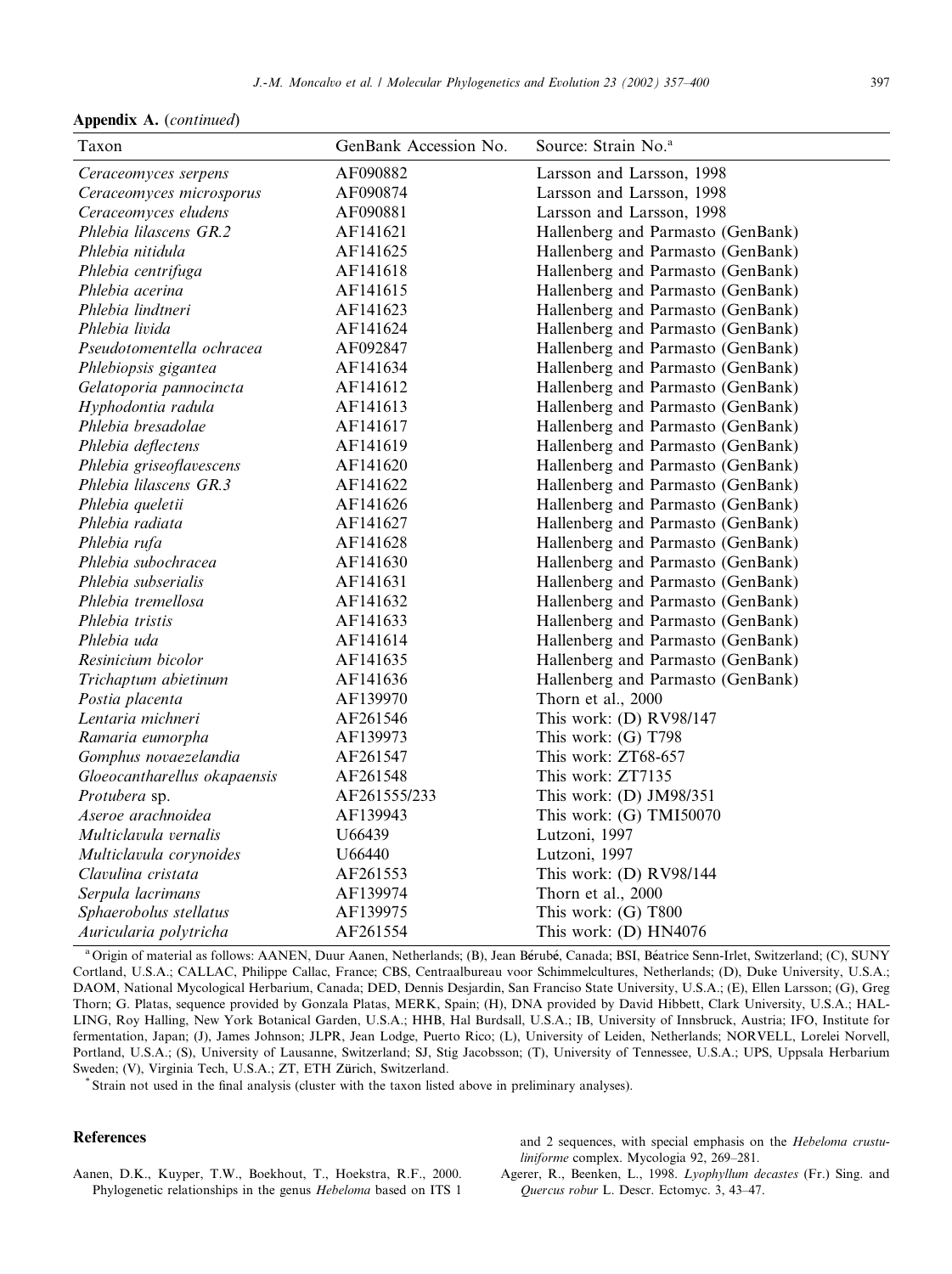- Aime, M.C., 2001. Biosystematic studies in Crepidotus and the Crepidotaceae (Basidiomycetes, Agaricales). Ph.D. Thesis, Virginia Tech, Blacksburg.
- Anke, T., 1997. Strobilurins. In: Anke, T. (Ed.), Fungal Biotechnology. Chapman & Hall, London, pp. 206–212.
- Antonin, V., 1987. Setulipes, a new genus of marasmioid fungi (Tricholomatales). Ceska. Mykol. 41, 85–87.
- Antonin, V., Hailing, R.E., Noordeloos, M.E., 1997. Generic concepts within the groups of Marasmius and Collybia sensu lato. Mycotaxon 33, 359–368.
- Baroni, T.J., 1981. A revision of the genus Rhodocybe Maire (Agaricales). Beih. Nova Hedwigia 67, 1–194.
- Baroni, T.J., Lodge, J., 1998. Alboleptonia from the Greater Antilles. Mycologia 90, 680–696.
- Baroni, T.J., Hailing, R.E., 2000. Some Entolomataceae (Agaricales) from Costa Rica. Brittonia 52, 121–135.
- Bas, C., 1975. A comparison of *Torrendia* (Gasteromycetes) with Amanita (Agaricales). Beih. Nova Hedwigia 51, 53–60.
- Bas, C., Kuyper, T.W., Noordeloos, M.E., Vellinga, E.C., 1988. In: Flora Agaricina Neerlandica, vol. 1. Balkema, Rotterdam.
- Baura, G., Szaro, T.M., Bruns, T.D., 1992. Gastrosuillus laricinus is a recent derivative of Suillus grevillei: molecular evidence. Mycologia 84, 592–597.
- Begerow, D., Bauer, R., Oberwinkler, F., 1997. Phylogenetic studies on nuclear large subunit ribosomal DNA sequences of smut fungi and related taxa. Can. J. Bot. 75, 2045–2056.
- Berbee, M.L., Carmean, D.A., Winka, K., 2000. Ribosomal DNA and resolution of branching order among the Ascomycota: How many nucleotides are enough? Mol. Phylogenet. Evol. 17, 337–344.
- Bigelow, H.E., 1979. Notes on Fayodia ss. lato. Mycotaxon 9, 38–47.
- Binder, M., Besl, H., Bresinsky, A., 1997. Agaricales or Boletales? Molecular evidence towards the classification of some controversial taxa. Z. Mykol. 63, 189–196.
- Binder, M., Hibbett, D.S., 2002. Higher level phylogenetic relationships of homobasidiomycetes (mushroom-forming fungi) inferred from four rDNA regions. Mol. Phylogenet. Evol. 22, 76–90.
- Bowman, B.H., Taylor, J.W., Brownlee, A.G., Lee, J., Lu, S.D., White, T.J., 1992. Molecular evolution of the fungi: relationship of the Basidiomycetes, Ascomycetes, and Chytridiomycetes. Mol. Biol. Evol. 9, 285–296.
- Brown, K.S., 1999. Deep green rewrites evolutionary history of plants. Science 285, 990–991.
- Bruns, T.D., Fogel, R., White, T.J., Palmer, J.D., 1989. Accelerated evolution of a false-truffle from a mushroom ancestor. Nature 339, 140–142.
- Bruns, T.D., White, T.J., Taylor, J.W., 1991. Fungal molecular systematics. Annu. Rev. Ecol. Syst. 22, 525–564.
- Bruns, T.D., Vilgalys, R., Barns, S.M., Gonzalez, D., Hibbett, D., S, Lane, D.J., Simon, L., Stickel, S., Szaro, T.M., Weisburg, W.G., Sogin, M.L., 1992. Evolutionary relationships within the fungi: analyses of nuclear small subunit rRNA sequences. Mol. Phylogenet. Evol. 1, 231–241.
- Bruns, T.D., Szaro, T.M., Gardes, M., Cullings, K.W., Pan, J., Taylor, D.L., Horton, T.R., Kretzer, A., Garbelotto, M., Li, Y., 1998. A sequence database for identification of ectomycorrhizal basidiomycetes by phylogenetic analysis. Mol. Ecol. 7, 257–272.
- Burkhardt, F., Smith, S., 1990. In: The Correspondence of Charles Darwin, vol. 5. Cambridge University Press, Cambridge, UK, pp. 1851–1855.
- Byrne, A.R., Dermelj, M., Vakselj, A., 1979. Silver accumulation by fungi. Chemosphere 10, 815–821.
- Chapela, I.H., Rehner, S.A., Schultz, T.R., Mueller, U.G., 1994. Evolutionary history of the symbiosis between fungus-growing ants and their fungi. Science 266, 1691–1694.
- Chase, M.W., Soltis, D.E., Olmstead, R.G., Morgan, D., Les, D.H., Mishler, B.D., Duvall, M.R., Price, R.A., Hills, H.G., Qiu, Y.L., Kron, K.A., Rettig, J.H., Conti, E., Palmer, J.D., Manhart, J.R.,

Sytsma, K.J., Michaels, H.J., Kress, W.J., Karol, K.G., Clark, W.D., Hedrén, M., Gaut, B.S., Jansen, R.K., Kim, K.-J., Wimpee, C.F., Smith, J.F., Furnier, G.R., Strauss, S.H., Xiang, Q.-Y., Plunkett, G.M., Soltis, P.S., Swensen, S.M., Williams, S.E., Gadek, P.A., Quinn, C.J., Eguiarte, L.E., Golenberg, E.G.H., Learn, J., Graham, S.W., Barrett, S.C.H., Dayanandan, S., Albert, V.A., 1993. Phylogenetics of seed plants: an analysis of nucleotide sequences from the plastid gene rbcL. Ann. Miss. Bot. Gard. 80, 528–580.

- Clémencon, H., 1978. Siderophilous granules in the basidia of Hymenomycetes. Persoonia 10, 83–86.
- Clémençon, H., 1982. Kompendium der Blätterpilze. Europäische omphalinoide Tricholomataceae. Z. Mykol. 48, 195–237.
- Clémençon, H., 1997. Anatomy of the Hymenomycetes. Lausanne University Press, Lausanne.
- Corner, E.J.H., 1970. Supplement to A monograph of Clavaria and allied genera. Beih. Nova Hedwigia 33, 1–299.
- Corner, E.J.H., 1981. The agaric genera Lentinus, Panus, and Pleurotus with particular reference to Malaysian species. Beih. Nova Hedwigia 69, 1–169.
- Doyle, J.J., 1992. Gene trees and species trees: molecular systematics as one-character taxonomy. Syst. Bot. 17, 144–163.
- Drehmel, D., Moncalvo, J.-M., Vilgalys, R., 1999. Molecular phylogeny of Amanita based on large-subunit ribosomal DNA sequences: implications for taxonomy and character evolution. Mycologia 91, 610–618.
- Fell, J.W., Boekhout, T., Fonseca, A., Scorzetti, G., Tallman, A., 2000. Biodiversity and systematics of basidiomycetous yeasts as determined by large-subunit rDNA D1/D2 domain sequence analysis. Int. J. Syst. Evol. Microbiol. 50, 1351–1371.
- Felsenstein, J., 1985. Confidence limits on phylogenies: an approach using the bootstrap. Evolution 39, 783–791.
- Franco-Molano, A.E., 1991. Catatrama (Tricholomataceae), a new genus from Costa Rica. Mycologia 83, 501–505.
- Gargas, A., Depriest, P.T., Grube, M., Tehler, A., 1995. Multiple origins of lichen symbioses in fungi suggested by SSU rDNA phylogeny. Science 268, 1492–1495.
- Gill, M., Steglich, W., 1987. Pigments of fungi (Macromycetes). In: Progress in the Chemistry of Organic Natural Products, vol. 51. Springer, Vienna.
- Gmelin, R., Luxa, H.-H., Roth, K., Höfle, G., 1976. Dipeptide precursor of garlic odour in Marasmius species. Phytochemistry 15, 1717–1721.
- Greuter, W., McNeill, J., Barrie, F.R., Burdet, H.M., Demoulin, V., Filgueiras, T.S., Nicolson, D.H., Silva, P.C., Skog, J.E., Trehane, P., Turland, N.J., Hawksworth, D.L. (Eds.), 2000. International Code of Botanical Nomenclature (Saint Louis Code). Adopted by the Sixteenth International Botanical Congress St. Louis, Missouri, July–August 1999 (Regnum veg. 138). Koeltz Scientific Books, Königstein.
- Hallen, H.E., Adams, G.C., 2000. Taxonomy and toxicity in Conocybe lactea and related species. Inoculum 51, 33.
- Halling, R.E., 1983. The genus Collybia (Agaricales). Mycol. Mem. 8, 1–148.
- Hawksworth, D.L., Kirk, P.M., Sutton, B.C., Pegler, D.N., 1995. Ainsworth and Bisby's Dictionary of the Fungi. CAB International, Wallingford, UK.
- Heim, R., 1971. The interrelationships between the Agaricales and Gasteromycetes. In: Petersen, R.H. (Ed.), Evolution in the Higher Basidiomycetes. University of Tennessee Press, Knoxville, pp. 505– 534.
- Heim, R., 1977. Termites et Champignons. Boubée, Paris.
- Hibbett, D.S., Vilgalys, R., 1993. Phylogenetic relationships of Lentinus (Basidiomycotina) inferred from molecular and morphological characters. Syst. Bot., 409–433.
- Hibbett, D.S., Pine, E.M., Langer, E., Langer, G., Donoghue, M.J., 1997. Evolution of gilled mushrooms and puffballs inferred from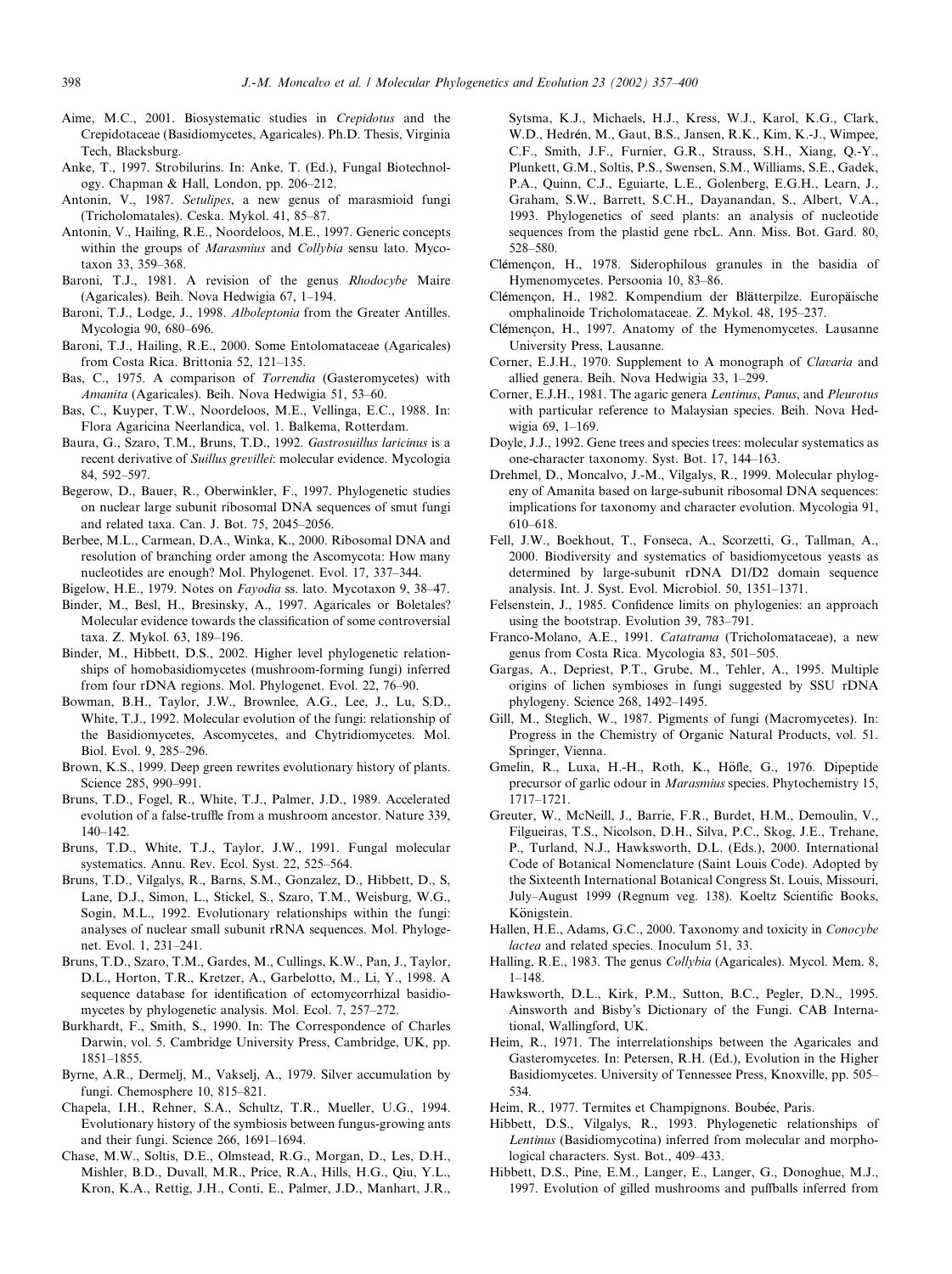ribosomal DNA sequences. Proc. Natl. Acad. Sci. USA 94, 12002– 12006.

- Hibbett, D.S., Thorn, R.G., 2000. Basidiomycota: Homobasidiomycetes. In: McLaughlin, D.S., McLaughlin, E.G., Lemke, P.A. (Eds.), The Mycota VII, Part B: Systematics and Evolution. Springer, Berlin, pp. 121–168.
- Hillis, D.M., 1996. Inferring complex phylogenies. Nature 383, 130– 131.
- Hillis, D.M., 1998. Taxonomic sampling, phylogenetic accuracy, and investigator bias. Syst. Biol. 47, 3–8.
- Hillis, D.M., Huselsenbeck, J.P., Cunningham, C.W., 1994. Application and accuracy of molecular phylogenies. Science 264, 671–677.
- Hofstetter, V., 2000. Approche moléculaire de la systématique des Lyophylleae (Agaricales, Basidiomycetes). Ph.D. thesis, Lausanne University, Lausanne.
- Hopple Jr., J.S., Vilgalys, R., 1999. Phylogenetic relationships in the mushroom genus Coprinus and dark-spored allies based on sequence data from the nuclear gene coding for the large ribosomal subunit RNA: divergent domains, outgroups and monophyly. Mol. Phylogenet. Evol. 13, 1–19.
- Horak, E., 1971. Studies in the genus *Descolea* Sing. Persoonia 6, 231– 248.
- Horak, E., 1980. Entoloma (Agaricales) in Indomalaya and Australasia. Beih. Nova Hedwigia 65, 1–352.
- Hughes, K.W., Petersen, R.H., Johnson, J.E., Moncalvo, J.-M., Vilgalys, R., Redhead, S.A., Thomas, T., McGhee, L.L., 2001. Infrageneric phylogeny of Collybia ss. str. based on sequences of ribosomal ITS and LSU regions. Mycol. Res. 105, 164–172.
- Hwang, S.K., Kim, J.G., 2000. Secondary structural and phylogenetic implications of nuclear large subunit ribosomal RNA in the ectomycorrhizal fungus Tricholoma matsutake. Curr. Microbiol. 40, 250–256.
- James, T.Y., Porter, D., Leander, C.A., Vilgalys, R., Longcore, J.E., 2000. Molecular phylogenetics of the Chytridiomycota supports the utility of ultrastructural data in chytrid systematics. Can. J. Bot. 78, 336–350.
- Johnson, J., Vilgalys, R., 1998. Phylogenetic systematics of Lepiota sensu lato based on nuclear large subunit rDNA evidence. Mycologia 90, 971–979.
- Jülich, W., 1981. Higher taxa of Basidiomycetes. In: Bibliotheca Mycologica, vol. 85. Kramer, Vaduz.
- Kalamees, K., 1992. Tricholomella, a new genus, with the distribution data of Tricholomella constrictum, comb. nov. in east Europe and Asia. Persoonia 14, 445–447.
- Kretzer, A., Bruns, T.D., 1997. Molecular revisitation of the genus Gastrosuillus. Mycologia 89, 586–589.
- Kretzer, A.M., Bruns, T.D., 1999. Use of atp6 in fungal phylogenetics: an example from the boletales. Mol. Phylogenet. Evol. 13, 483–492. Kühner, R., 1938. Le Genre Mycena. Boubée, Paris.
- Kühner, R., 1980. Les Hyménomycètes Agaricoïdes: Étude Générale et Classification. Soci. Linn. Lyon, Lyon.
- Kühner, R., Romagnesi, H., 1953. Flore Analytique des Champignons Supérieurs, third ed. Masson, Paris.
- Lamoure, D., 1974. Agaricales de la zone alpine. Genre Omphalina. lère partie. Trav. Sci. Parc Nat. Vanoise 5, 149-164.
- Lamoure, D., 1977. Agaricales de la zone alpine. Psilocybe chionophila, sp. nov. Bull. Soc. Linn. Lyon 46, 213–217.
- Larsson, K.-H., Larsson, E., 1998. A molecular perspective on Ceraceomyces sublaevis. Folia Cryptog. Estonica 33, 71–76.
- Lecointre, G., Philippe, H., Van Le, H.L., Le Guyader, H., 1994. How many nucleotides are required to resolve a phylogenetic problem? the use of a new statistical method applicable to available sequences. Mol. Phylogenet. Evol. 3, 292–309.
- Lipscomb, D., Farris, J.S., Källersjö, M., Tehler, A., 1998. Support, ribosomal sequences, and the phylogeny of the eukaryotes. Cladistics 14, 303–338.
- Lutzoni, F.M., 1997. Phylogeny of lichen- and non-lichen-forming omphalinoid mushrooms and the utility of testing for combinability among multiple data sets. Syst. Biol. 46, 373–406.
- Maddison, W.P., 1997. Gene trees in species trees. Syst. Biol. 46, 523– 536.
- Malencon, G., 1931. La série des Astérosporés. Trav. Crypto. Déd. Mangin 1, 337–396.
- Malençon, G., 1955. Le développement du Torrendia pulchella. Rev. Mycol. 20, 81–130.
- Martin, M.P., Raccabruna, A., 1999. The taxonomic boundaries between Naucoria rheophylla and Setchelliogaster tenuipes based on morphology and molecular data. Mycotaxon 71, 141–148.
- Michot, B., Hassouna, N., Bachellerie, J., 1984. Secondary structure of mouse 28S rRNA and a general model for the folding of the large rRNA in Eucaryotes. Nucleic Acids Res. 12, 4259–4279.
- Miller Jr., O.K., Watling, R., 1987. Whence cometh the agarics? a reappraisal. In: Rayner, A.D., Brasier, C.M., Moore, D. (Eds.), Evolutionary Biology of the Fungi. Cambridge University Press, Cambridge, UK, pp. 435–448.
- Miller, O.K., Trueblood, E., Jenkins, D.T., 1990. Three new species of Amanita from southwestern Idaho and southeastern Oregon. Mycologia 82, 120–128.
- Mitchell, A.D., Bresinsky, A., 1999. Phylogenetic relationships of Agaricus species based on ITS-2 and 28S ribosomal DNA sequences. Mycologia 91, 811–819.
- Moncalvo, J.M., Rehner, S.A., Vilgalys, R., 1993. Systematics of Lyophyllum section Difformia based on evidence from culture studies and ribosomal DNA sequences. Mycologia 85, 788–794.
- Moncalvo, J.M., Lutzoni, F., Rehner, S.A., Johnson, J., Vilgalys, R., 2000. Phylogenetic relationships of agaric fungi based on nuclear large subunit ribosomal DNA sequences. Syst. Biol. 49, 278–305.
- Moncalvo, J.M., Drehmel, D., Vilgalys, R., 2000b. Variation in modes and rates of evolution in nuclear and mitochondrial ribosomal DNA in the mushroom genus Amanita (Agaricales, Basidiomycota): phylogenetic implications. Mol. Phylogenet. Evol. 16, 48–63.
- Noordeloos, M.E., 1999. Family Strophariaceae. In: Bas, C., Kuyper, T.W., Noordeloos, M.E., Vellinga, E.C. (Eds.), Flora Agaricina Neerlandica, vol. 4. Balkema, Rotterdam, pp. 27–107.
- Norvell, L.L., 1998. Observations on the development, morphology and biology of Phaeocollybia. Mycol. Res. 102, 615–630.
- Norvell, L.L., Redhead, S.A., Ammirati, J.F., 1994. Omphalina sensu lato in North America 1-2.1. Omphalina wynniae and the genus Chrysomphalina:2 Omphalina sensu Bigelow. Mycotaxon 50, 379– 407.
- Oberwinkler, F., 1984. Fungus-alga interactions in basidiolichens. Beih. Nova Hedwigia 79, 739–774.
- Ohta, A., 1994. Some cultural characteristics of mycelia of a mycorrhizal fungus, Lyophyllum shimeji. Mycoscience 35, 83–87.
- Parmasto, E., 1968. Conspectus Systematis Corticiacearurm. Inst. Zool. Bot. Acad. Sc. R.P.S.S. Estonicae, Tartu.
- Pegler, D.N., 1983. Agaric Flora of the Lesser Antilles. Kew Bulletin Additional Series, London.
- Pegler, D.N., Lodge, D.J., Nakasone, K.K., 1998. The pantropical genus Macrocybe gen. nov. Mycologia 90, 494–504.
- Peintner, U., Bougher, N.L., Castellano, M.A., Moncalvo, J.-M., Moser, M.M., Trappe, J.M., Vilgalys, R., 2001. Multiple origins of sequestrate fungi related to Cortinarius (Cortinariaceae). Am. J. Bot. 88, 2168–2179.
- Petersen, R.H., 2000. Rhizomarasmius, gen. nov. (Xerulaceae Agaricales). Mycotaxon 75, 333–342.
- Petersen, R.H., Parmasto, E., 1993. A redescription of Gloeostereum incarnatum. Mycol. Res. 97, 1213–1216.
- Petersen, R.H., Krisai-Greilhuber, I., 1999. Type specimen studies in Pleurotus. Persoonia 17, 201–219.
- Qiu, Y.-L., Lee, J., Bernasconi-Quadroni, F., Soltis, D.E., Soltis, P.S., Zanis, M., Zimmer, E.A., Chen, Z., Savolainen, V., Chase, M.W.,